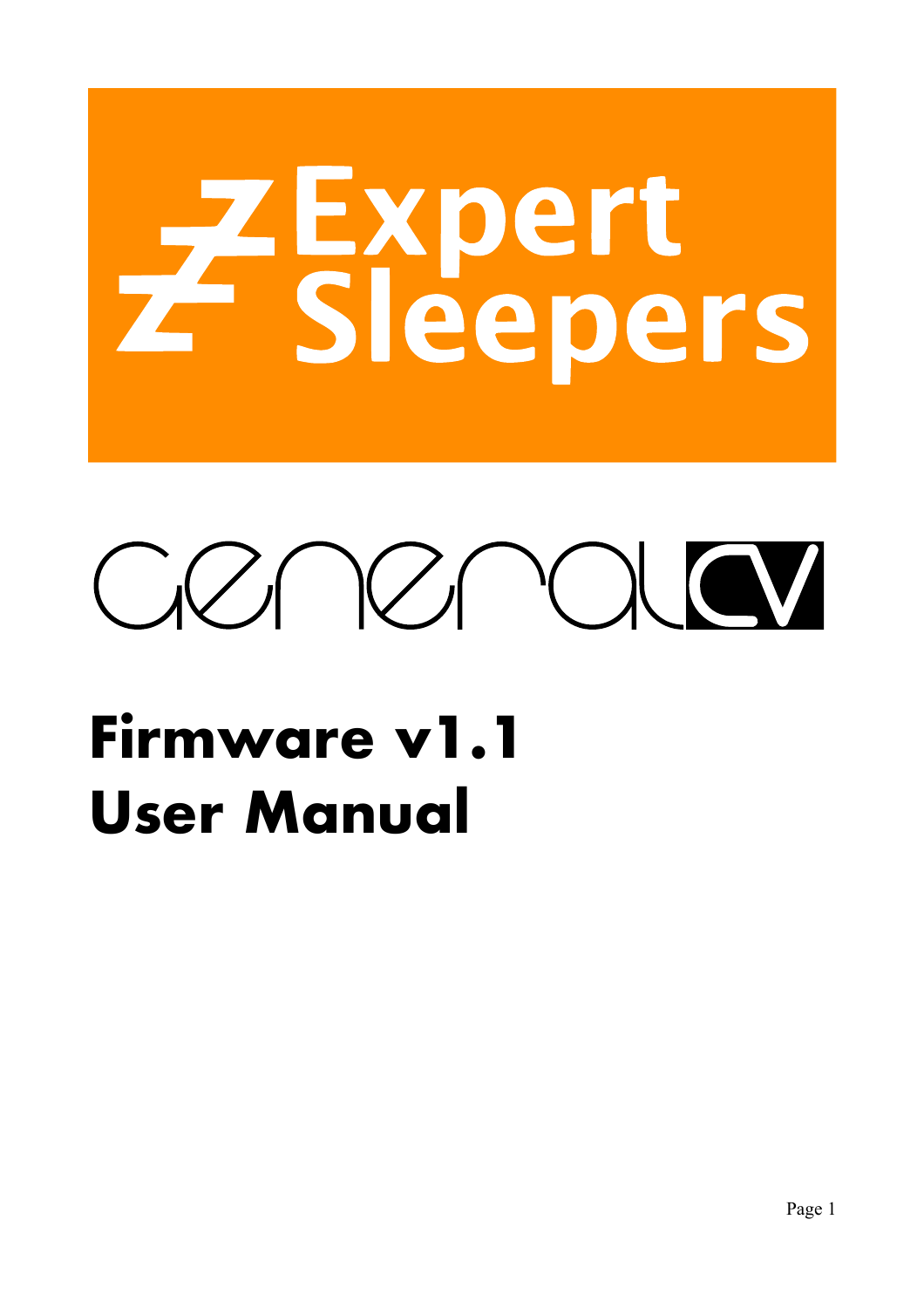Copyright © 2017 Expert Sleepers Ltd. All rights reserved.

This manual, as well as the hardware and software described in it, is furnished under licence and may be used or copied only in accordance with the terms of such licence. The content of this manual is furnished for informational use only, is subject to change without notice, and should not be construed as a commitment by Expert Sleepers Ltd. Expert Sleepers Ltd assumes no responsibility or liability for any errors or inaccuracies that may appear in this document.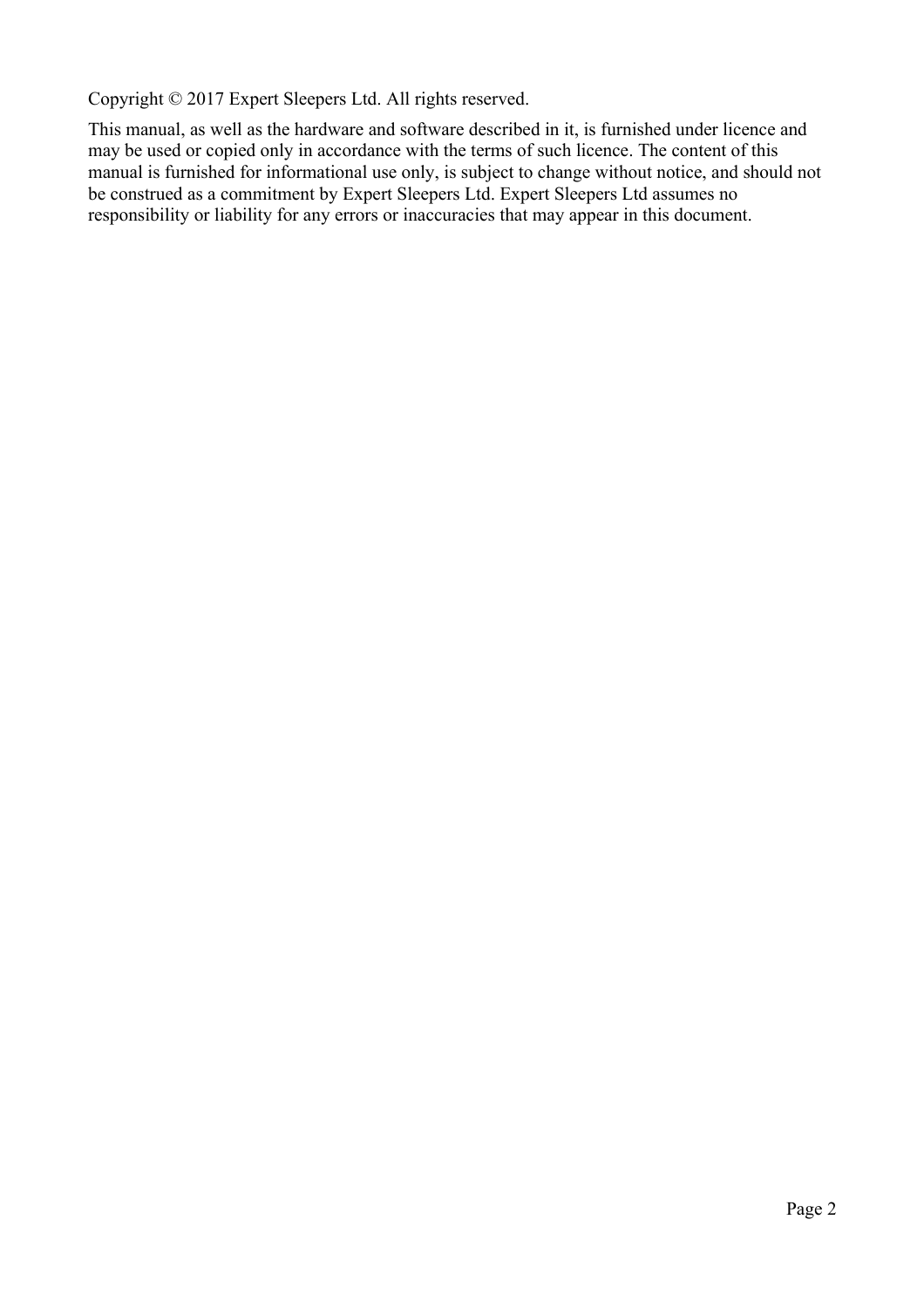# **Table of Contents**

| <b>Parameters</b> | -16 |
|-------------------|-----|
|                   |     |
|                   |     |
|                   |     |
|                   |     |
|                   |     |
|                   |     |
|                   |     |
|                   |     |
|                   |     |
|                   |     |
|                   |     |
|                   |     |
|                   |     |
|                   |     |
|                   |     |
|                   |     |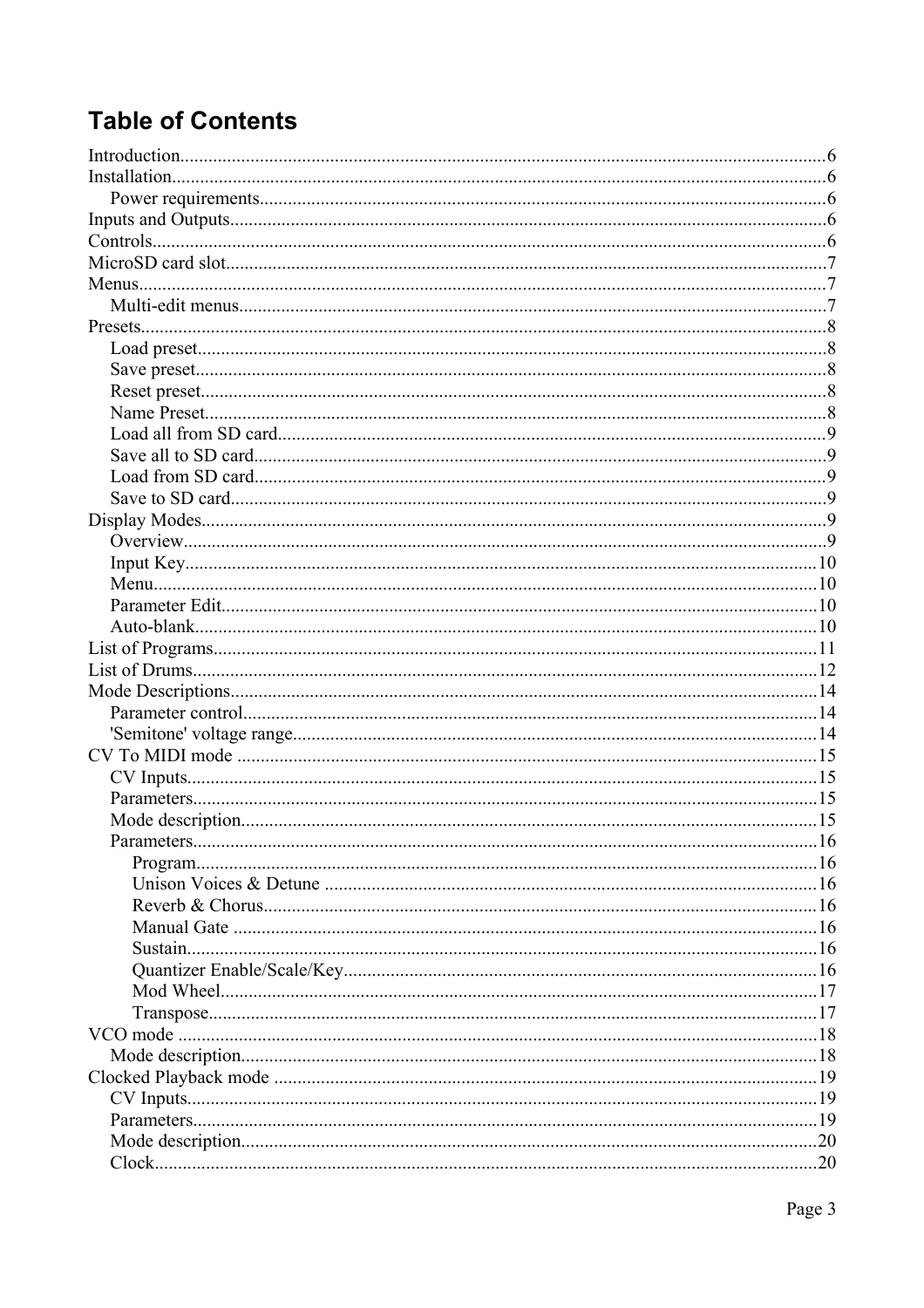|     | .27 |
|-----|-----|
|     |     |
|     |     |
| Pan |     |
|     |     |
|     |     |
|     |     |
|     |     |
|     | 29  |
|     |     |
|     |     |
|     |     |
|     |     |
|     |     |
|     |     |
|     |     |
|     |     |
|     |     |
|     |     |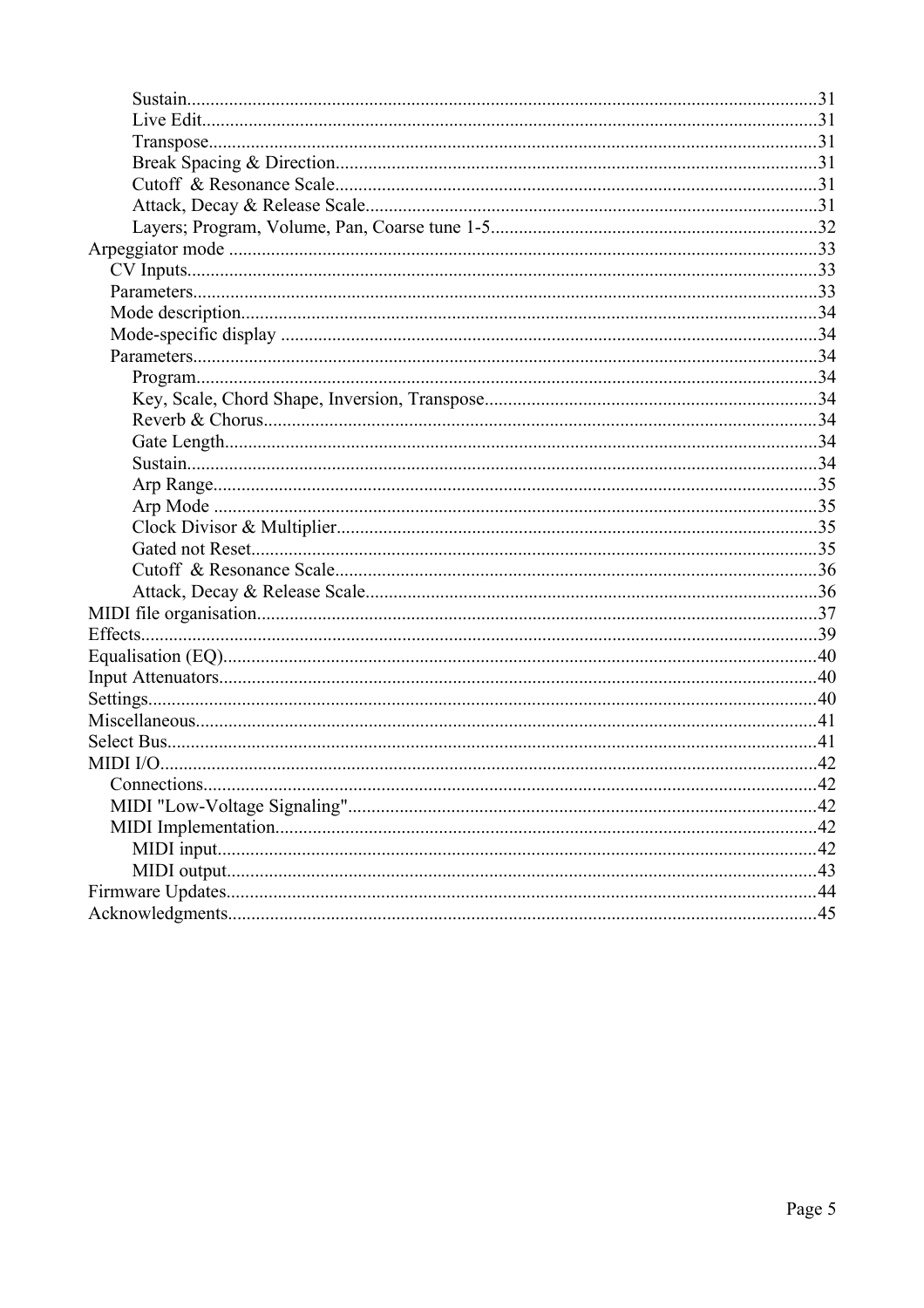# **Introduction**

Congratulations on your purchase of an Expert Sleepers General CV. Please read this user manual before operating your new module.

In essence, the General CV is a combination of a powerful General MIDI<sup>[1](#page-5-0)</sup> synthesizer, a multichannel CV-to-MIDI converter, and a host processor capable of generating huge amounts of MIDI data, either in response to the incoming control voltages (CVs) or entirely algorithmically.

# **Installation**

House the module in a Eurorack case of your choosing. The power connector is [Doepfer standard.](http://www.doepfer.de/a100_man/a100t_e.htm) If using the power cable supplied with the module, the red edge of the cable is furthest from the top edge of the PCB, and carries -12V. ("-12V" is marked on the PCB itself next to this end of the connector.) Be sure to connect the other end of the power cable correctly, again so -12V corresponds to the red stripe on the cable.

# *Power requirements*

The General CV draws 91mA on the +12V rail, and 27mA on the -12V rail.

It does not use the 5V rail.

# **Inputs and Outputs**

The General CV has nine inputs and two outputs, all on 3.5mm mono (TS) jack sockets.

The outputs are labelled 'L' and 'R', and are simply the stereo audio outputs from the General MIDI synthesizer. The maximum output level is around  $\pm 8V$  (16V peak-to-peak).

The inputs labelled 'X' and 'Y' are digital inputs, typically used for gates or clocks – simple on/off signals.

Inputs '1', '2' and '3' are unipolar CV inputs.

Inputs '4' through '7' are high-resolution bipolar CV inputs.

All inputs are protected from damage due to voltages outside the recommended range (so long as they remain inside the Eurorack standard  $\pm$ 12V).

| Input      | Type             | <b>Expected voltage range</b> |
|------------|------------------|-------------------------------|
|            | Digital          | 0 to $+5V$                    |
| 1, 2, 3    | Analogue, 10 bit | $\frac{1}{0}$ to $+5$ V       |
| 4, 5, 6, 7 | Analogue, 14 bit | $-5V$ to $+5V$                |

# **Controls**

The General CV has five rotary encoders, labelled 'A' through 'E'. Each encoder also serves as a push button.

<span id="page-5-0"></span><sup>1</sup> "The General MIDI Specifications … define specific features and behaviors for compliant MIDI devices. In particular, files created for GM devices all use the same GM Sound Set which helps provide for more consistant playback among different MIDI devices." *[MIDI Association](https://www.midi.org/specifications/category/gm-specifications)*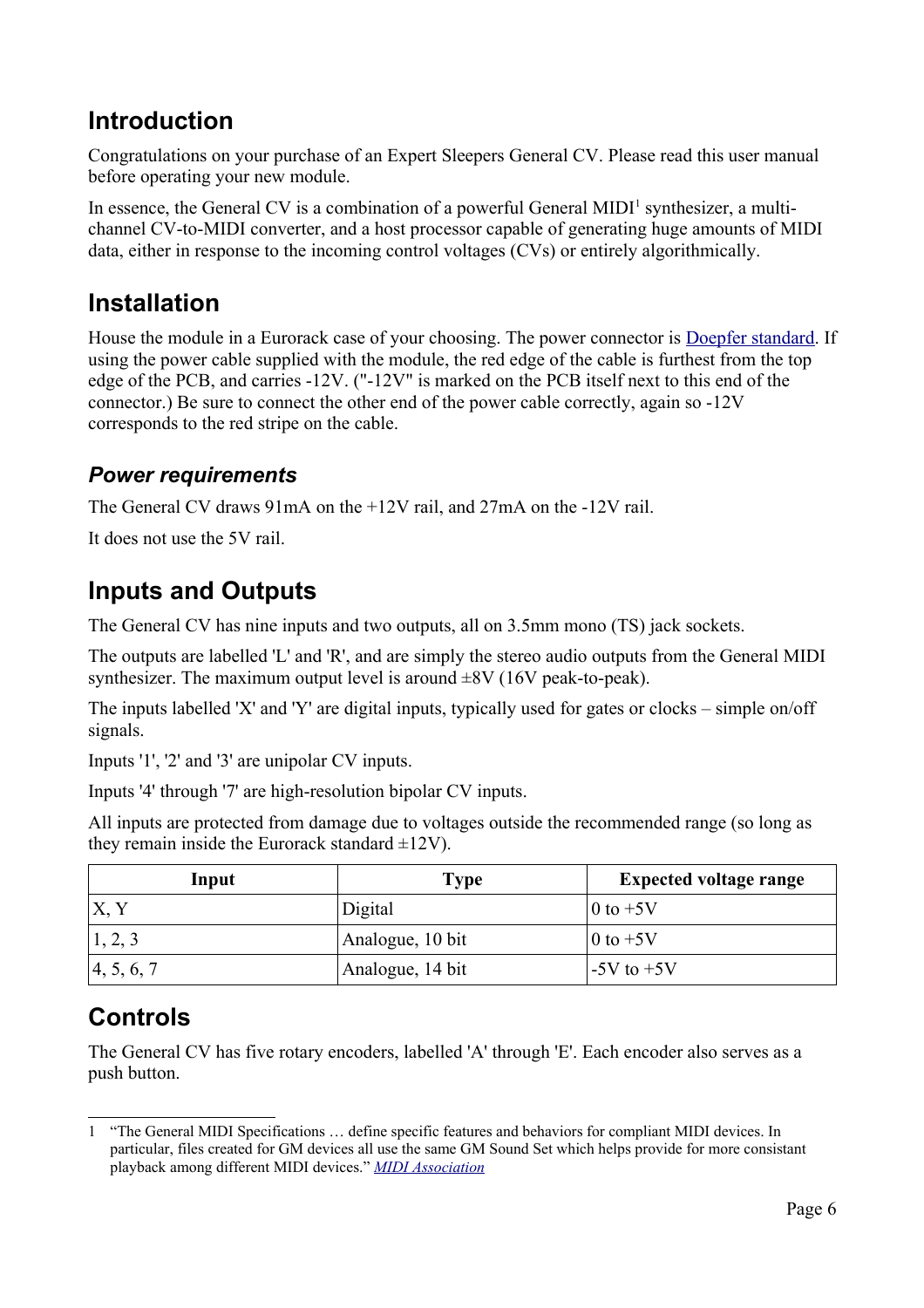The function of each encoder varies somewhat depending on the current mode of operation, but in general is as follows:

| <b>Encoder</b> | <b>Function</b>                                                                                                                  |
|----------------|----------------------------------------------------------------------------------------------------------------------------------|
| A              | Navigate the menu system                                                                                                         |
| B              | Turn to adjust parameter; push to advance to next page of parameters<br>Push in, hold and turn to scroll through parameter pages |
|                | Turn to adjust parameter; push to return to first parameter page                                                                 |
|                | Turn to adjust parameter; push to display mode-specific information                                                              |
| Е              | Turn to adjust parameter; push to show input key                                                                                 |

# **MicroSD card slot**

The General CV's MicroSD card slot is on the left of the front panel, below the display.

The exposed contacts of the card should face to the left; the angled side of the card itself points down.

When inserting a card you are advised to observe basic ESD (electrostatic discharge) precautions see for example [here.](http://www.computerhope.com/esd.htm)

The slot is of the "push-push" type - to remove the card, push it in slightly and it will spring out.

MicroSD cards to be used in the General CV should be formatted as FAT32. If the card is bigger than 32GB, partitioning it into 32GB partitions is advised.

In theory any MicroSD card will work, but in practice there is a huge variety of cards on the market and we cannot possible test them all. We recommend 32GB SDHC cards, and in particular have found "SanDisk Extreme 32GB microSDHC UHS-I U3" cards work well.

# **Menus**

The General CV has a fairly simple tree-like menu structure.

Pressing 'A' enters the menu.

While in the menu, turning 'A' moves between menu options on the current level.

Pressing 'A' again enters the next (lower) menu level, or accepts a setting change and exits the menu.

Pressing 'B' goes back (up) one level.

Pressing 'C', 'D' or 'E' exits the menu altogether.

### *Multi-edit menus*



In some menus (for example the EQ settings) more than one setting or value can be simultaneously edited, by turning encoders 'B' through 'E'. Turning 'A' in these cases scrolls between pages of up to four settings each.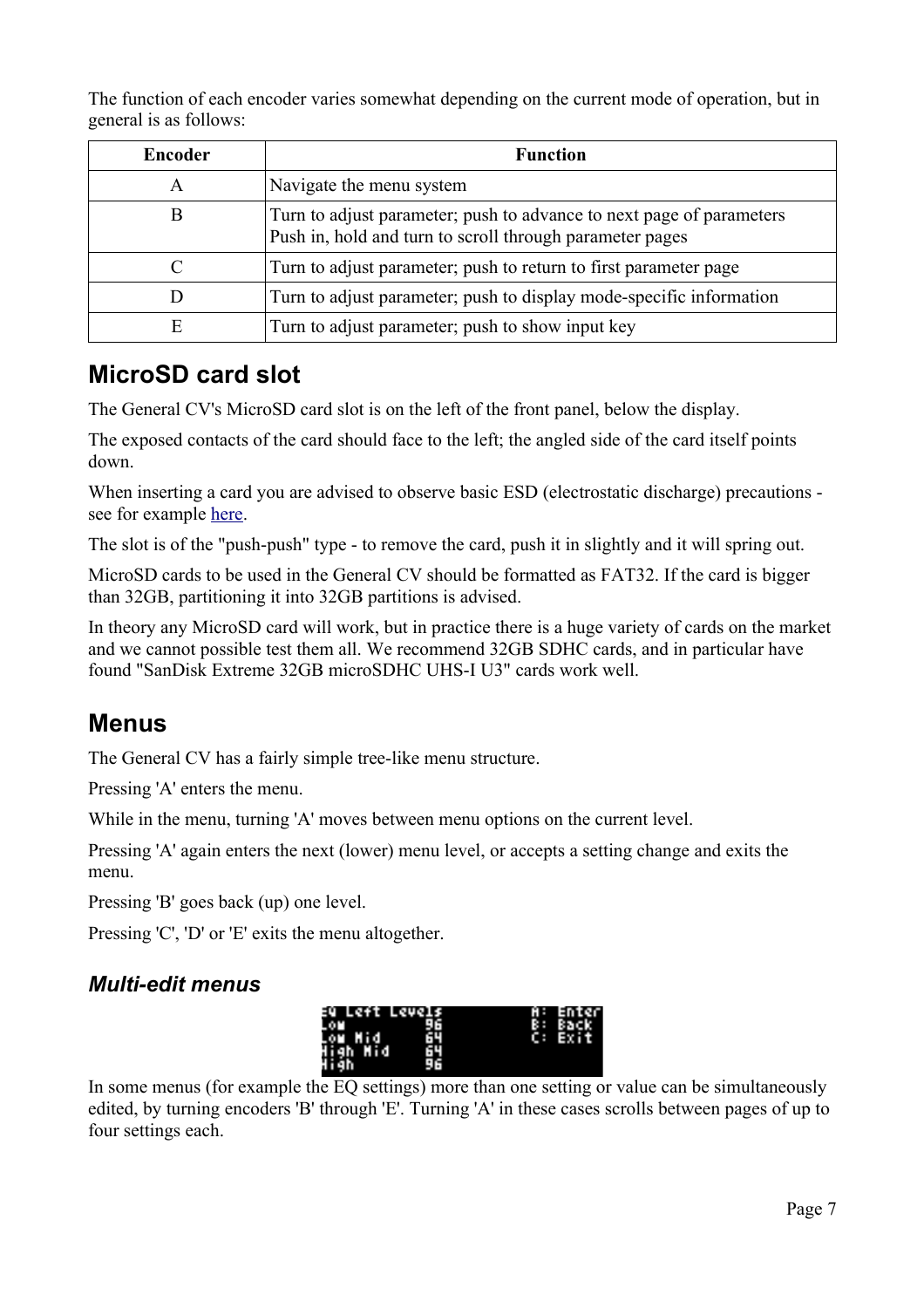# **Presets**

The highest level of 'patch recall' in the General CV is the 'preset'. A preset is made up of

- a name
- a mode selection (VCO, Chord etc.)
- a number of parameters (depending on the mode)
- effects settings (reverb and chorus)
- EQ settings
- input attenuator settings

See below for more information on each of these.

Presets can be stored to flash memory. There are 64 preset slots in flash.

Presets can also be stored to (and loaded from) the Micro SD card.

In what follows, the 'current preset' means the current module state, in RAM, not any of the flash preset locations.

The Presets menu is accessed at the top menu level; the submenu items are as follows.

# *Load preset*



The 'Load preset' menu allows you to select one of the preset slots, displaying its number and the name of the preset stored in that slot. Pressing 'A' shows the message 'Are you sure?' - press 'A' again to load the preset.

# *Save preset*



The 'Save preset' menu allows you to select one of the preset slots, displaying its number and the name of the preset stored in that slot. Pressing 'A' shows the message 'Are you sure?' - press 'A' again to save the current preset into the selected slot.

# *Reset preset*

This menu allows you to reset the current preset to default values. It has no effect on the presets in flash memory.

# *Name Preset*



This allows you to edit the name of the current preset. Typically you would do this before saving it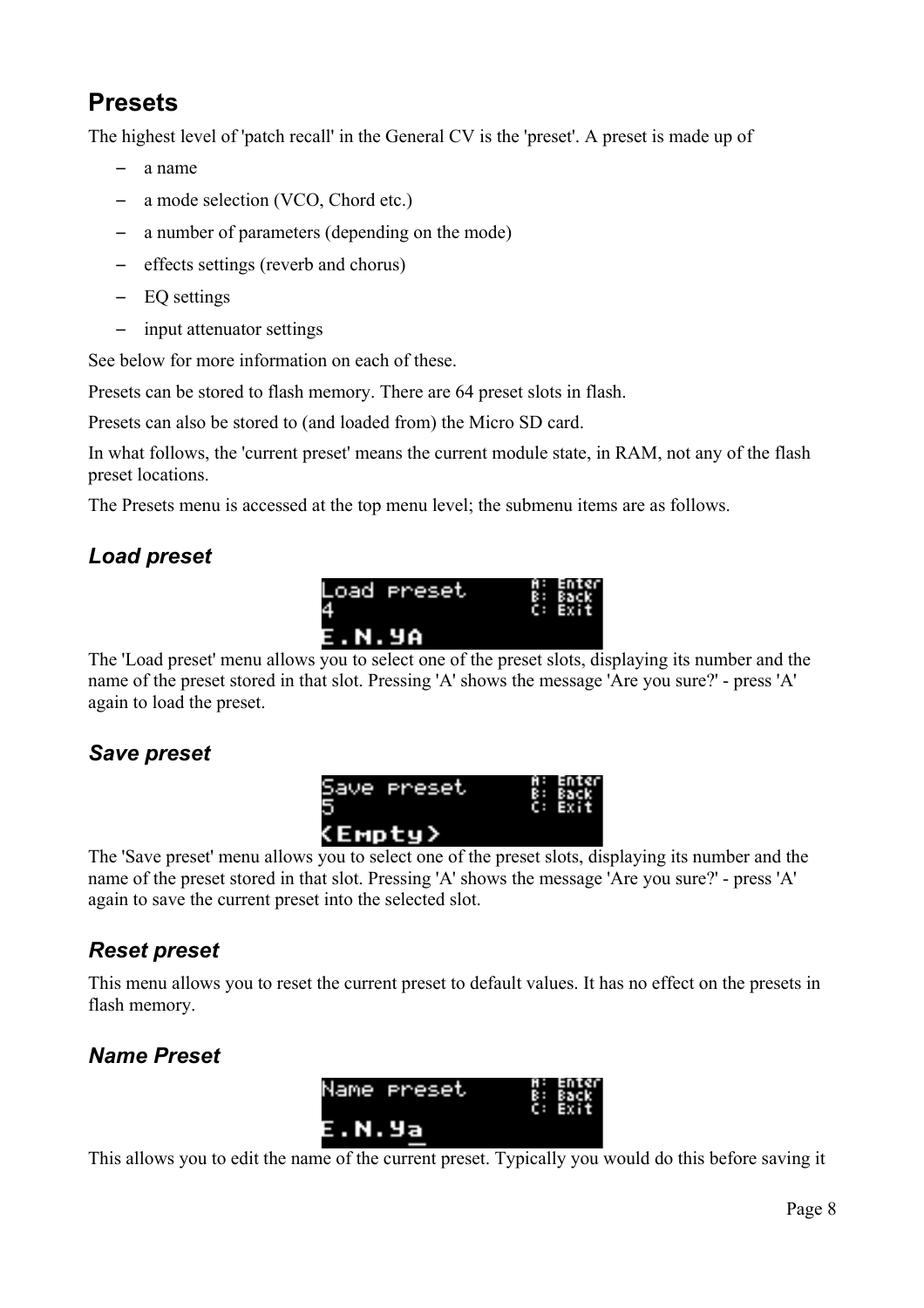to flash.

Turning 'B' moves the cursor (the underline); turning 'A' changes the character at the current cursor position.

# *Load all from SD card*

Loads all 64 flash presets from a single file on the SD card (saved with 'Save all to SD card', below). All preset slots will be overwritten with the contents of the file. Note that this does not affect the current preset.

# *Save all to SD card*

Saves all 64 flash presets to a single file on the SD card. The filename is automatically generated and shown once the save is complete.

# *Load from SD card*

Loads a preset file (saved with 'Save to SD card', below) into the current preset. Note that this does not affect any of the flash memory preset slots.

# *Save to SD card*

Saves the current preset to a file on the SD card. The filename is automatically generated (based on the preset name) and shown once the save is complete.

# **Display Modes**

The General CV's display is usually in one of a small number of modes.

# *Overview*

| ICVM. |  | -Program Reverb - Program<br><b>Gate Pitch Voices</b>                   |  |
|-------|--|-------------------------------------------------------------------------|--|
|       |  | A: Menu Sustain Vel'ity Detune                                          |  |
|       |  |                                                                         |  |
|       |  | B: Page <sup>-----</sup> unt Key Reverb<br>E: Key Hod Wh unt Sc1 Chorus |  |

This is the General CV's default display mode. It gives an overview of the current mode, its CV inputs, and the parameters that are attached to the encoders. From left to right, it shows:

- A three letter abbreviation (TLA) of the current mode ('CVM' in the image above).
- Below that, a reminder of what pressing 'A', 'B' and 'E' will do.
- The central section shows what the CV inputs control.
- The right column shows the current page of parameters that can be edited directly by turning the encoders.

Pressing 'B' cycles through pages of up to five parameters each. For example, pressing 'B' in CV To MIDI mode changes the display from that above to

|  | CVM Program-Reverb Gate<br>CVM Gate Pitch Sustain                                            |
|--|----------------------------------------------------------------------------------------------|
|  | A: Menu Sustain Velfity Quantize<br>B: Page – – Ont Rey Scale<br>E: Rey Mod Wh – Ont Sci Rey |
|  |                                                                                              |
|  |                                                                                              |

Pressing 'C' takes you back to parameter page zero, which is useful if there are a large number of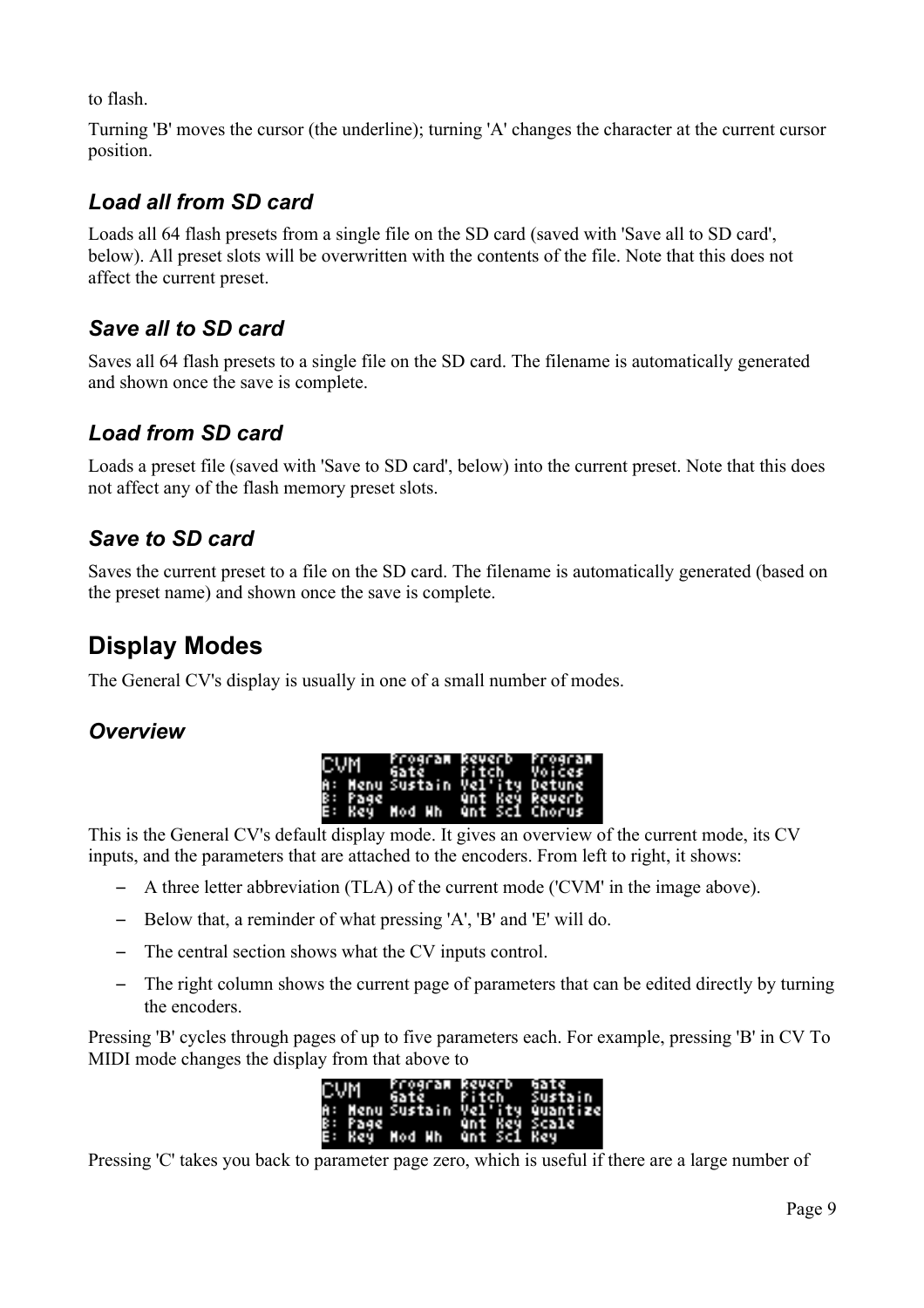pages.

Pressing 'B' and then holding it in while turning the encoder scrolls through the parameter pages (in both directions).

# *Input Key*

|  |  | Input 1 Input 3 Knob A<br>Input X Input 4 Knob B  |  |
|--|--|---------------------------------------------------|--|
|  |  | Input Y Input & Knob C                            |  |
|  |  | Input 2 Input 6 Knob D'<br>Input 2 Input 7 Knob E |  |

Pressing 'E' shows the input key. This is simply a list of the input and knob names, in the same positions on the screen as their corresponding input and parameter names on the overview display. Toggling back and forward between the two modes makes it easy to figure out which input corresponds to which item.

### *Menu*



When in menu mode (after pressing 'A'), the display changes as above to show the current menu, submenu (if any), and a reminder of the button presses used to navigate.

# *Parameter Edit*



When not in the menus, turning one of the encoders edits a parameter. The display changes to show the name of the parameter being edited and its current value.

If the parameter is also controlled by CV, the value will be updated in the display as the CV changes.

# *Auto-blank*

To extend the display lifetime, the module will automatically turn the display off after a period of inactivity (the duration of which can be changed in the settings). Turning or pressing any encoder will turn it back on.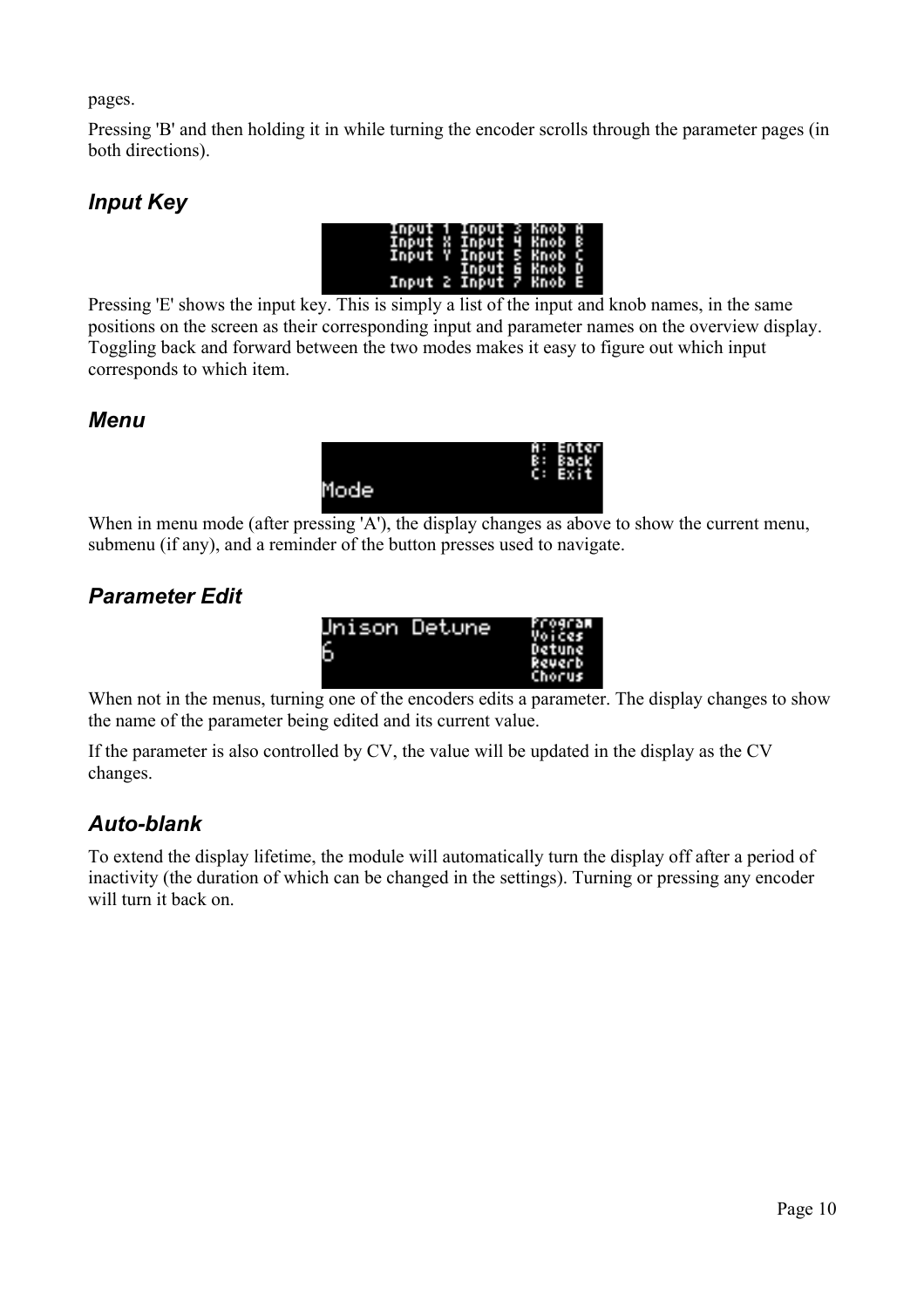# **List of Programs**

Where modes below refer to a 'program', they are referring to one of the 128 General MIDI sounds as follows.

| $\mathbf 1$ | (Grand) Piano 1          | 33 | <b>Acoustic Bass</b>   | 65 | Soprano Sax          | 97  | FX 1 (rain)           |
|-------------|--------------------------|----|------------------------|----|----------------------|-----|-----------------------|
| 2           | (Bright) Piano 2         | 34 | <b>Finger Bass</b>     | 66 | Alto Sax             | 98  | FX 2 (soundtrack)     |
| 3           | (El. Grd) Piano 3        | 35 | Picked Bass            | 67 | Tenor Sax            | 99  | FX 3 (crystal)        |
| 4           | Honky-tonk Piano         | 36 | <b>Fretless Bass</b>   | 68 | <b>Baritone Sax</b>  |     | 100 FX4 (atmosphere)  |
| 5           | El. Piano 1              | 37 | Slap Bass 1            | 69 | Oboe                 |     | 101 FX 5 (brightness) |
| 6           | El. Piano 2              | 38 | Slap Bass 2            | 70 | English Horn         |     | 102 FX $6$ (goblins)  |
| 7           | Harpsichord              | 39 | Synth Bass 1           | 71 | Bassoon              |     | 103 FX 7 (echoes)     |
| 8           | Clavi                    | 40 | Synth Bass 2           | 72 | Clarinet             |     | 104 FX 8 (sci-fi)     |
| 9           | Celesta                  | 41 | Violin                 | 73 | Piccolo              |     | 105 Sitar             |
| 10          | Glockenspiel             | 42 | Viola                  | 74 | Flute                |     | 106 Banjo             |
| 11          | Music Box                | 43 | Cello                  | 75 | Recorder             |     | 107 Shamisen          |
| 12          | Vibraphone               |    | 44 Contrabass          | 76 | Pan Flute            |     | 108 Koto              |
| 13          | Marimba                  | 45 | <b>Tremolo Strings</b> | 77 | <b>Blown Bottle</b>  |     | 109 Kalimba           |
| 14          | Xylophone                | 46 | Pizzicato Strings      | 78 | Shakuhachi           |     | 110 Bag pipe          |
| 15          | <b>Tubular Bells</b>     | 47 | Orchestral Harp        | 79 | Whistle              |     | 111 Fiddle            |
| 16          | Santur                   | 48 | Timpani                | 80 | Ocarina              |     | 112 Shanai            |
| 17          | Drawbar Organ            | 49 | String Ensemble 1      |    | 81 Lead 1 (square)   |     | 113 Tinkle Bell       |
| 18          | Percussive Organ         | 50 | String Ensemble 2      |    | 82 Lead 2 (sawtooth) |     | 114 Agogo             |
| 19          | Rock Organ               | 51 | Synth Strings 1        |    | 83 Lead 3 (calliope) |     | 115 Steel Drums       |
| 20          | Church Organ             | 52 | <b>Synth Strings 2</b> |    | 84 Lead 4 (chiff)    |     | 116 Woodblock         |
| 21          | Reed Organ               | 53 | Choir Aahs             |    | 85 Lead 5 (charang)  | 117 | Taiko Drum            |
| 22          | Accordion (french)       |    | 54 Voice Oohs          |    | 86 Lead 6 (voice)    |     | 118 Melodic Tom       |
| 23          | Harmonica                | 55 | <b>Synth Voice</b>     |    | 87 Lead 7 (fifths)   |     | 119 Synth Drum        |
| 24          | Tango Accordion          | 56 | Orchestra Hit          |    | 88 Lead8 (bass+lead) |     | 120 Reverse Cymbal    |
| 25          | Ac. Guitar (nylon)       | 57 | Trumpet                | 89 | Pad 1 (fantasia)     |     | 121 Gt. Fret Noise    |
| 26          | Ac. Guitar (steel)       | 58 | Trombone               |    | 90 Pad 2 (warm)      |     | 122 Breath Noise      |
| 27          | El. Guitar (jazz)        | 59 | Tuba                   |    | 91 Pad 3 (polysynth) |     | 123 Seashore          |
| 28          | El. Guitar (clean)       | 60 | Muted Trumpet          |    | 92 Pad 4 (choir)     |     | 124 Bird Tweet        |
| 29          | El. Guitar (muted)       | 61 | French Horn            | 93 | Pad 5 (bowed)        |     | 125 Teleph. Ring      |
| 30          | Overdriven Guitar        | 62 | <b>Brass Section</b>   | 94 | Pad 6 (metallic)     |     | 126 Helicopter        |
| 31          | <b>Distortion Guitar</b> | 63 | Synth Brass 1          | 95 | Pad 7 (halo)         |     | 127 Applause          |
| 32          | Guitar harmonics         | 64 | Synth Brass 2          |    | 96 Pad 8 (sweep)     |     | 128 Gunshot           |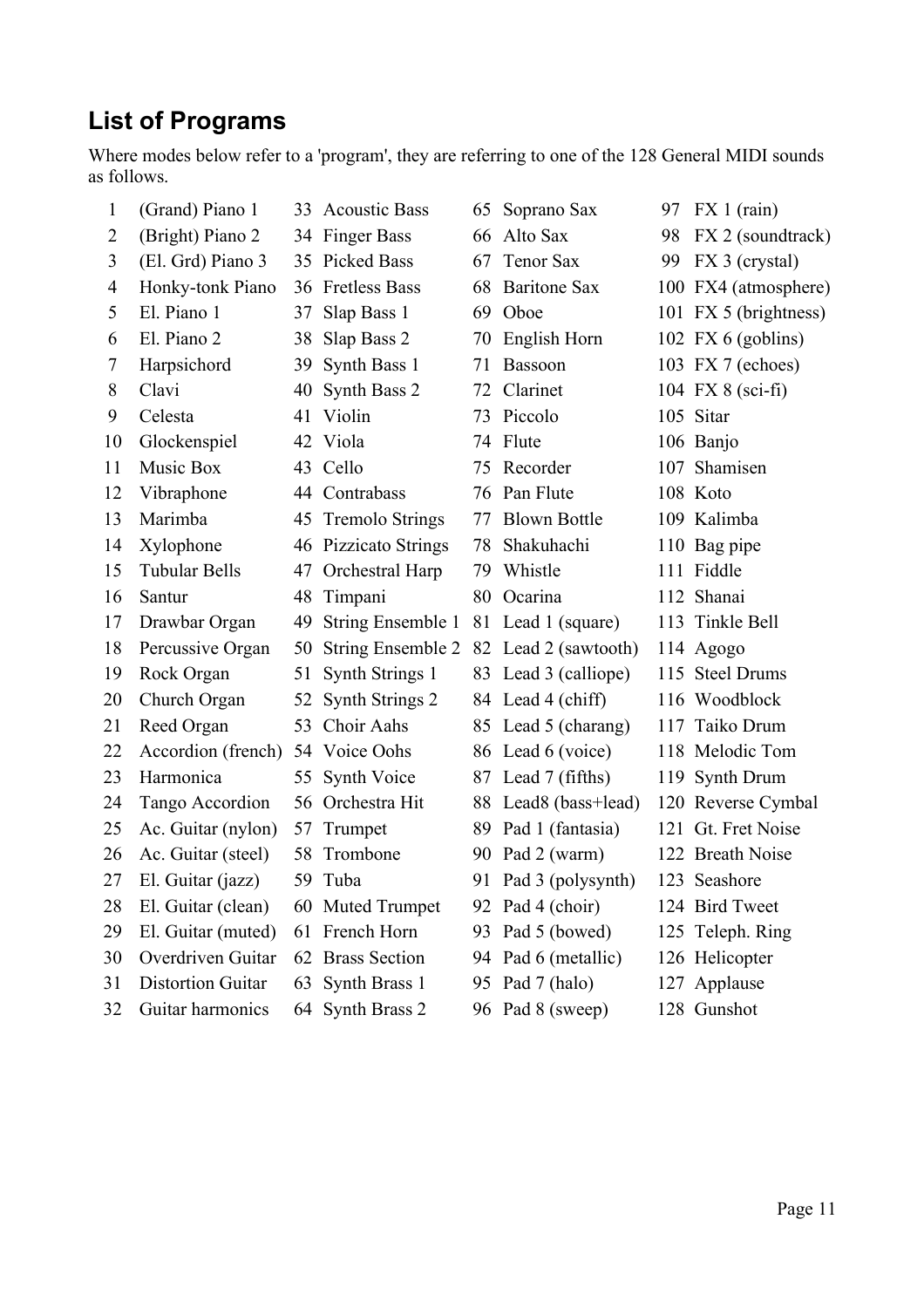# **List of Drums**

EXC1 etc. indicate an exclusive group (e.g. open and closed hi-hat, which cannot sound together).

| <b>Note</b>           | <b>Standard Kit</b>         | <b>Power Kit</b>            | <b>Brush Kit</b>            | Orchestra Kit               | <b>Alternate Kit</b>   |
|-----------------------|-----------------------------|-----------------------------|-----------------------------|-----------------------------|------------------------|
| 27                    |                             |                             |                             | Closed Hi Hat               |                        |
|                       |                             |                             |                             | [EXC1]                      |                        |
| 28                    |                             |                             |                             | Pedal Hi-Hat                |                        |
|                       |                             |                             |                             | [EXC1]                      |                        |
| 29                    |                             |                             |                             | Open Hi Hat                 |                        |
|                       |                             |                             |                             | [EXC1]                      |                        |
| 30                    |                             |                             |                             | Ride Cymbal                 |                        |
| 31                    |                             |                             |                             |                             |                        |
| $\overline{32}$       |                             |                             |                             |                             |                        |
| $\overline{33}$       |                             |                             |                             |                             |                        |
| $\overline{34}$       |                             |                             |                             |                             |                        |
| $\overline{35}$       | Kick drum2                  | Kick drum2                  | Jazz BD <sub>2</sub>        | Kick drum2                  | Kick drum              |
| 36                    | Kick drum1                  | Kick drum1                  | Jazz BD 1                   | Kick drum1                  | Kick drum              |
| 37                    | Side Stick                  | Side Stick                  | Side Stick                  | Side Stick                  | Rim Shot               |
| $\overline{38}$       | Snare Drum 1                | Gated Snare                 | <b>Brush Tap</b>            | Snare Drum 2                | Snare Drum             |
| 39                    | Hand Clap                   | Hand Clap                   | <b>Brush Slap</b>           | Castanets                   | Hand Clap              |
| 40                    | Snare Drum 2                | Snare Drum 2                | <b>Brush Swirl</b>          | Snare Drum 2                | Elec Snare Drum        |
| 41                    | Low Floor Tom               | Low Floor Tom               | Low Floor Tom               | Timpani F                   | Acoustic Low           |
|                       |                             |                             |                             |                             | Tom                    |
| 42                    | Closed Hi Hat [EXC1]        | Closed Hi Hat [EXC1]        | Closed Hi Hat [EXC1]        | Timpani F#                  | Closed Hi-Hat          |
|                       |                             |                             |                             |                             | [Exc1]                 |
| 43                    | <b>High Floor Tom</b>       | High Floor Tom              | High Floor Tom              | Timpani G                   | <b>Acoustic Low</b>    |
|                       |                             |                             |                             |                             | Tom                    |
| 44                    | Pedal Hi-Hat [EXC1]         | Pedal Hi-Hat [EXC1]         | Pedal Hi-Hat [EXC1]         | Timpani G#                  | Open Hi-Hat 2          |
| $\overline{45}$       | Low Tom                     | Low Tom                     | Low Tom                     | Timpani A                   | <b>Acoustic Middle</b> |
|                       |                             |                             |                             |                             | Tom                    |
| 46                    | Open Hi-Hat [EXC1]          | Open Hi-Hat [EXC1]          | Open Hi-Hat [EXC1]          | Timpani A#                  | Open Hi-Hat 1          |
|                       |                             |                             |                             |                             | [Exc1]                 |
| 47                    | Low-Mid Tom                 | Low-Mid Tom                 | Low-Mid Tom                 | Timpani B                   | <b>Acoustic Middle</b> |
|                       |                             |                             |                             |                             | Tom                    |
| 48                    | Hi Mid Tom                  | Hi Mid Tom                  | Hi Mid Tom                  | Timpani c                   | <b>Acoustic High</b>   |
|                       |                             |                             |                             |                             | Tom                    |
| 49                    | Crash Cymbal 1              | Crash Cymbal 1              | Crash Cymbal 1              | Timpani c#                  | Crash Cymbal           |
| 50                    | High Tom                    | High Tom                    | <b>High Tom</b>             | Timpani d                   | <b>Acoustic High</b>   |
|                       |                             |                             |                             |                             | Tom                    |
| 51<br>$\overline{52}$ | Ride Cymbal 1               | Ride Cymbal 1               | Ride Cymbal 1               | Timpani d#                  | Ride Cymbal            |
| $\overline{53}$       | Chinese Cymbal<br>Ride Bell | Chinese Cymbal<br>Ride Bell | Chinese Cymbal<br>Ride Bell | Timpani e<br>Timpani f      |                        |
| 54                    |                             |                             |                             |                             |                        |
| 55                    | Tambourine                  | Tambourine                  | Tambourine                  | Tambourine<br>Splash Cymbal | Tambourine             |
| 56                    | Splash Cymbal<br>Cowbell    | Splash Cymbal<br>Cowbell    | Splash Cymbal<br>Cowbell    | Cowbell                     | Cowbell                |
| 57                    | Crash Cymbal 2              | Crash Cymbal 2              | Crash Cymbal 2              | Crash Cymbal 2              |                        |
| 58                    | Vibraslap                   | Vibraslap                   | Vibraslap                   | Vibraslap                   |                        |
| 59                    | Ride Cymbal 2               | Ride Cymbal 2               | Ride Cymbal 2               | Ride Cymbal 2               |                        |
| 60                    | Hi Bongo                    | Hi Bongo                    | Hi Bongo                    | Hi Bongo                    | Hi Bongo               |
| 61                    | Low Bongo                   | Low Bongo                   | Low Bongo                   | Low Bongo                   | Low Bongo              |
| 62                    | Mute Hi Conga               | Mute Hi Conga               | Mute Hi Conga               | Mute Hi Conga               | Mute Hi Conga          |
| 63                    | Open Hi Conga               | Open Hi Conga               | Open Hi Conga               | Open Hi Conga               | Open Hi Conga          |
| 64                    | Low Conga                   | Low Conga                   | Low Conga                   | Low Conga                   | Low Conga              |
| 65                    | High Timbale                | <b>High Timbale</b>         | <b>High Timbale</b>         | High Timbale                | High Timbale           |
| 66                    | Low Timbale                 | Low Timbale                 | Low Timbale                 | Low Timbale                 | Low Timbale            |
| 67                    | High Agogo                  | High Agogo                  | High Agogo                  | High Agogo                  | High Agogo             |
| 68                    | Low Agogo                   | Low Agogo                   | Low Agogo                   | Low Agogo                   | Low Agogo              |
| 69                    | Cabasa                      | Cabasa                      | Cabasa                      | Cabasa                      | Cabasa                 |
|                       |                             |                             |                             |                             |                        |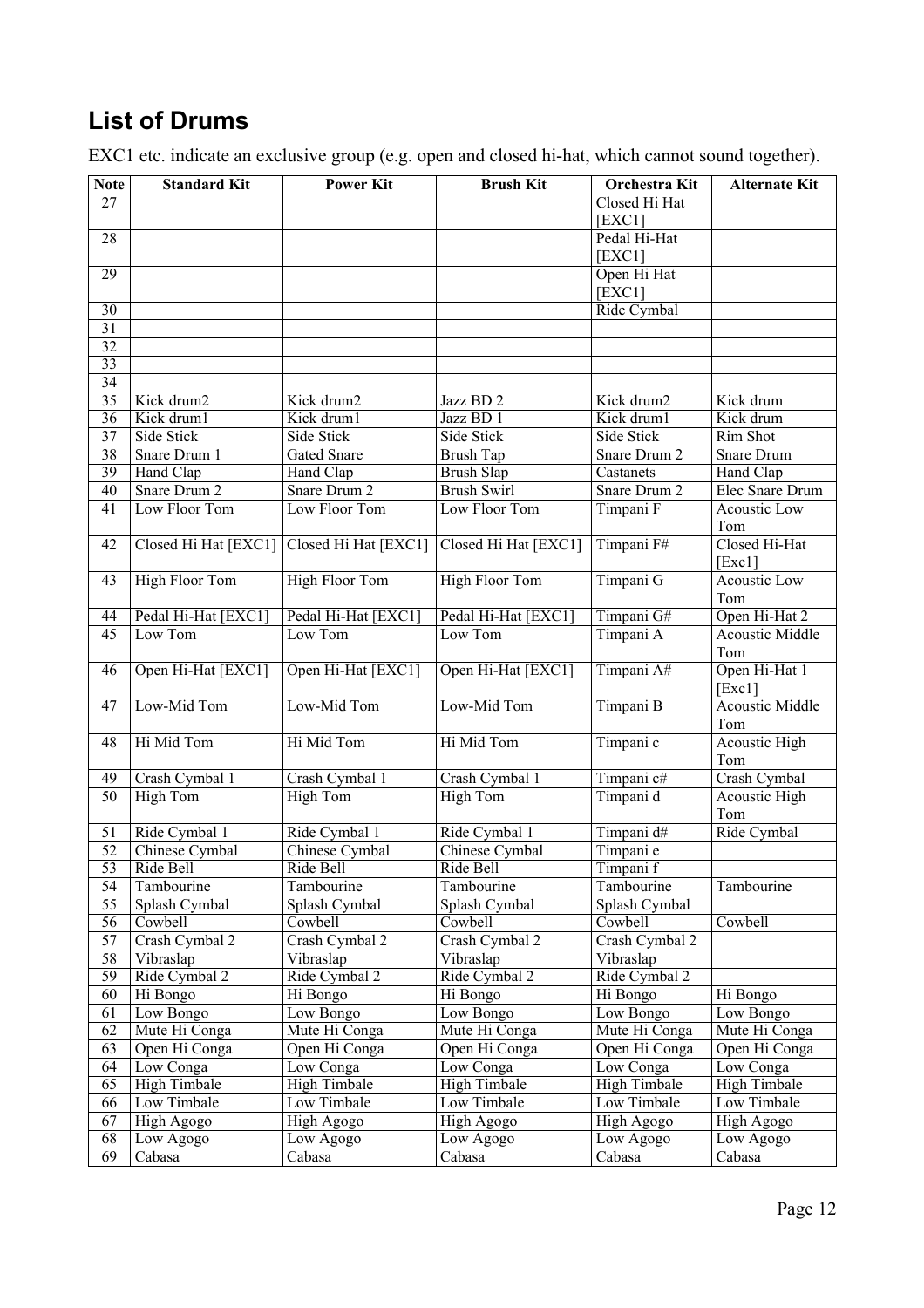| <b>Note</b>      | <b>Standard Kit</b>  | <b>Power Kit</b>     | <b>Brush Kit</b>     | Orchestra Kit        | <b>Alternate Kit</b> |
|------------------|----------------------|----------------------|----------------------|----------------------|----------------------|
| 70               | Maracas              | Maracas              | Maracas              | Maracas              | Maracas              |
| 71               | Short Whistle[EXC2]  | Short Whistle[EXC2]  | Short Whistle[EXC2]  | Short                | Short                |
|                  |                      |                      |                      | Whistle[EXC2]        | Whistle[EXC2]        |
| $72\,$           | Long Whistle[EXC2]   | Long Whistle[EXC2]   | Long Whistle[EXC2]   | Long                 | Long                 |
|                  |                      |                      |                      | Whistle[EXC2]        | Whistle[EXC2]        |
| 73               | Short Guiro [EXC3]   | Short Guiro [EXC3]   | Short Guiro [EXC3]   | Short Guiro          | Vibra Slap           |
|                  |                      |                      |                      | [EXC3]               |                      |
| $\overline{74}$  | Long Guiro [EXC3]    | Long Guiro [EXC3]    | Long Guiro [EXC3]    | Long Guiro           |                      |
|                  |                      |                      |                      | [EXC3]               |                      |
| 75               | Claves               | Claves               | Claves               | Claves               | Claves               |
| $\overline{76}$  | Hi Wood Block        | Hi Wood Block        | Hi Wood Block        | Hi Wood Block        |                      |
| 77               | Low Wood Block       | Low Wood Block       | Low Wood Block       | Low Wood             |                      |
|                  |                      |                      |                      | <b>Block</b>         |                      |
| 78               | Mute Cuica [EXC4]    | Mute Cuica [EXC4]    | Mute Cuica [EXC4]    | Mute Cuica           |                      |
| 79               | Open Cuica [EXC4]    |                      | Open Cuica [EXC4]    | [EXC4]<br>Open Cuica |                      |
|                  |                      | Open Cuica [EXC4]    |                      | [EXC4]               |                      |
| 80               | Mute Triangle [EXC5] | Mute Triangle [EXC5] | Mute Triangle [EXC5] | Mute Triangle        |                      |
|                  |                      |                      |                      | [EXC5]               |                      |
| 81               | Open Triangle[EXC5]  | Open Triangle[EXC5]  | Open Triangle[EXC5]  | Open                 |                      |
|                  |                      |                      |                      | Triangle[EXC5]       |                      |
| 82               |                      |                      |                      |                      | Applauses            |
| 83               |                      |                      |                      |                      |                      |
| 84               |                      |                      |                      |                      |                      |
| 85               |                      |                      |                      |                      |                      |
| 86               |                      |                      |                      |                      |                      |
| 87               |                      |                      |                      |                      |                      |
| 88               |                      |                      |                      | Applauses            |                      |
| 89               |                      |                      |                      |                      |                      |
| 90               |                      |                      |                      |                      |                      |
| $\overline{91}$  |                      |                      |                      |                      |                      |
| $\overline{92}$  |                      |                      |                      |                      |                      |
| $\overline{93}$  |                      |                      |                      |                      |                      |
| $\overline{94}$  |                      |                      |                      |                      | Helicopter           |
| $\overline{95}$  |                      |                      |                      |                      |                      |
| $\overline{96}$  |                      |                      |                      |                      | Gun Shot             |
| $\overline{97}$  |                      |                      |                      |                      |                      |
| 98               |                      |                      |                      |                      |                      |
| 99               |                      |                      |                      |                      |                      |
| 100<br>101       |                      |                      |                      |                      |                      |
| 102              |                      |                      |                      |                      | <b>Birds</b>         |
| $\overline{103}$ |                      |                      |                      |                      |                      |
| 104              |                      |                      |                      |                      |                      |
| $\overline{105}$ |                      |                      |                      |                      |                      |
| 106              |                      |                      |                      |                      | SeaShore             |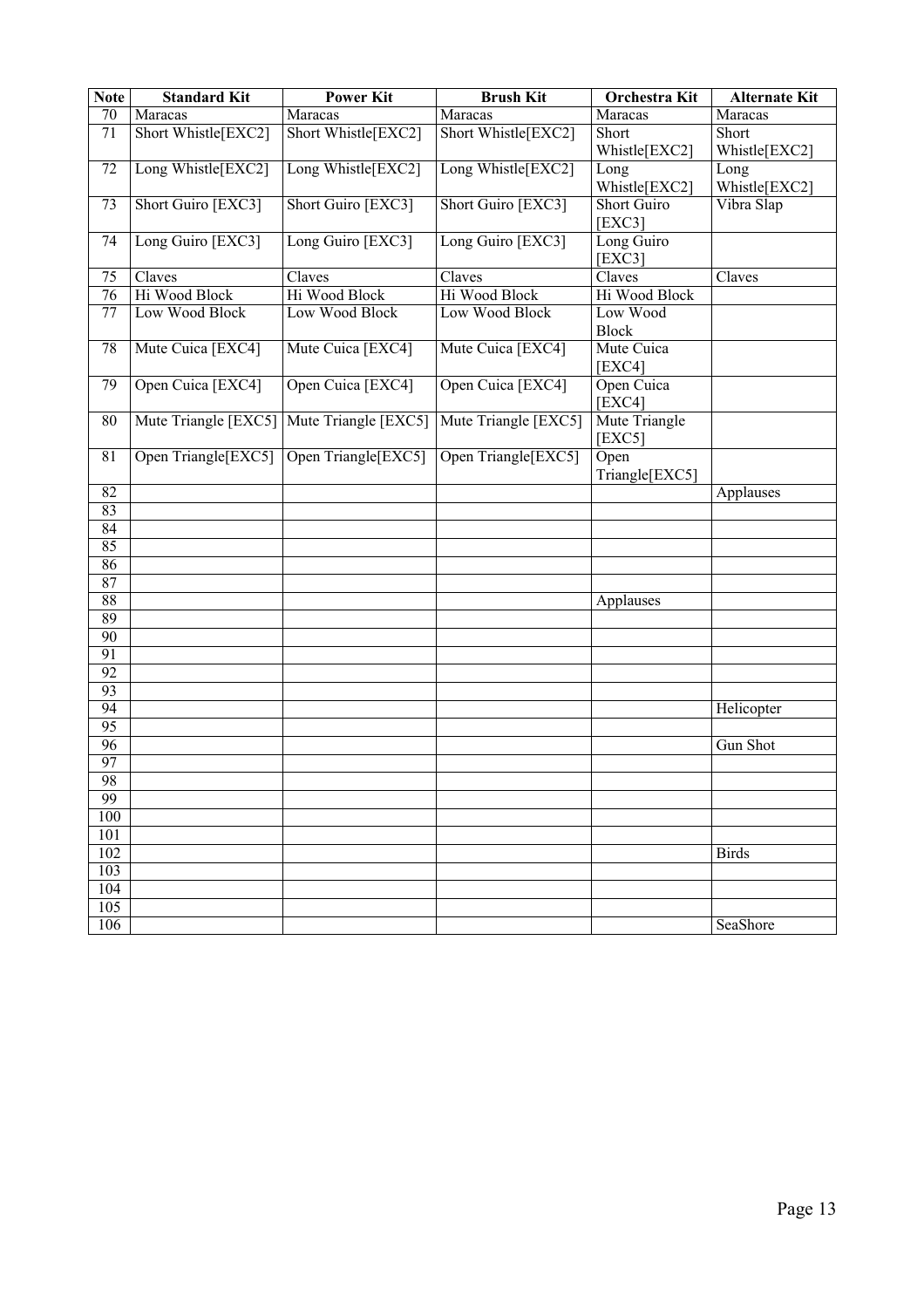# **Mode Descriptions**

The following pages detail the operating modes of the General CV. The mode is the top-level setting in a preset which determines all other operation of the module. Different modes will have different CV inputs, different parameters, and different ways of generating MIDI to control the synthesizer engine.

The mode is selected via the menu; it is the first top-level menu item.

### *Parameter control*

Each mode description starts with a pair of tables detailing the mode's CV Inputs and its Parameters. In the CV Inputs table, an 'x' indicates that the CV input directly controls the parameter of the same name. That is to say, plugging in a patch cable and supplying a CV will override any setting made manually by editing the parameter with the encoder.

# *'Semitone' voltage range*

If the voltage range for a CV input controlling a parameter is given as 'Semitone', this indicates that semitone steps on a 1V/octave scale (i.e. twelfths of a Volt) correspond to the various values of the parameter, with 0V corresponding to parameter value zero.

This is particularly useful when sequencing parameter changes or controlling them from a keyboard. For example, the MIDI file playback modes' File parameters are semitone-controlled, which means that successive notes on a keyboard or from a sequencer play different files.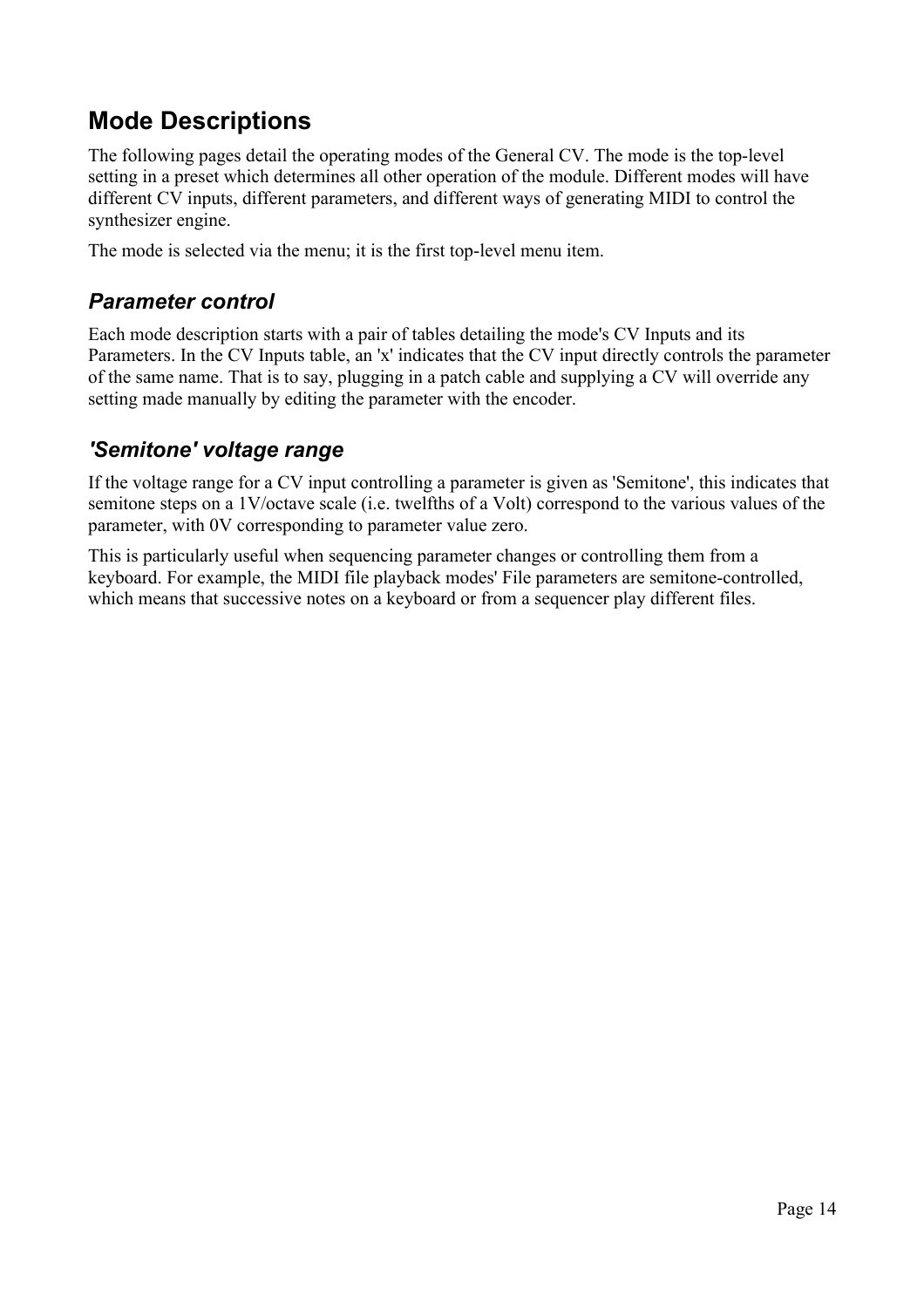# **CV To MIDI mode**

| CVM Program-Reverb Program<br>CVM Gate Pitch Voices                       |                |  |
|---------------------------------------------------------------------------|----------------|--|
| A: Menu Sustain Vel'ity Detune                                            |                |  |
| B: Page <b>The Contract Reverb</b><br><u>B: Rey Mod Wh Ant Sc1 Chorus</u> | unt Key Reverb |  |
|                                                                           |                |  |

# *CV Inputs*

| Input          | <b>Voltage Range</b> | <b>Function</b>        | <b>Parameter control</b> |
|----------------|----------------------|------------------------|--------------------------|
| X              |                      | Gate                   |                          |
| Y              |                      | Sustain pedal          | $\mathbf{X}$             |
|                | $0-5V$               | Program                | $\mathbf{X}$             |
| $\overline{2}$ | $0-5V$               | Modulation wheel depth | X                        |
| 3              | $0-5V$               | Reverb send amount     | $\mathbf{X}$             |
| $\overline{4}$ | $\pm 5V$             | Pitch (1V/octave)      |                          |
| 5              | $\pm 5V$             | Velocity               |                          |
| 6              | Semitone             | Quantizer Key          | $\mathbf{X}$             |
| 7              | Semitone             | Quantizer Scale        | X                        |

### *Parameters*

| <b>Number</b>  | <b>Name</b>            | Range      | <b>Default</b> | <b>Description</b>              |
|----------------|------------------------|------------|----------------|---------------------------------|
|                | Program                | $0-127$    | $\theta$       | Program number                  |
| $\overline{2}$ | <b>Unison Voices</b>   | $1 - 8$    | $\mathbf{1}$   | Number of unison voices         |
| 3              | <b>Unison Detune</b>   | $0 - 16$   | $\overline{4}$ | Detune amount for unison voices |
| $\overline{4}$ | Reverb                 | $0-127$    | $\theta$       | Reverb send amount              |
| 5              | Chorus                 | $0 - 127$  | $\theta$       | Chorus send amount              |
| 6              | <b>Manual Gate</b>     | $0-1$      | $\overline{0}$ | Manual gate control             |
| 7              | Sustain                | $0-1$      | $\theta$       | Sustain pedal                   |
| 8              | Quantizer Enable       | $0-1$      | $\theta$       | Enables the quantizer function  |
| 9              | <b>Quantizer Scale</b> | $0 - 15$   | $\theta$       | Scale for the quantizer         |
| 10             | Quantizer Key          | $-60 - 60$ | $\theta$       | Key for the quantizer           |
| 11             | Mod Wheel              | $0 - 127$  | $\theta$       | Modulation wheel depth          |
| 12             | Transpose              | $-36 - 36$ | $\theta$       | Pitch transpose, in semitones   |

# *Mode description*

The CV To MIDI mode essentially takes a pitch CV and a gate and generates a MIDI note to send to the synthesizer engine. It is strongly related to the VCO mode (below).

The pitch CV is sampled only when the gate goes high, at which point a MIDI note on message is generated. The note is held until the gate goes low, at which point a MIDI note off message is generated.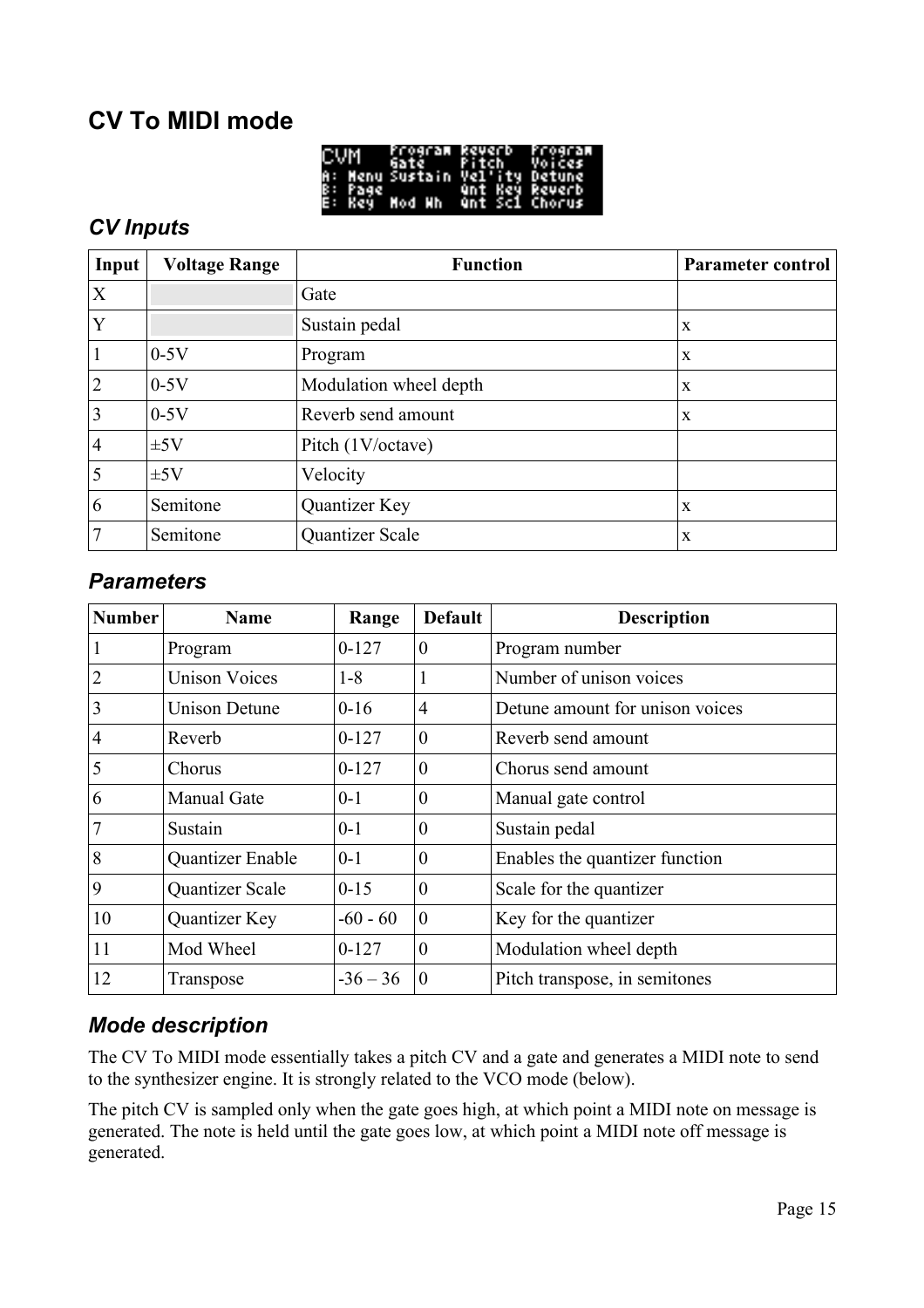The velocity CV is also sampled at note on. At 0V input (equivalently, with nothing connected) the velocity value is 64. Negative voltages reduce the velocity (down to a minimum of 1); positive voltages increase the velocity (up to 127). The velocity value is used in the MIDI note on message.

# *Parameters*

# **Program**

The Program parameter chooses the sound to play; see 'List of Programs' above. A new sound choice only takes effect when a new note starts.

# **Unison Voices & Detune**

If 'Unison Voices' is more than 1, a number of copies of the chosen note will be played, all slightly detuned according to the Detune parameter. This makes the sound 'thicker' or 'fatter' (as well as louder). The detuning of the various voices follows the following table (in which the detune amount is represented by 'd'):

| <b>Voices</b>  | <b>Detuning</b>                                                                                                                               |
|----------------|-----------------------------------------------------------------------------------------------------------------------------------------------|
|                | None                                                                                                                                          |
| $\overline{2}$ | $-\frac{1}{2}d$ , $+\frac{1}{2}d$                                                                                                             |
| 3              | $0, -d, +d$                                                                                                                                   |
| $\overline{4}$ | $-1/2d$ , $+1/2d$ , $-1/2d$ , $+1/2d$                                                                                                         |
| 5              | $\vert 0, -d, +d, -2d, 2d \vert$                                                                                                              |
| 6              | $-1/2d$ , $+1/2d$ , $-1/2d$ , $+1/2d$ , $-2/2d$ , $+2/2d$                                                                                     |
|                | $0, -d, +d, -2d, 2d, -3d, 3d$                                                                                                                 |
| 8              | $-\frac{1}{2}d$ , $+\frac{1}{2}d$ , $-\frac{1}{2}d$ , $+\frac{1}{2}d$ , $-\frac{2}{2}d$ , $+\frac{2}{2}d$ , $-\frac{3}{2}d$ , $+\frac{3}{2}d$ |

# **Reverb & Chorus**

These parameters simply control the amount of signal sent to the effects processors.

# **Manual Gate**

This allows you to manually trigger a sound, which will then continue to play for as long as the parameter is non-zero. Useful for creating drones.

# **Sustain**

This parameter controls the MIDI sustain pedal. If the sustain pedal is on, notes continue to play even after a note off, until the pedal is lifted.

# **Quantizer Enable/Scale/Key**

If enabled, the quantizer element of this mode forces the incoming pitch CV into a particular key and scale before it is used. The available scales are as follows: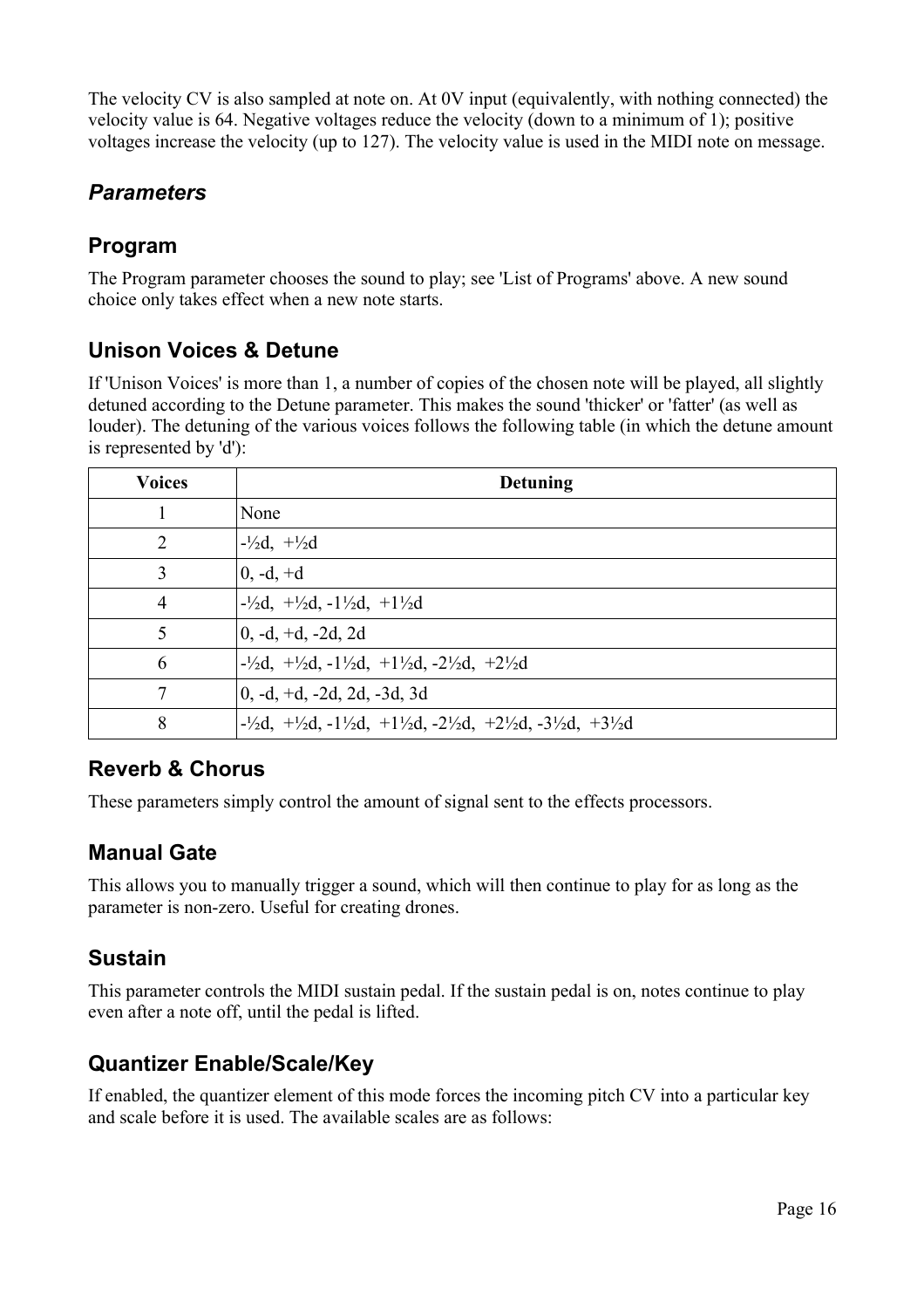| <b>Number</b>    | <b>Name</b>      | Nature (semitones included within an octave) |
|------------------|------------------|----------------------------------------------|
| $\boldsymbol{0}$ | Chromatic        | 1, 2, 3, 4, 5, 6, 7, 8, 9, 10, 11, 12        |
| $\mathbf{1}$     | Major Scale      | 1, 3, 5, 6, 8, 10, 12                        |
| $\overline{2}$   | Minor Scale      | 1, 3, 4, 6, 8, 10, 12                        |
| 3                | Triad            | 1, 5, 8                                      |
| $\overline{4}$   | Minor Triad      | 1, 4, 8                                      |
| 5                | Root+Fifth       | 1,8                                          |
| 6                | Triad $+6$       | 1, 5, 8, 10                                  |
| $\overline{7}$   | Minor Triad $+6$ | 1, 4, 8, 10                                  |
| 8                | Triad $+7$       | 1, 5, 8, 11                                  |
| 9                | Minor Triad $+7$ | 1, 4, 8, 11                                  |
| 10               | $5 + 6$          | 1, 8, 10                                     |
| 11               | $5 + 7$          | 1, 8, 11                                     |
| 12               | Pentatonic       | 1, 3, 5, 8, 10                               |
| 13               | Pentatonic Minor | 1, 4, 6, 8, 11                               |
| 14               | Natural Minor    | 1, 3, 4, 6, 8, 9, 11                         |
| 15               | Harmonic Minor   | 1, 3, 4, 6, 8, 9, 12                         |

# **Mod Wheel**

This parameter directly controls the MIDI modulation wheel (CC #1). The effect on the sound is program-dependent, but is usually a vibrato or similar.

# **Transpose**

Transposes the incoming pitch CV, in semitones. Note that this is before the pitch is quantized into the chosen key/scale (if the quantizer is active).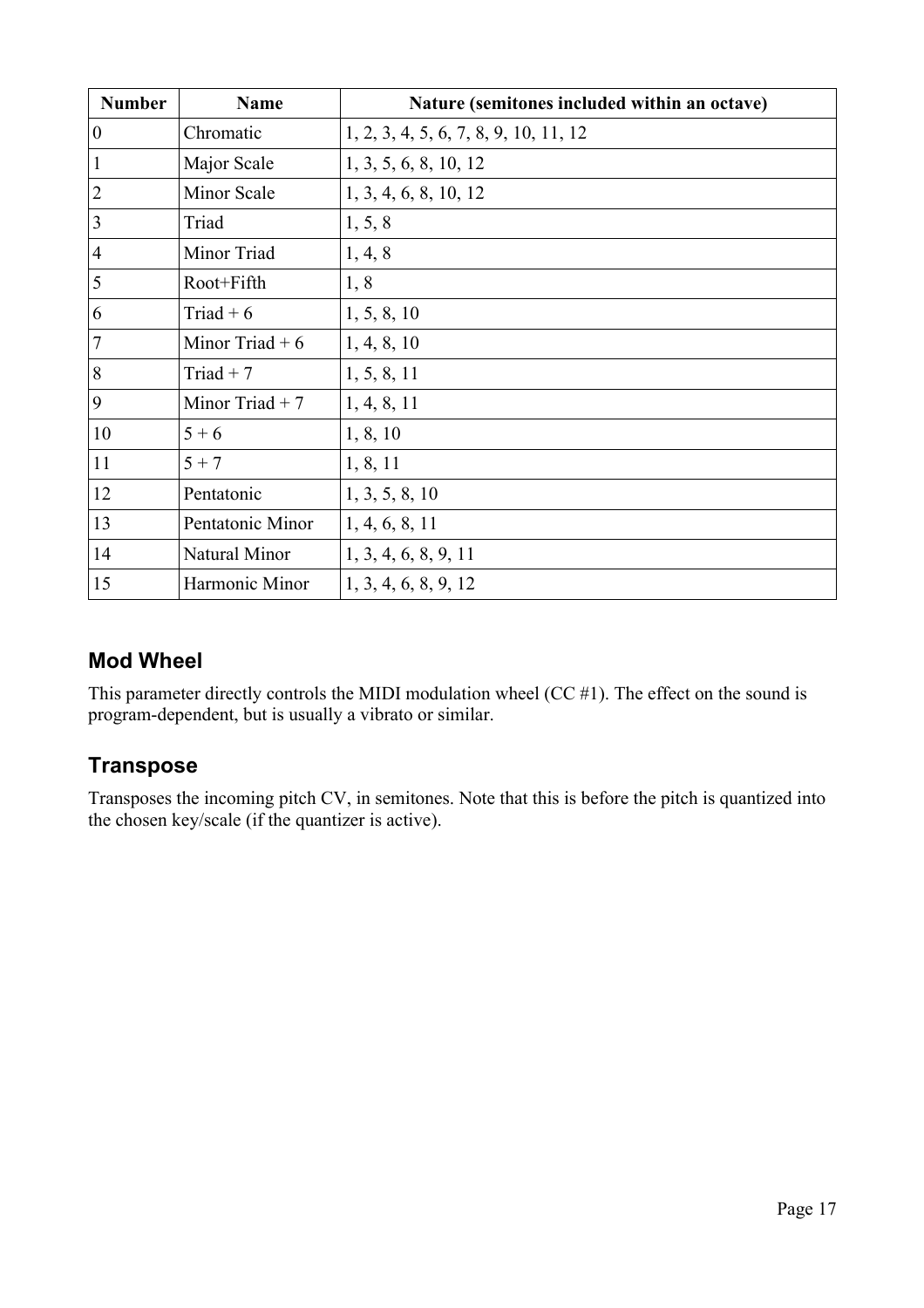# **VCO mode**



### *Mode description*

The VCO mode is very much like the CV To MIDI mode (above) but with some important differences. Please refer to the description of the CV To MIDI mode for most of the details – here we will only highlight what differs.

The conceptual difference between the two modes is that, while the CV To MIDI mode works in MIDI-like terms (that is, there are note ons, and note offs, which define individual  $\&$  independent notes), the VCO mode works in a manner more like that of an analogue oscillator, that is, it is designed to continually emit sound that tracks the incoming pitch input. The idea is that you could replace one of your analogue VCOs with the General CV in VCO mode and things should generally continue to work in the same way.

Turning on the Manual Gate control is very useful in this mode to enable a constant sound. However, the gate input  $(X)$  can still be used, to turn the sound on and off, and to control when the attack portion of the sound (which can often be quite distinct from the sustained portion) plays.

The operational differences from CV To MIDI mode are:

- The Pitch CV controls the sound's pitch continuously, not just when a note is triggered. (This is achieved with MIDI pitch bends.)
- Changing the Program will immediately switch to the new sound.
- Changing the number of Detune Voices immediately retriggers the sound.
- There is no Sustain control.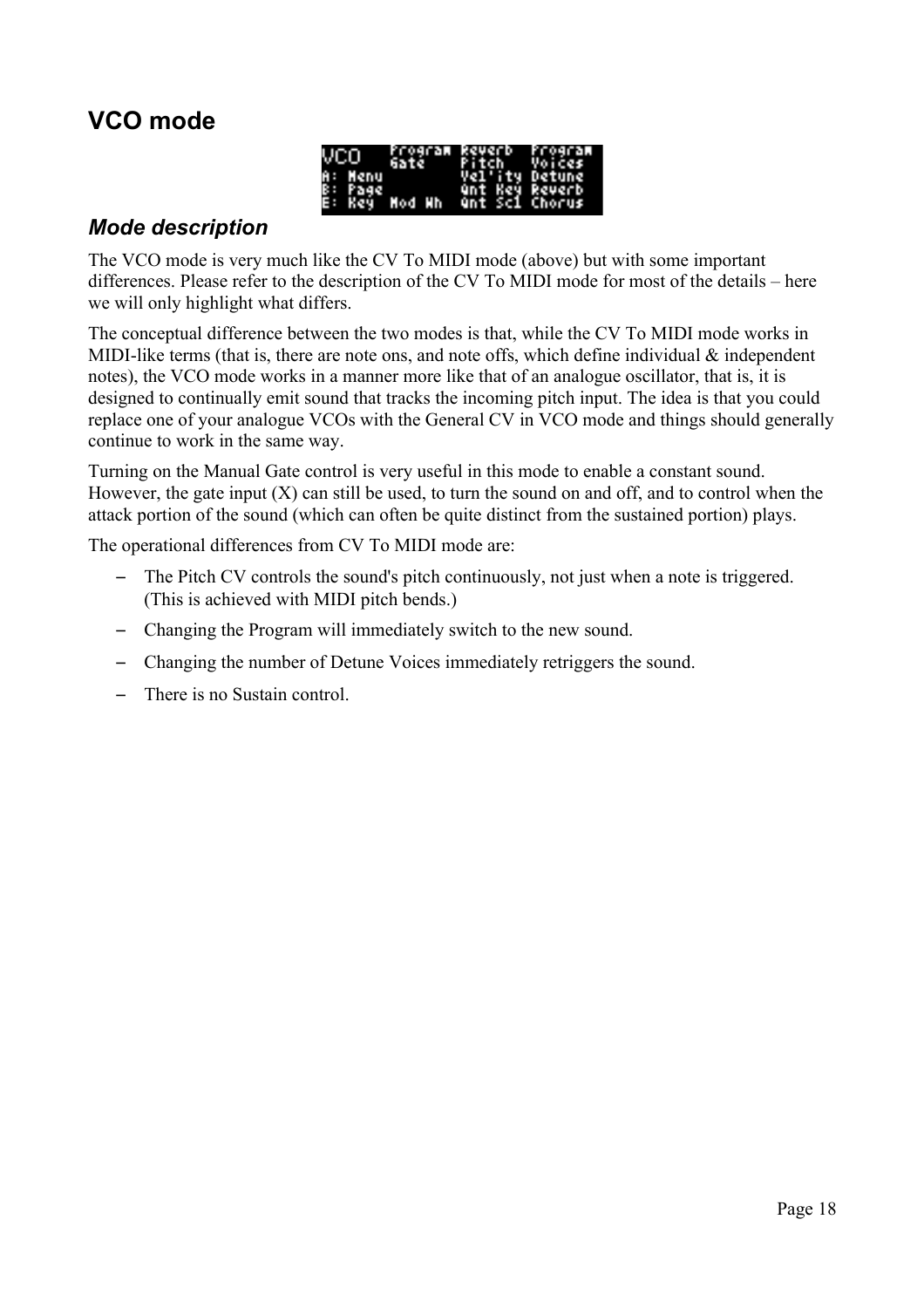# **Clocked Playback mode**

# *CV Inputs*

| <b>Input</b>   | <b>Voltage Range</b> | <b>Function</b>    | <b>Parameter control</b> |
|----------------|----------------------|--------------------|--------------------------|
| X              |                      | Clock              |                          |
| Y              |                      | Retrigger          |                          |
| 1              | $0-5V$               | Gate               | X                        |
| $\overline{2}$ | $0-5V$               | Reverb send amount | X                        |
| $\overline{3}$ | $0-5V$               | Chorus send amount | X                        |
| $\overline{4}$ | Semitone             | File               | X                        |
| 5              |                      |                    |                          |
| 6              |                      |                    |                          |
| 7              |                      |                    |                          |

# *Parameters*

| <b>Number</b>  | <b>Name</b>     | Range     | <b>Default</b> | <b>Description</b>                |
|----------------|-----------------|-----------|----------------|-----------------------------------|
|                | Set             | $0 - 31$  | $\theta$       | Set list                          |
| $\overline{2}$ | Reverb          | $0 - 127$ | $\overline{0}$ | Reverb send amount                |
| $\overline{3}$ | Chorus          | $0 - 127$ | $\overline{0}$ | Chorus send amount                |
| $\overline{4}$ | <b>Next</b>     | $0 - 31$  | $\overline{0}$ | Next file                         |
| 5              | Gate            | $0 - 1$   | $\overline{0}$ | Enables playback when 1           |
| 6              | File            | $0 - 31$  | $\overline{0}$ | Current file                      |
| 7              | Mute channel 1  | $0 - 1$   | $\overline{0}$ | Mutes playback of MIDI channel 1  |
| 8              | Mute channel 2  | $0 - 1$   | $\overline{0}$ | Mutes playback of MIDI channel 2  |
| 9              | Mute channel 3  | $0 - 1$   | $\overline{0}$ | Mutes playback of MIDI channel 3  |
| 10             | Mute channel 4  | $0 - 1$   | $\overline{0}$ | Mutes playback of MIDI channel 4  |
| 11             | Mute channel 5  | $0 - 1$   | $\overline{0}$ | Mutes playback of MIDI channel 5  |
| 12             | Mute channel 6  | $0 - 1$   | $\overline{0}$ | Mutes playback of MIDI channel 6  |
| 13             | Mute channel 7  | $0 - 1$   | $\overline{0}$ | Mutes playback of MIDI channel 7  |
| 14             | Mute channel 8  | $0 - 1$   | $\overline{0}$ | Mutes playback of MIDI channel 8  |
| 15             | Mute channel 9  | $0 - 1$   | $\overline{0}$ | Mutes playback of MIDI channel 9  |
| 16             | Mute channel 10 | $0 - 1$   | $\overline{0}$ | Mutes playback of MIDI channel 10 |
| 17             | Mute channel 11 | $0 - 1$   | $\overline{0}$ | Mutes playback of MIDI channel 11 |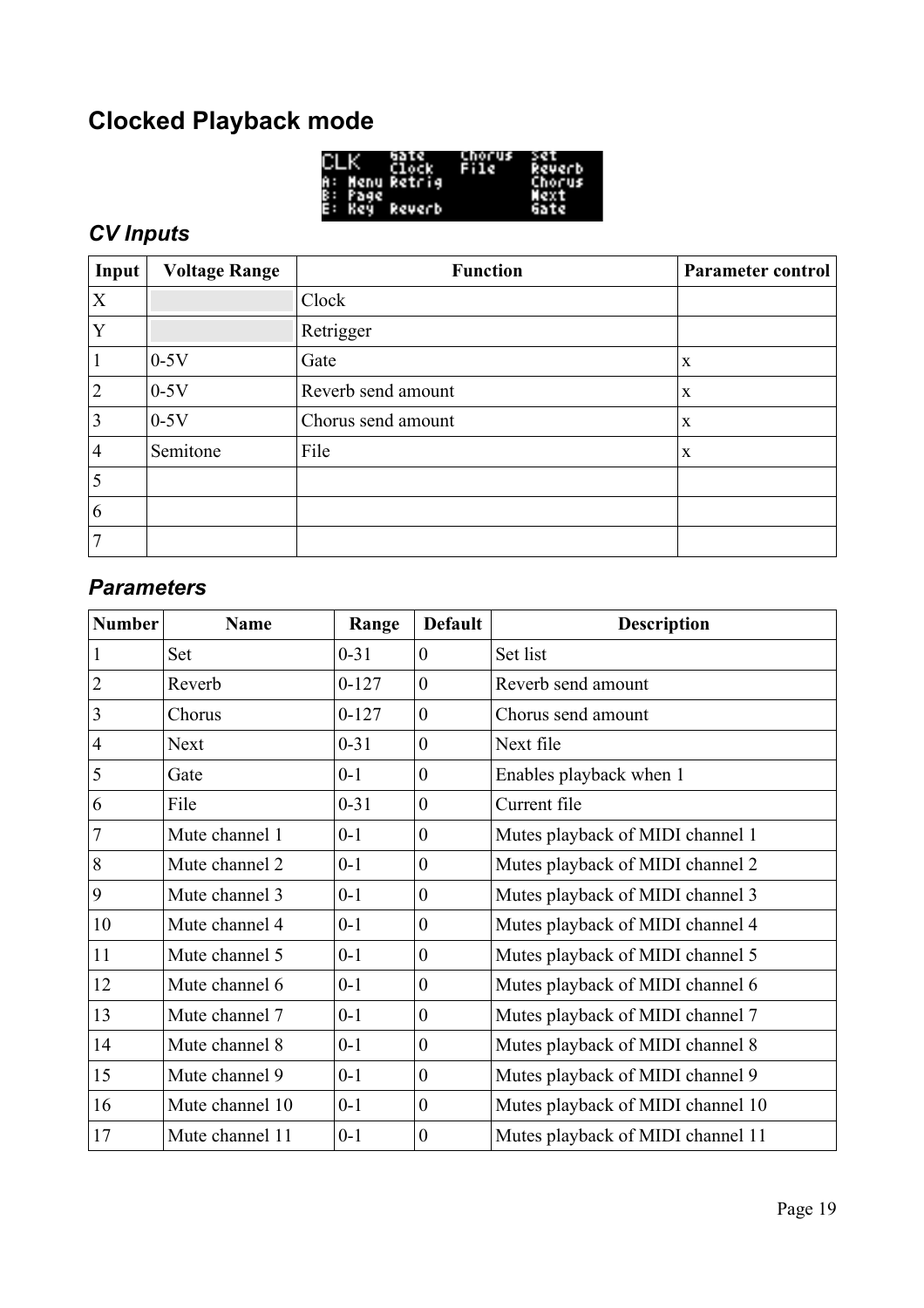| Number | <b>Name</b>     | Range   | <b>Default</b> | <b>Description</b>                |
|--------|-----------------|---------|----------------|-----------------------------------|
| 18     | Mute channel 12 | $0 - 1$ |                | Mutes playback of MIDI channel 12 |
| 19     | Mute channel 13 | $0 - 1$ |                | Mutes playback of MIDI channel 13 |
| 20     | Mute channel 14 | $0 - 1$ |                | Mutes playback of MIDI channel 14 |
| 21     | Mute channel 15 | $0 - 1$ |                | Mutes playback of MIDI channel 15 |
| 22     | Mute channel 16 | $0 - 1$ | 0              | Mutes playback of MIDI channel 16 |

# *Mode description*

In this mode, the General CV plays MIDI files stored on a Micro SD card. It does so in time with a clock pulse provided to the 'X' input. (For playback without a clock pulse, see the 'Free Playback' mode below.)

The files should be in standard MIDI file format<sup>[2](#page-19-0)</sup> – such files usually have the extension '.mid'. The General CV supports type 0 (single track) and type 1 (multi-track) files. Such files can be authored in many applications, including some popular DAWs, and can be readily found for download on the Internet (for example [here,](http://www.markheadrick.com/midi.php) [here,](http://www.midiworld.com/) and [here\)](https://groovemonkee.com/pages/free-midi-loops).

Up to 32 sets of 32 files each are supported. See 'MIDI file organisation', below.

The launch of a new file is quantized to a musically meaningful position in the current file, to enable seamless transitions between various loops. Selecting the next file to play can be done in one of two ways:

- The File parameter. The chosen file is immediately queued for playing. (Note that this is the parameter exposed as a CV.)
- The Next parameter. Changing this parameter does not immediately queue up a new file; this only takes place when you press 'D'. This lets you scroll through the files to find the one you want without accidentally queueing all the files in between.

Note that changing the set also only happens after changing the Set parameter and pressing 'D'.

Changing set interrupts playback briefly while the set information is cached from the card.

# *Clock*

The clock pulse on 'X' is interpreted as quarter note timing.

A positive-going edge on 'Y' resets the playback to the start of the file.

# *Mode-specific display*



Pressing 'D' activates a mode-specific display. This shows the currently playing file, and the queued file, if any.

<span id="page-19-0"></span><sup>2</sup> There's a useful technical description of the MIDI file format [here.](https://www.csie.ntu.edu.tw/~r92092/ref/midi/)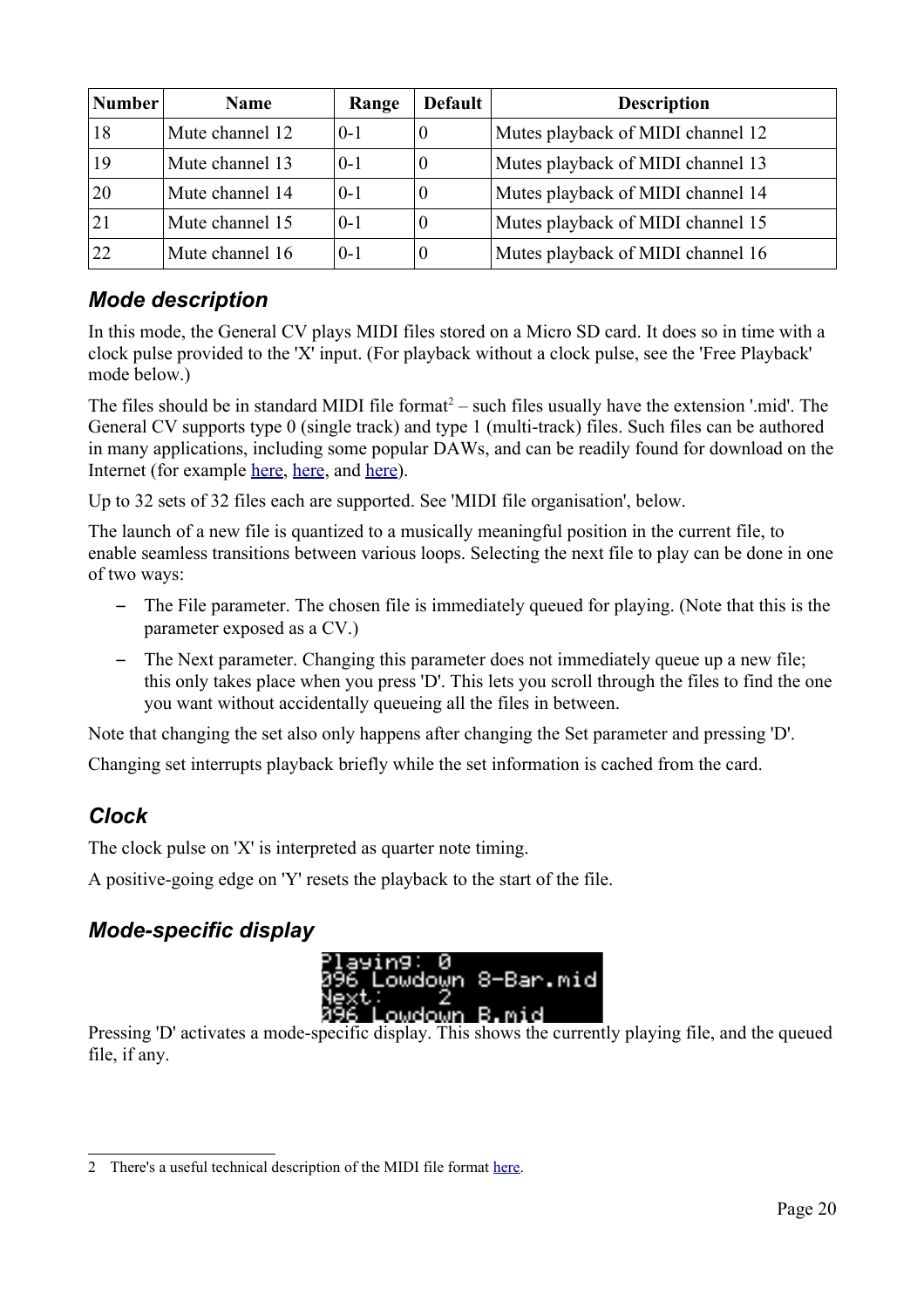

If not showing the queued file, it shows activity on the 16 MIDI channels. A channel's number is replaced by '-' if the channel is muted.

# *Parameters*

### **Set**

Chooses the current MIDI file set.

### **Reverb & Chorus**

These parameters simply control the amount of signal sent to the effects processors.

# **Next / File**

Select the next file to play, as described above.

### **Gate**

Starts and stops playback. The file starts playing from the beginning when the gate goes high (value of 1).

### **Mute channel 1-16**

Mutes playback on the specified MIDI channel. Any MIDI messages on that MIDI channel in the file being played will not be processed.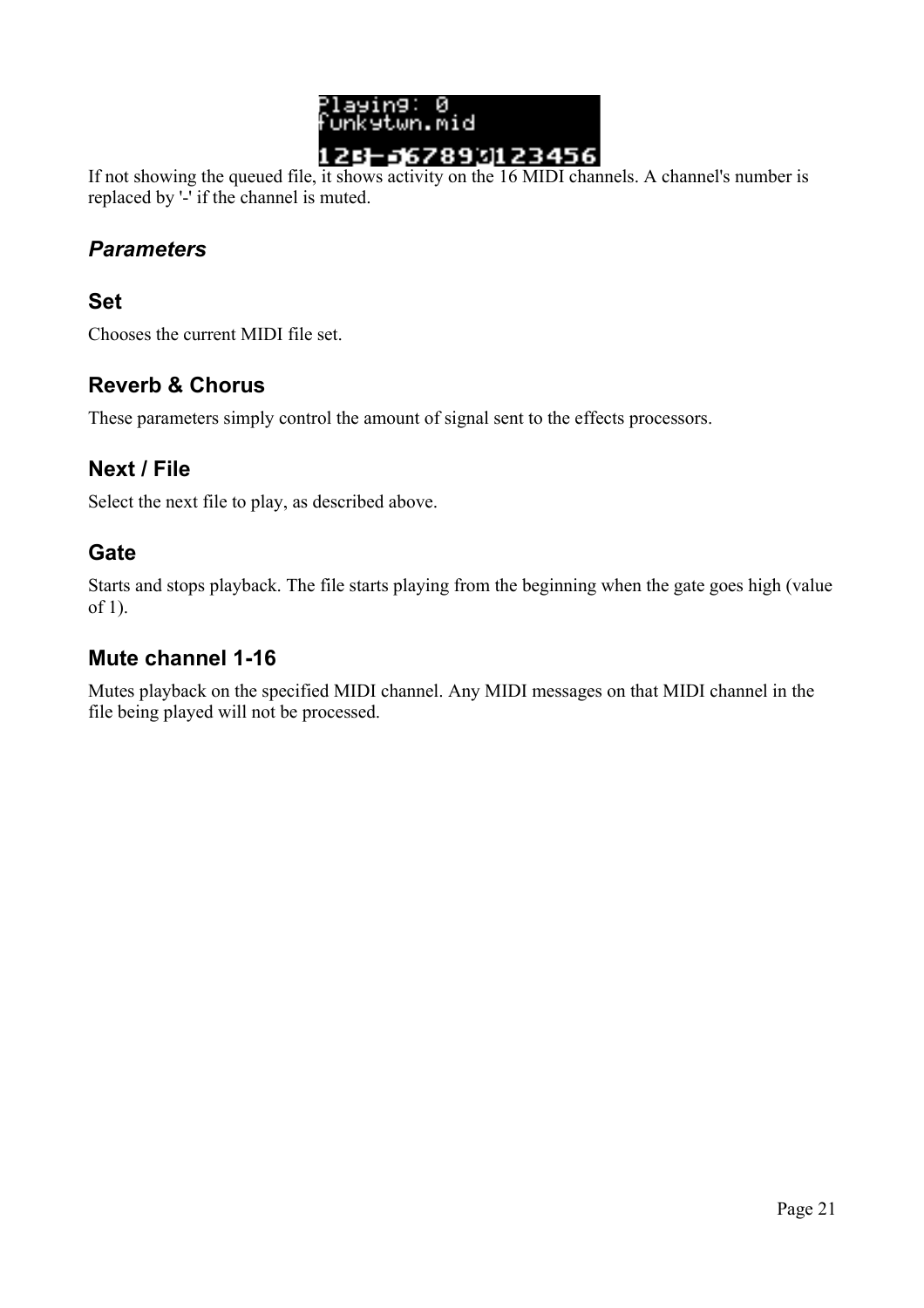# **Free Playback mode**

|  | <b>ESE REFERENCES</b><br>File Reverb                                                              |        |
|--|---------------------------------------------------------------------------------------------------|--------|
|  | A: Menu Retrig – – – Choru<br>B: Page – – – – Spd Exp File<br><u>E: Key Reverb – Spd Lin Gate</u> | Chorus |
|  |                                                                                                   |        |

# *CV Inputs*

| Input          | <b>Voltage Range</b> | <b>Function</b>     | <b>Parameter control</b> |
|----------------|----------------------|---------------------|--------------------------|
| X              |                      |                     |                          |
| Y              |                      | Retrigger           |                          |
|                | $0-5V$               | Gate                | $\mathbf X$              |
| $\overline{2}$ | $0-5V$               | Reverb send amount  | X                        |
| 3              | $0-5V$               | Chorus send amount  | $\mathbf{X}$             |
| $\overline{4}$ | Semitone             | File                | $\mathbf{x}$             |
| 5              |                      |                     |                          |
| 6              | $\pm 5V$             | Speed (Exponential) |                          |
| 7              | $\pm 5V$             | Speed (Linear)      |                          |

# *Parameters*

| <b>Number</b>  | <b>Name</b>     | Range     | <b>Default</b>   | <b>Description</b>                |
|----------------|-----------------|-----------|------------------|-----------------------------------|
| 1              | Set             | $0 - 31$  | $\theta$         | Set list                          |
| $\overline{2}$ | Reverb          | $0 - 127$ | $\overline{0}$   | Reverb send amount                |
| 3              | Chorus          | $0 - 127$ | $\boldsymbol{0}$ | Chorus send amount                |
| $\overline{4}$ | File            | $0 - 31$  | $\overline{0}$   | File to play                      |
| 5              | Gate            | $0 - 1$   | $\boldsymbol{0}$ | Enables playback when 1           |
| 6              | Mute channel 1  | $0 - 1$   | $\overline{0}$   | Mutes playback of MIDI channel 1  |
| 7              | Mute channel 2  | $0 - 1$   | $\theta$         | Mutes playback of MIDI channel 2  |
| 8              | Mute channel 3  | $0 - 1$   | $\overline{0}$   | Mutes playback of MIDI channel 3  |
| 9              | Mute channel 4  | $0 - 1$   | $\boldsymbol{0}$ | Mutes playback of MIDI channel 4  |
| 10             | Mute channel 5  | $0 - 1$   | $\overline{0}$   | Mutes playback of MIDI channel 5  |
| 11             | Mute channel 6  | $0 - 1$   | $\theta$         | Mutes playback of MIDI channel 6  |
| 12             | Mute channel 7  | $0 - 1$   | $\theta$         | Mutes playback of MIDI channel 7  |
| 13             | Mute channel 8  | $0 - 1$   | $\theta$         | Mutes playback of MIDI channel 8  |
| 14             | Mute channel 9  | $0 - 1$   | $\overline{0}$   | Mutes playback of MIDI channel 9  |
| 15             | Mute channel 10 | $0 - 1$   | $\overline{0}$   | Mutes playback of MIDI channel 10 |
| 16             | Mute channel 11 | $0 - 1$   | $\overline{0}$   | Mutes playback of MIDI channel 11 |
| 17             | Mute channel 12 | $0 - 1$   | $\overline{0}$   | Mutes playback of MIDI channel 12 |
| 18             | Mute channel 13 | $0 - 1$   | $\mathbf{0}$     | Mutes playback of MIDI channel 13 |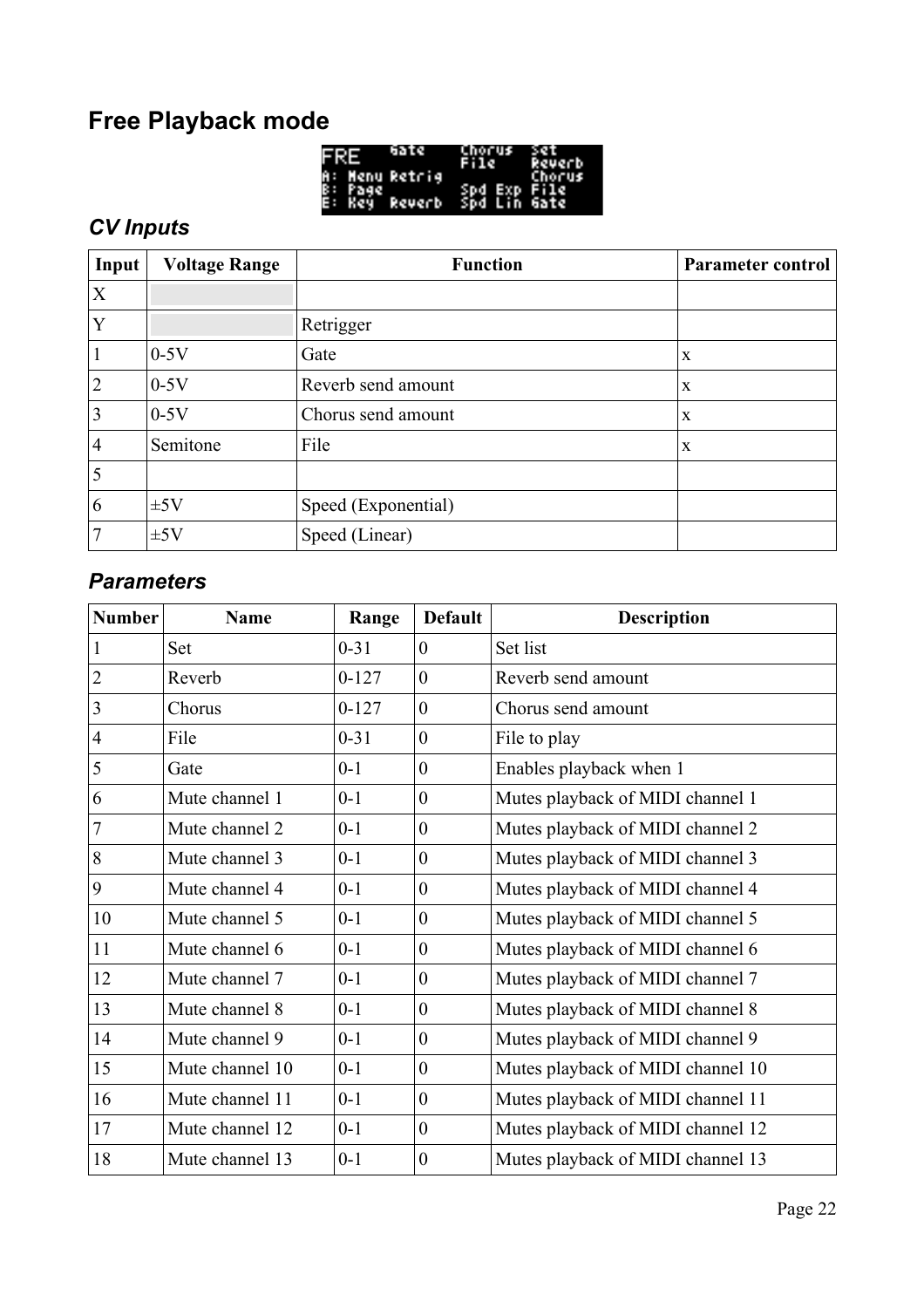| <b>Number</b> | <b>Name</b>     | Range   | <b>Default</b> | <b>Description</b>                |
|---------------|-----------------|---------|----------------|-----------------------------------|
| 19            | Mute channel 14 | $0-1$   |                | Mutes playback of MIDI channel 14 |
| 20            | Mute channel 15 | $0-1$   |                | Mutes playback of MIDI channel 15 |
|               | Mute channel 16 | $0 - 1$ |                | Mutes playback of MIDI channel 16 |

# *Mode description*

In this mode, the General CV plays MIDI files stored on a Micro SD card. It does so at the MIDI file's native tempo, modified by CVs. (For playback synced to a clock pulse, see the 'Clocked Playback' mode above.)

The files should be in standard MIDI file format – such files usually have the extension '.mid'. The General CV supports type 0 (single track) and type 1 (multi-track) files. Such files can be authored in many applications, including some popular DAWs, and can be readily found for download on the Internet (for example [here,](http://www.markheadrick.com/midi.php) [here,](http://www.midiworld.com/) and [here\)](https://groovemonkee.com/pages/free-midi-loops).

Up to 32 sets of 32 files each are supported. See 'MIDI file organisation', below.

Choosing a set list is achieved by changing the Set parameter and pressing 'D'. Changing set interrupts playback briefly while the set information is cached from the card.

# *Speed*

The MIDI files play at their own tempo, as programmed into the file. (If there is no tempo information in the file, 120bpm is assumed.)

This playback speed can be modulated by CVs on inputs 6 & 7.

Input 6 has an exponential 1V/octave response. That is, for every 1V the CV rises, playback speed doubles; for every 1V the CV falls, playback speed halves.

Input 7 has a linear response. At -5V, playback is stopped altogether; at +5V, the speed is doubled.

# *Mode-specific display*



Pressing 'D' activates a mode-specific display. This shows the currently playing file.

It also shows activity on the 16 MIDI channels. A channel's number is replaced by '-' if the channel is muted.

# *Parameters*

### **Set**

Chooses the current MIDI file set.

# **Reverb & Chorus**

These parameters simply control the amount of signal sent to the effects processors.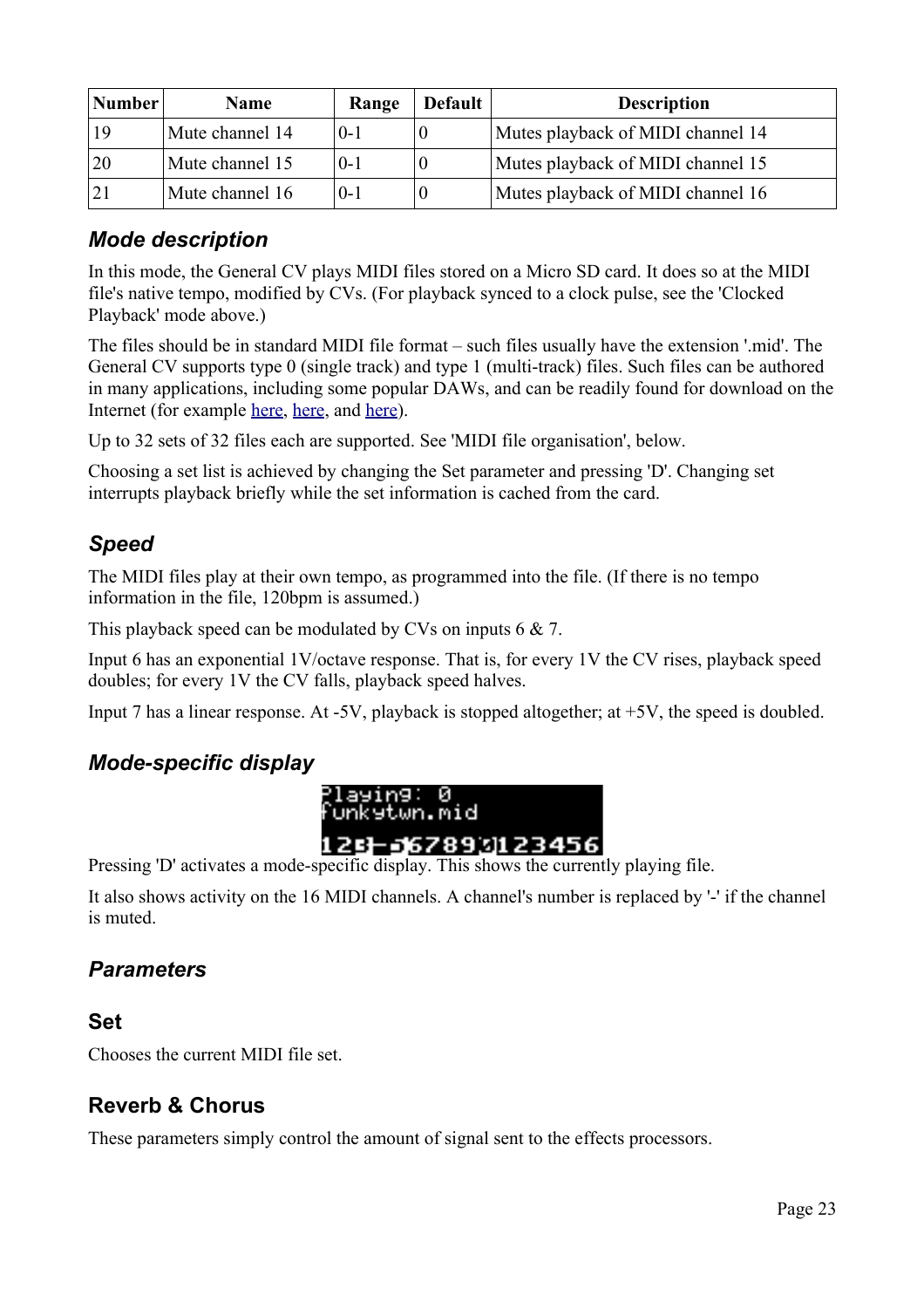# **File**

Selects the file to play.

# **Gate**

Starts and stops playback.

# **Mute channel 1-16**

Mutes playback on the specified MIDI channel. Any MIDI messages on that MIDI channel in the file being played will not be processed.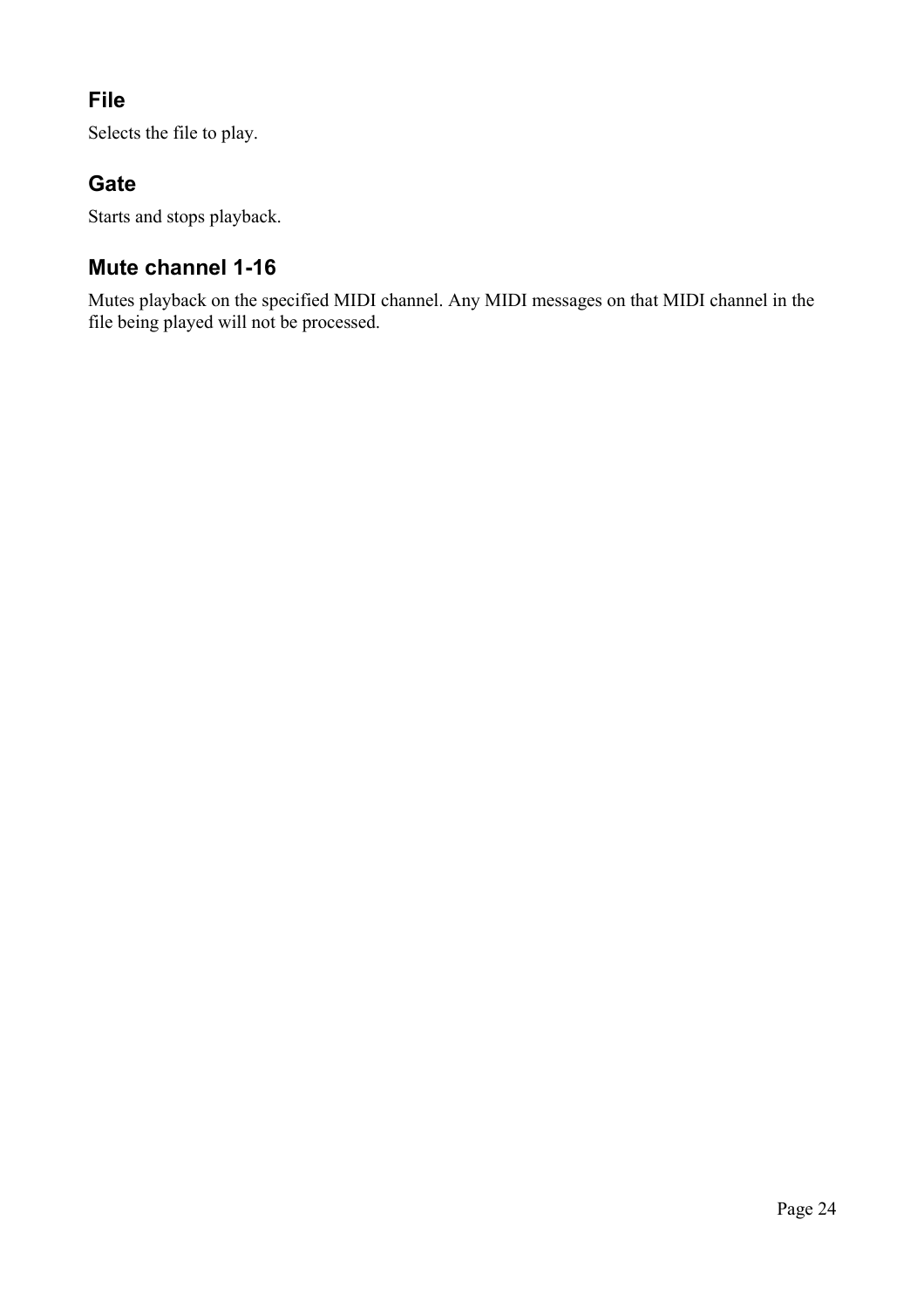# **Drums mode**

|                                     | DRM Drum Chorus Drum<br>Revent Trigger ______Reven | . Reverb |
|-------------------------------------|----------------------------------------------------|----------|
|                                     | Yel'ity Chorus                                     |          |
|                                     |                                                    |          |
| A: Henu<br>B: Page<br>E: Key Reverb |                                                    |          |

### *CV Inputs*

| <b>Input</b>   | <b>Voltage Range</b> | <b>Function</b>    | <b>Parameter control</b> |
|----------------|----------------------|--------------------|--------------------------|
| X              |                      | Trigger            |                          |
| Y              |                      |                    |                          |
|                | $0-5V$               | Drum               | X                        |
| $\overline{2}$ | $0-5V$               | Reverb send amount | X                        |
| 3              | $0-5V$               | Chorus send amount | X                        |
| 4              |                      |                    |                          |
| 5              | $\pm 5V$             | Velocity           |                          |
| 6              |                      |                    |                          |
|                |                      |                    |                          |

### *Parameters*

| Number | <b>Name</b>   | Range     | <b>Default</b> | <b>Description</b> |
|--------|---------------|-----------|----------------|--------------------|
|        | Drum          | $35 - 81$ | 35             | Drum selection     |
|        | Reverb        | $0-127$   |                | Reverb send amount |
|        | <b>Chorus</b> | $0-127$   |                | Chorus send amount |

# *Mode description*

The fairly simple mode allows the triggering of General MIDI drum sounds, with the selection of drum sound under CV control.

The 'X' input triggers the drum.

The velocity CV controls the drum's MIDI velocity. At 0V input (equivalently, with nothing connected) the velocity value is 64. Negative voltages reduce the velocity (down to a minimum of 1); positive voltages increase the velocity (up to 127).

# *Parameters*

### **Drum**

Selects the drum sound. See 'List of Drums' above.

# **Reverb & Chorus**

These parameters simply control the amount of signal sent to the effects processors.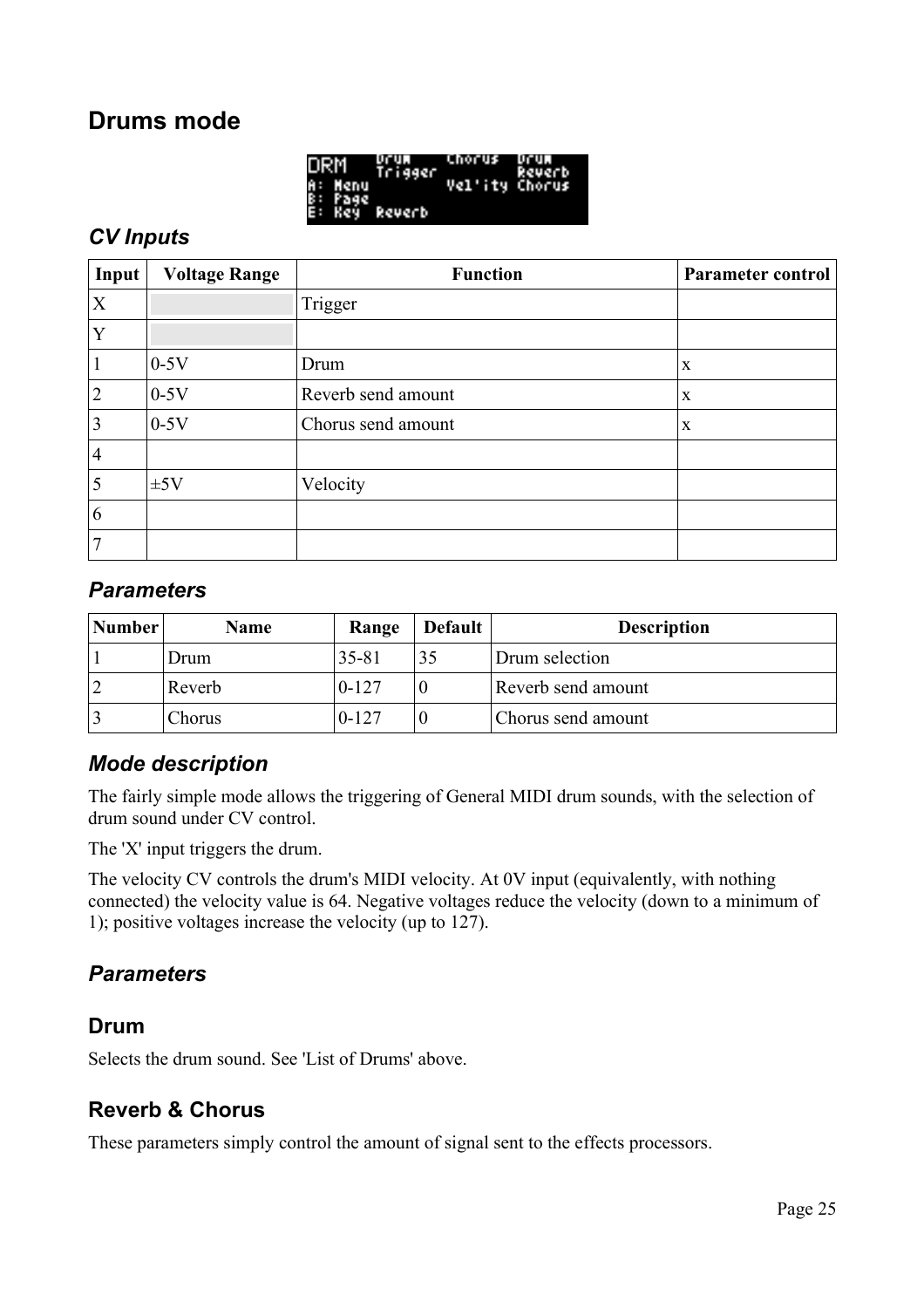# **Drums 9 mode**

|                      | DR9 Trigit Trigis DrumiX<br>DR9 TrigiX Trigit DrumiY |  |
|----------------------|------------------------------------------------------|--|
|                      |                                                      |  |
|                      | <u>A: Menu TrigʻŸ Trigʻ5 Drum 1,</u>                 |  |
| <b>CENTRE COMPUT</b> | Trià 6 Drum 2                                        |  |
|                      | lê: Kêýî Tria 2 - Triá 7 - Drum 3                    |  |

# *CV Inputs*

| <b>Input</b>   | <b>Voltage Range</b> | <b>Function</b> | <b>Parameter control</b> |
|----------------|----------------------|-----------------|--------------------------|
| $\vert$ X      |                      | Trigger X       |                          |
| Y              |                      | Trigger Y       |                          |
| $\mathbf{1}$   | $0-5V$               | Trigger 1       |                          |
| $\overline{2}$ | $0-5V$               | Trigger 2       |                          |
| $\overline{3}$ | $0-5V$               | Trigger 3       |                          |
| $\overline{4}$ | $0-5V$               | Trigger 4       |                          |
| 5              | $0-5V$               | Trigger 5       |                          |
| 6              | $0-5V$               | Trigger 6       |                          |
| 7              | $0-5V$               | Trigger 7       |                          |

# *Parameters*

| <b>Number</b>  | <b>Name</b> | Range  | <b>Default</b> | <b>Description</b>         |
|----------------|-------------|--------|----------------|----------------------------|
|                | Drum X      | 27-106 | 35             | Drum selection for input X |
| $\overline{2}$ | Drum Y      | 27-106 | 38             | Drum selection for input Y |
| 3              | Drum 1      | 27-106 | 44             | Drum selection for input 1 |
| $\overline{4}$ | Drum 2      | 27-106 | 42             | Drum selection for input 2 |
| 5              | Drum 3      | 27-106 | 46             | Drum selection for input 3 |
| 6              | Drum 4      | 27-106 | 49             | Drum selection for input 4 |
| 7              | Drum 5      | 27-106 | 50             | Drum selection for input 5 |
| 8              | Drum 6      | 27-106 | 47             | Drum selection for input 6 |
| 9              | Drum 7      | 27-106 | 45             | Drum selection for input 7 |
| 10             | Kit         | $1-5$  |                | Selects drum kit           |

The following parameters are in groups of five, one group for each of drums X/Y/1-7:

| Number         | <b>Name</b> | Range   | <b>Default</b> | <b>Description</b>                      |
|----------------|-------------|---------|----------------|-----------------------------------------|
|                | Pitch       | $0-127$ | 64             | Per-drum pitch $(64 =$ 'natural' pitch) |
| $\overline{2}$ | Level       | $0-127$ | 127            | Per-drum volume level                   |
| 3              | Pan         | $0-127$ | 64             | Per-drum pan position                   |
| $\overline{4}$ | Reverb      | $0-127$ | $\theta$       | Per-drum reverb send amount             |
|                | Chorus      | $0-127$ | 0              | Per-drum chorus send amount             |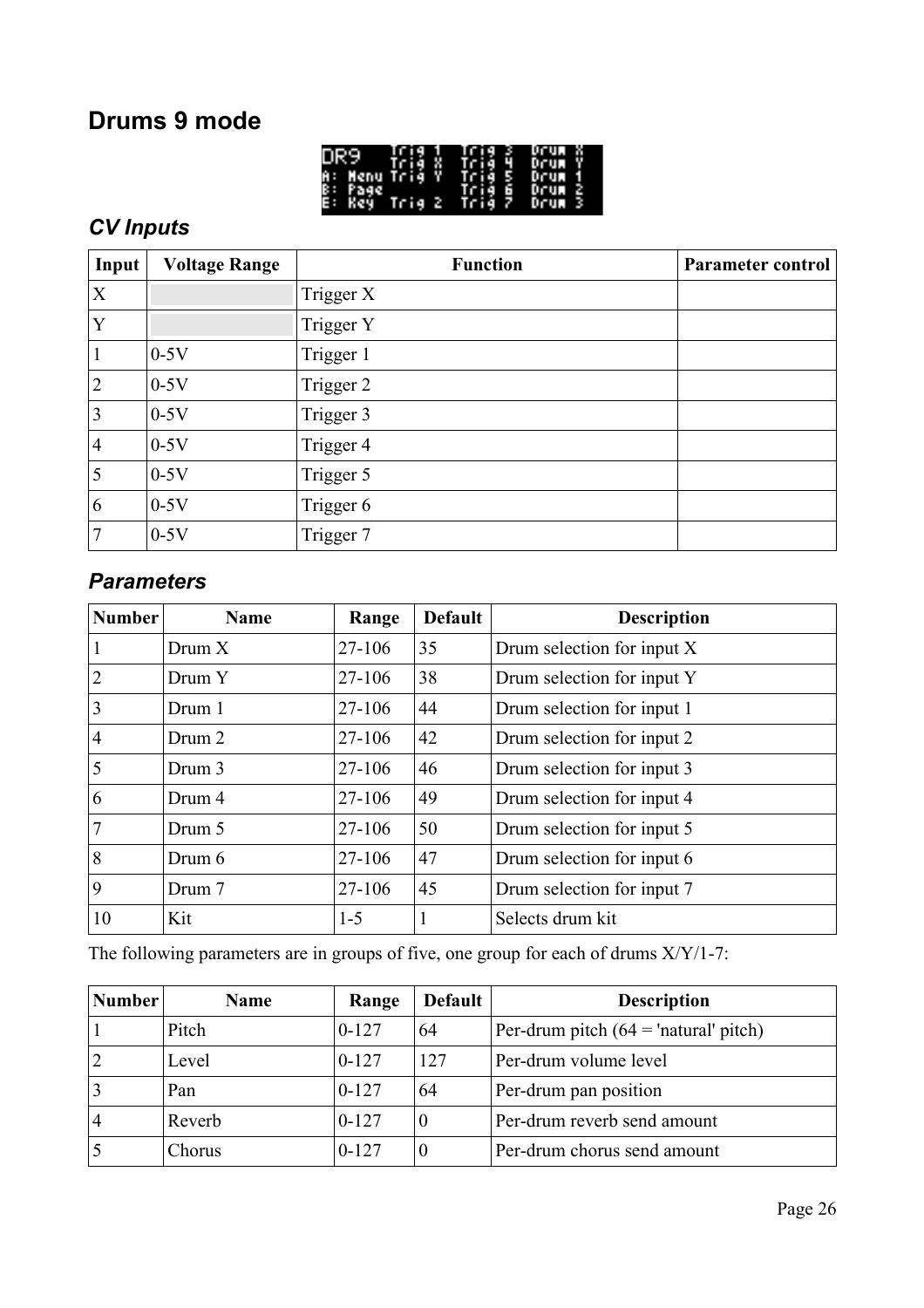# *Mode description*

In this mode, every CV input is a drum trigger input, offering nine independently triggerable drums. Each drum can be chosen from one of the available General MIDI drum sounds, and can have its pitch, volume, pan and effects settings independently determined.

Inputs  $X & Y$  always trigger with velocity 127. Inputs 1-7 use the level of the triggering CV to determine the velocity. CVs above 0.5V trigger the input, with the minimum velocity of 1 at 0.5V, rising to full velocity (127) at 5V.

# *Parameters*

# **Drum X/Y/1-7**

Selects the drum sound. See 'List of Drums' above.

### **Kit**

Selects the drum kit, from which all drum sounds will be taken. See 'List of Drums' above.

# **Pitch**

The pitch of the drum, in semitones. A value of 64 plays the drum at its normal pitch; higher and lower values tune the drum up or down respectively.

# **Level**

The volume level of the drum.

# **Pan**

The pan position of the drum. A value of 64 is centre.

# **Reverb & Chorus**

The effects send levels for the drum.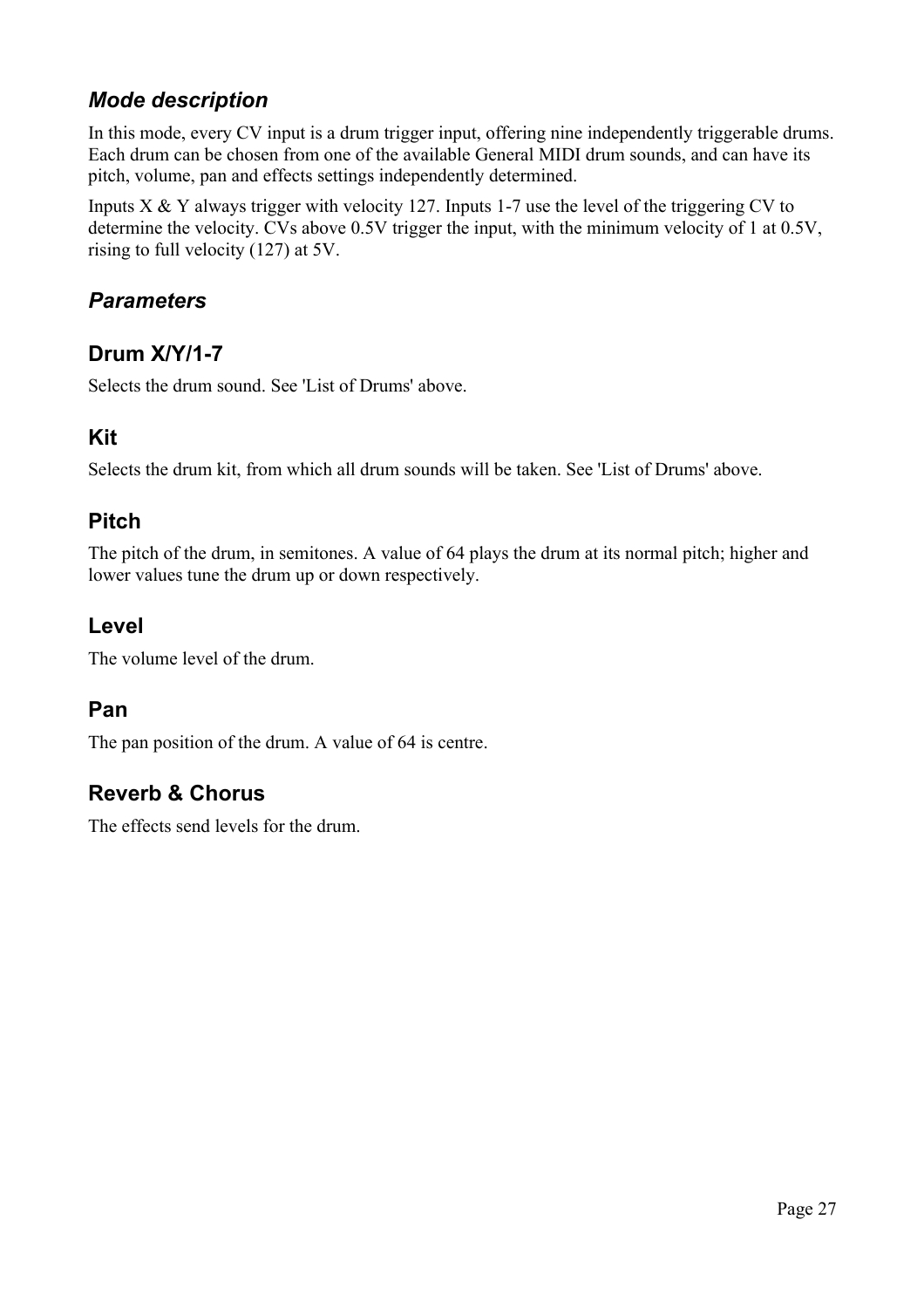# **Chord mode**



# *CV Inputs*

| Input                     | <b>Voltage Range</b> | <b>Function</b>   | <b>Parameter control</b> |
|---------------------------|----------------------|-------------------|--------------------------|
| $\boldsymbol{\mathrm{X}}$ |                      | Gate              |                          |
| Y                         |                      | Sustain           | X                        |
|                           | $0-5V$               | Program           | X                        |
| $\overline{2}$            | $0-5V$               | Inversion         | X                        |
| 3                         | $0-5V$               | Scale             | X                        |
| $\overline{4}$            | $\pm 5V$             | Pitch (1V/octave) |                          |
| 5                         | ±5V                  | Velocity          |                          |
| 6                         | Semitone             | Key               | X                        |
| 7                         | Semitone             | Shape             | X                        |

# *Parameters*

| <b>Number</b>  | <b>Name</b>            | Range      | <b>Default</b>   | <b>Description</b>                     |
|----------------|------------------------|------------|------------------|----------------------------------------|
|                | Program                | $0 - 127$  | $\overline{0}$   | Program number                         |
| $\overline{2}$ | Key                    | $-60 - 60$ | $\overline{0}$   | Chord Key (e.g. $C, F\sharp$ )         |
| 3              | Scale                  | $0 - 6$    | $\overline{0}$   | Chord Scale (e.g. major, minor)        |
| $\overline{4}$ | Chord Shape            | $0 - 8$    | $\overline{4}$   | Chord Shape (e.g. triad, seventh)      |
| 5              | Inversion              | $0 - 3$    | $\overline{0}$   | Chord Inversion                        |
| 6              | Reverb                 | $0 - 127$  | $\overline{0}$   | Reverb send amount                     |
| 7              | Chorus                 | $0 - 127$  | $\overline{0}$   | Chorus send amount                     |
| 8              | Manual Gate            | $0 - 1$    | $\boldsymbol{0}$ | Manual gate control                    |
| 9              | Sustain                | $0 - 1$    | $\overline{0}$   | Sustain pedal                          |
| 10             | Live Edit              | $0 - 1$    | $\overline{0}$   | Live edit mode                         |
| 11             | Transpose              | $-36 - 36$ | $\overline{0}$   | Pitch transpose, in semitones          |
| 12             | <b>Break Spacing</b>   | $0 - 500$  | $\theta$         | Broken chord spacing (in milliseconds) |
| 13             | <b>Break Direction</b> | $0 - 2$    | $\overline{0}$   | Broken chord direction                 |
| 14             | <b>Cutoff Scale</b>    | $0 - 127$  | 64               | Scales the sound's filter envelope     |
| 15             | <b>Resonance Scale</b> | $0 - 127$  | 64               | Scales the sound's filter resonance    |
| 16             | <b>Attack Scale</b>    | $0 - 127$  | 64               | Scales the sound's envelope attack     |
| 17             | Decay Scale            | $0 - 127$  | 64               | Scales the sound's envelope decay      |
| 18             | <b>Release Scale</b>   | $0 - 127$  | 64               | Scales the sound's envelope release    |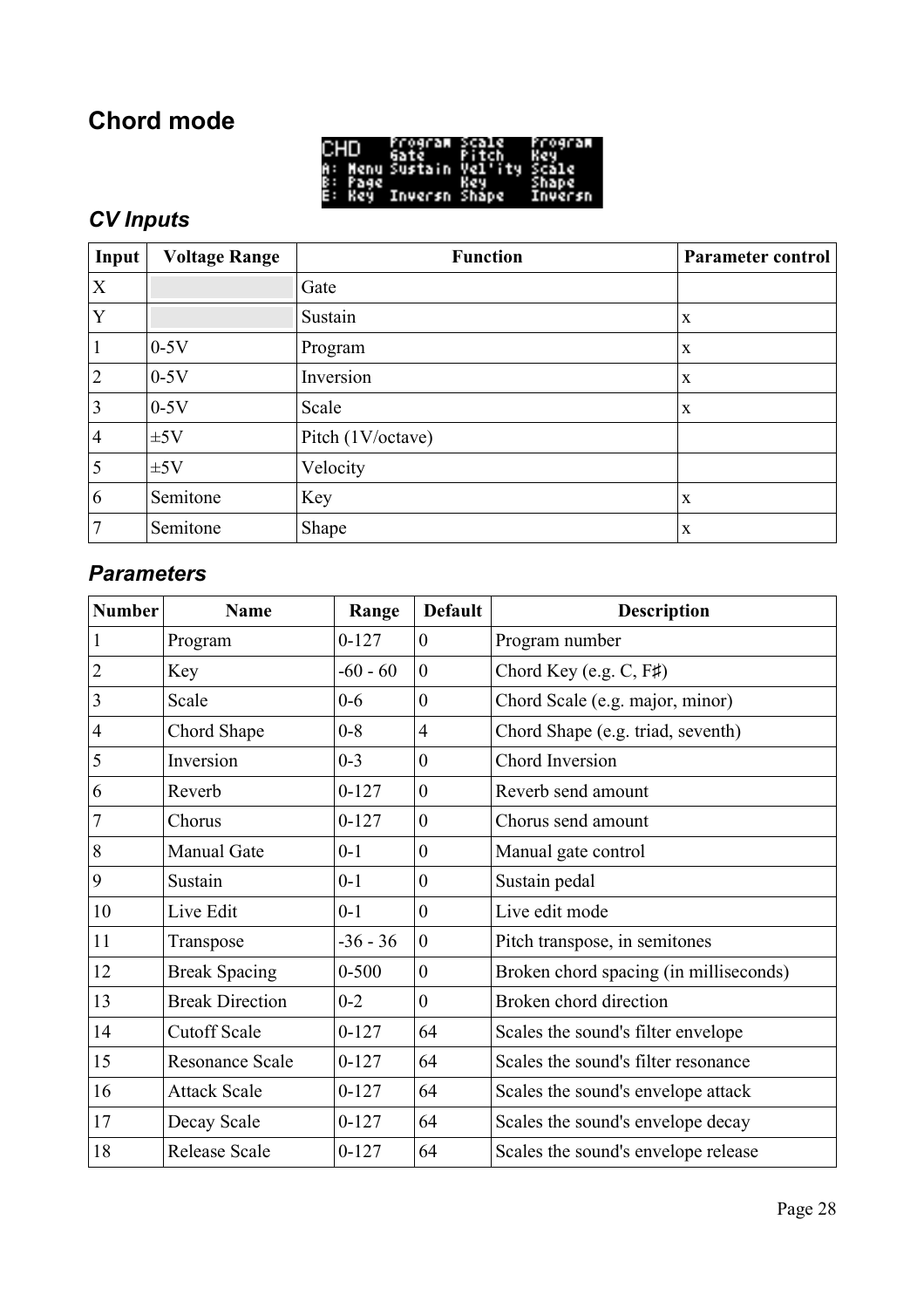| <b>Number</b> | <b>Name</b>   | Range      | <b>Default</b>   | <b>Description</b>                    |
|---------------|---------------|------------|------------------|---------------------------------------|
| 19            | <none></none> |            |                  | No parameter                          |
| 20            | $none$        |            |                  | No parameter                          |
| 21            | Layers        | $1 - 5$    | 1                | Number of layers                      |
| 22            | Program 2     | $0 - 127$  | $\boldsymbol{0}$ | Program number for layer 2            |
| 23            | Program 3     | $0 - 127$  | $\boldsymbol{0}$ | Program number for layer 3            |
| 24            | Program 4     | $0 - 127$  | $\mathbf{0}$     | Program number for layer 4            |
| 25            | Program 5     | $0 - 127$  | $\overline{0}$   | Program number for layer 5            |
| 26            | Volume 1      | $0 - 127$  | 100              | Volume level for layer 1              |
| 27            | Volume 2      | $0 - 127$  | 100              | Volume level for layer 2              |
| 28            | Volume 3      | $0 - 127$  | 100              | Volume level for layer 3              |
| 29            | Volume 4      | $0 - 127$  | 100              | Volume level for layer 4              |
| 30            | Volume 5      | $0 - 127$  | 100              | Volume level for layer 5              |
| 31            | Pan 1         | $-64 - 63$ | $\overline{0}$   | Pan position for layer 1              |
| 32            | Pan 2         | $-64 - 63$ | $\overline{0}$   | Pan position for layer 2              |
| 33            | Pan 3         | $-64 - 63$ | $\mathbf{0}$     | Pan position for layer 3              |
| 34            | Pan 4         | $-64 - 63$ | $\overline{0}$   | Pan position for layer 4              |
| 35            | Pan 5         | $-64 - 63$ | $\overline{0}$   | Pan position for layer 5              |
| 36            | Coarse tune 1 | $-64 - 63$ | $\overline{0}$   | Coarse tuning (semitones) for layer 1 |
| 37            | Coarse tune 2 | $-64 - 63$ | $\overline{0}$   | Coarse tuning (semitones) for layer 2 |
| 38            | Coarse tune 3 | $-64 - 63$ | $\mathbf{0}$     | Coarse tuning (semitones) for layer 3 |
| 39            | Coarse tune 4 | $-64 - 63$ | $\boldsymbol{0}$ | Coarse tuning (semitones) for layer 4 |
| 40            | Coarse tune 5 | $-64 - 63$ | $\boldsymbol{0}$ | Coarse tuning (semitones) for layer 5 |

# *Mode description*

Chord mode takes a pitch CV and uses it to build a chord. The chord key, scale, shape and inversion can be controlled. The chord may also be broken i.e. the notes played with a short delay between them.

The gate CV starts and stops the chord playing.

The velocity CV is applied to each note in the chord. At 0V input (equivalently, with nothing connected) the velocity value is 64. Negative voltages reduce the velocity (down to a minimum of 1); positive voltages increase the velocity (up to 127).

# *Mode-specific display*



Pressing 'D' activates a mode-specific display. This shows the notes in the current chord, as note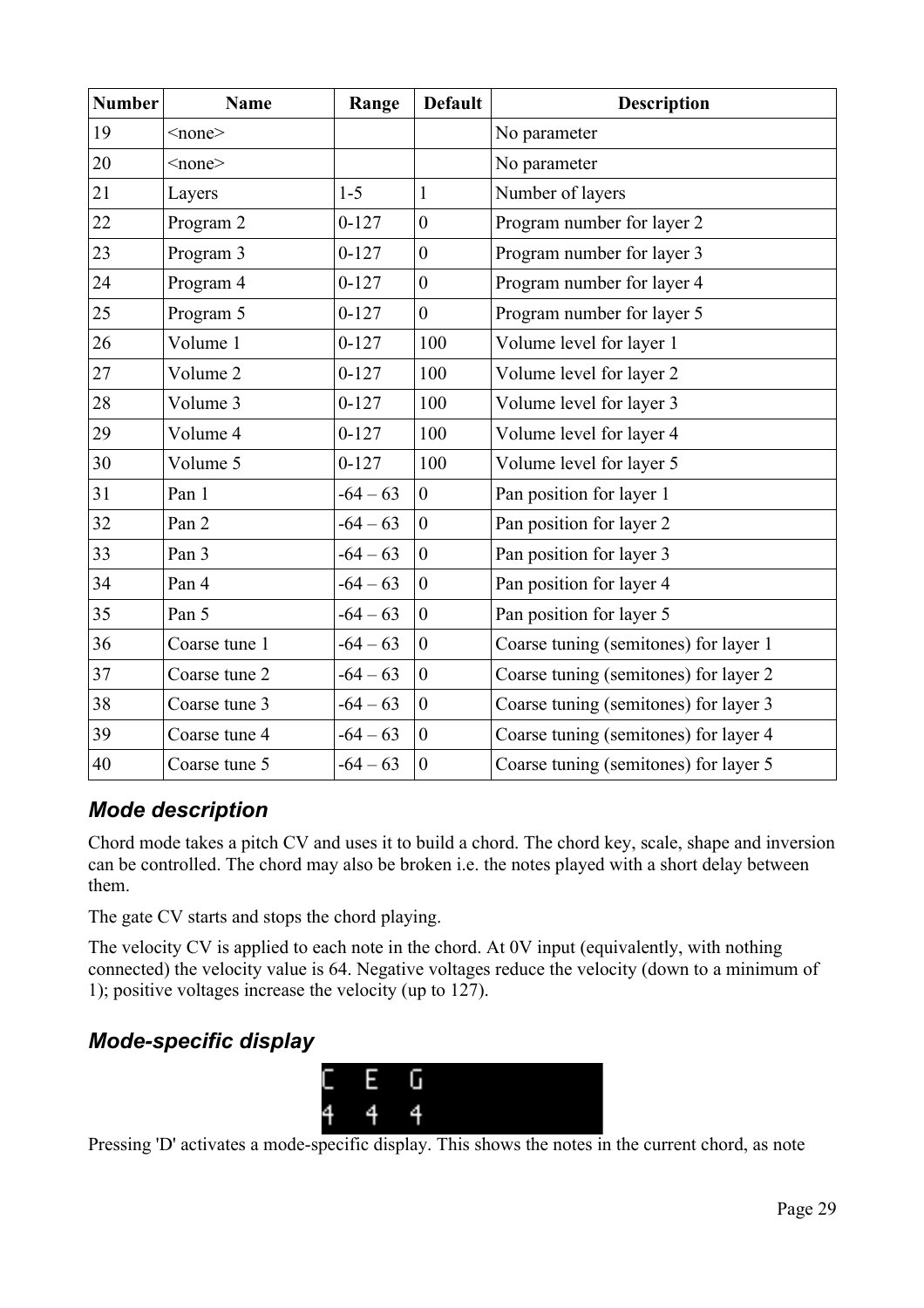names above their octave number.

# *Parameters*

# **Program**

The Program parameter chooses the sound to play; see 'List of Programs' above.

# **Key**

The key in which the chord is generated – C,  $D\flat$ , D etc.

# **Scale**

The scale used to build the chord. The available scales are as follows.

| <b>Name</b>             | <b>Notes</b>             | <b>Example (on C)</b>     |
|-------------------------|--------------------------|---------------------------|
| Major                   | 1, 3, 5, 6, 8, 10, 12    | CDEFGAB                   |
| Natural Minor           | 1, 3, 4, 6, 8, 9, 11     | CDEbFGAbBb                |
| Dominant                | 1, 3, 5, 6, 8, 10, 11    | $C$ DEFGABb               |
| <b>Fully Diminished</b> | 1, 3, 4, 6, 7, 9, 10, 12 | $CDEb$ F $F\sharp$ Ab A B |
| Dominant Dim            | 1, 2, 4, 5, 7, 8, 10, 11 | $CDbEbEF\sharp GABb$      |
| Augmented               | 1, 4, 5, 8, 9, 12        | C E b E G A b B           |
| Whole Tone              | 1, 3, 5, 7, 9, 11        | CDEF#G#A#                 |

# **Chord Shape**

The shape of the chord. The available shapes are as follows.

| <b>Name</b>        | Notes (within scale)  | <b>Example (in C major)</b> |
|--------------------|-----------------------|-----------------------------|
| None               | 1                     | $\mathcal{C}$               |
| Octave             | $1 - 1(8ve)$          | C C(8ve)                    |
| <b>Two Octaves</b> | $1-1(8ve)-1(15ma)$    | C C(8ve) C(15ma)            |
| Root/Fifth         | $1 - 5$               | C <sub>G</sub>              |
| $Root/Fifth + 8ve$ | $1-5-1(8ve)$          | C G C(8ve)                  |
| Triad              | $1 - 3 - 5$           | C E G                       |
| $Triad + 8ve$      | $1 - 3 - 5 - 1(8$ ve) | C E G C(8ve)                |
| Sus4               | $1 - 4 - 5$           | C F G                       |
| $Sus4 + 8ve$       | $1-4-5-1(8ve)$        | CFGC(8ve)                   |
| Sixth              | $1 - 3 - 5 - 6$       | <b>CEGA</b>                 |
| $Sixth + 8ve$      | $1-3-5-6-1(8ve)$      | C E G A C(8ve)              |
| Seventh            | $1 - 3 - 5 - 7$       | <b>CEGB</b>                 |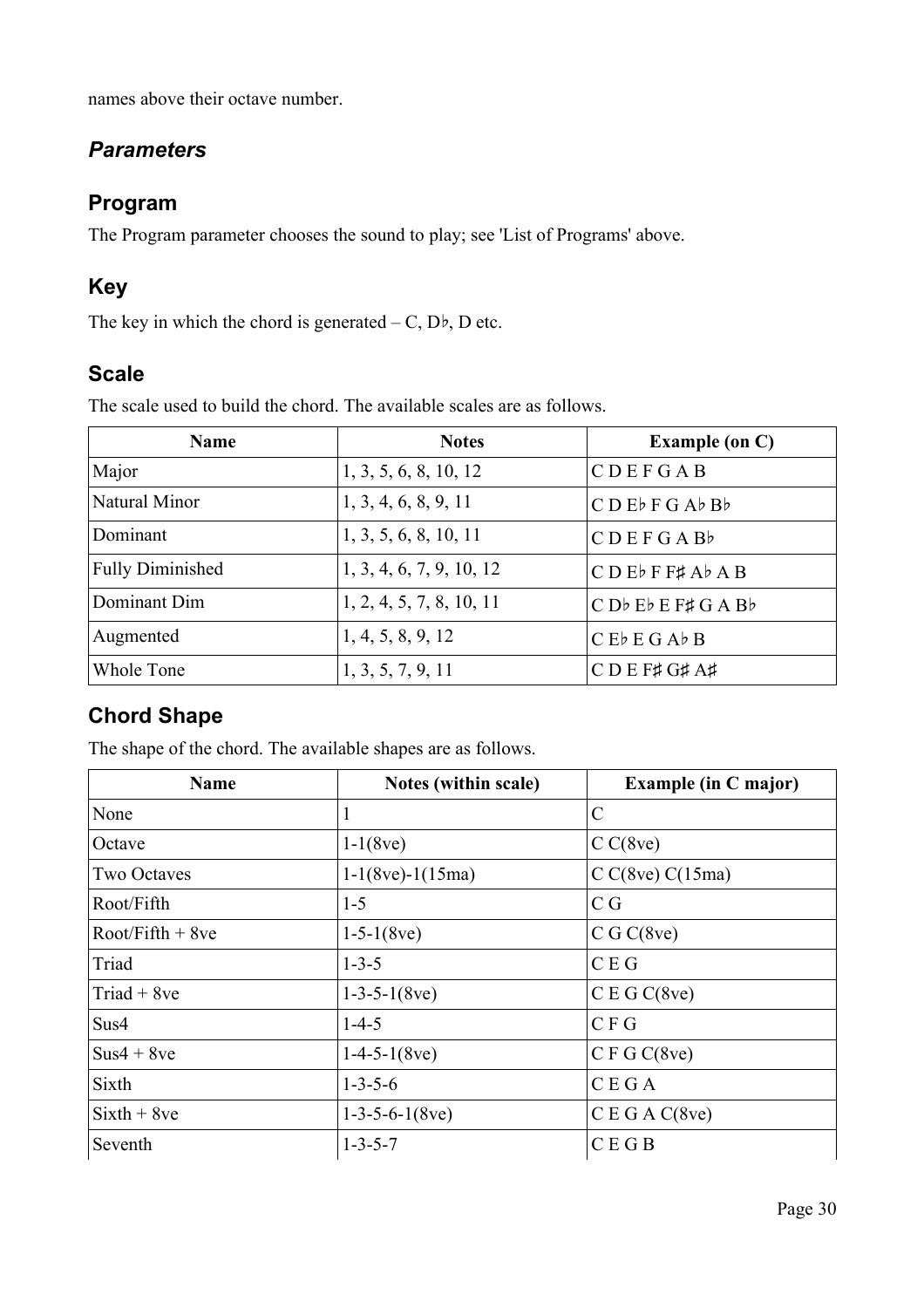| <b>Name</b>   | Notes (within scale)      | <b>Example (in C major)</b>                           |
|---------------|---------------------------|-------------------------------------------------------|
| Seventh + 8ve | $1 - 3 - 5 - 7 - 1(8$ ve) | $\overline{C}$ E G B C(8ve)                           |
| Ninth         | $1 - 3 - 5 - 7 - 2(8v_e)$ | $\mathsf{IC}\,E\,\mathsf{G}\, \mathsf{B}\,\mathsf{D}$ |

### **Inversion**

The chord inversion. For example the first inversion takes the first note of the chord and moves it an octave up, so the lowest note in the chord is now the second (e.g. C E G becomes E G C). See e.g. [here](https://en.wikipedia.org/wiki/Inversion_(music)#Inversions) for a fuller explanation of inversions.

# **Reverb & Chorus**

These parameters simply control the amount of signal sent to the effects processors.

### **Manual Gate**

This allows you to manually trigger a sound, which will then continue to play for as long as the parameter is non-zero. Useful for creating drones.

### **Sustain**

This parameter controls the MIDI sustain pedal. If the sustain pedal is on, notes continue to play even after a note off, until the pedal is lifted.

### **Live Edit**

If enabled, changes to any of the chord's characteristics will retrigger the chord so they can be applied. Otherwise, changes are only applied when a new chord is triggered.

### **Transpose**

Transposes the incoming pitch CV, in semitones. Note that this is before the pitch is quantized into the chosen key/scale.

# **Break Spacing & Direction**

If Spacing is non-zero, the chord notes will be played as a short sequence, rather than all at once. E.g. C E G would be played as C, then E, then G (with each note held as played).

Break Direction controls which way the notes are played – up (C E G), down (G E C), or alternately up & down (not unlike strumming a guitar).

# **Cutoff & Resonance Scale**

These parameters scale the sound's time-variant filter's cutoff and resonance (Q). At a value of 64 the sound is as-programmed.

# **Attack, Decay & Release Scale**

These parameters scale the sound's amplitude envelope's attack, decay and release times. At a value of 64 the sound is as-programmed.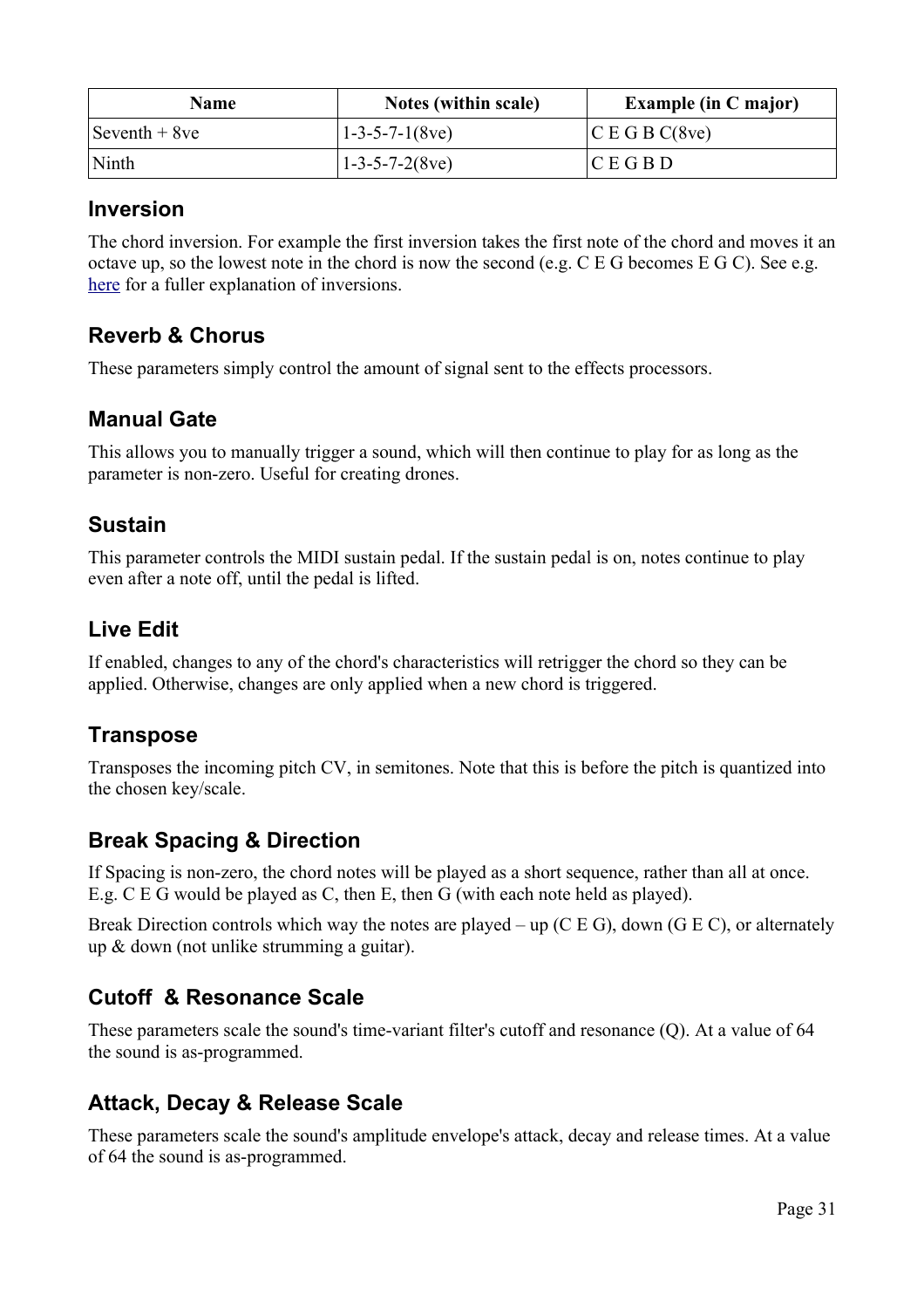# **Layers; Program, Volume, Pan, Coarse tune 1-5**

A composite sound may be formed by layering up several programs. Each layer has its own program number, volume, pan and tuning.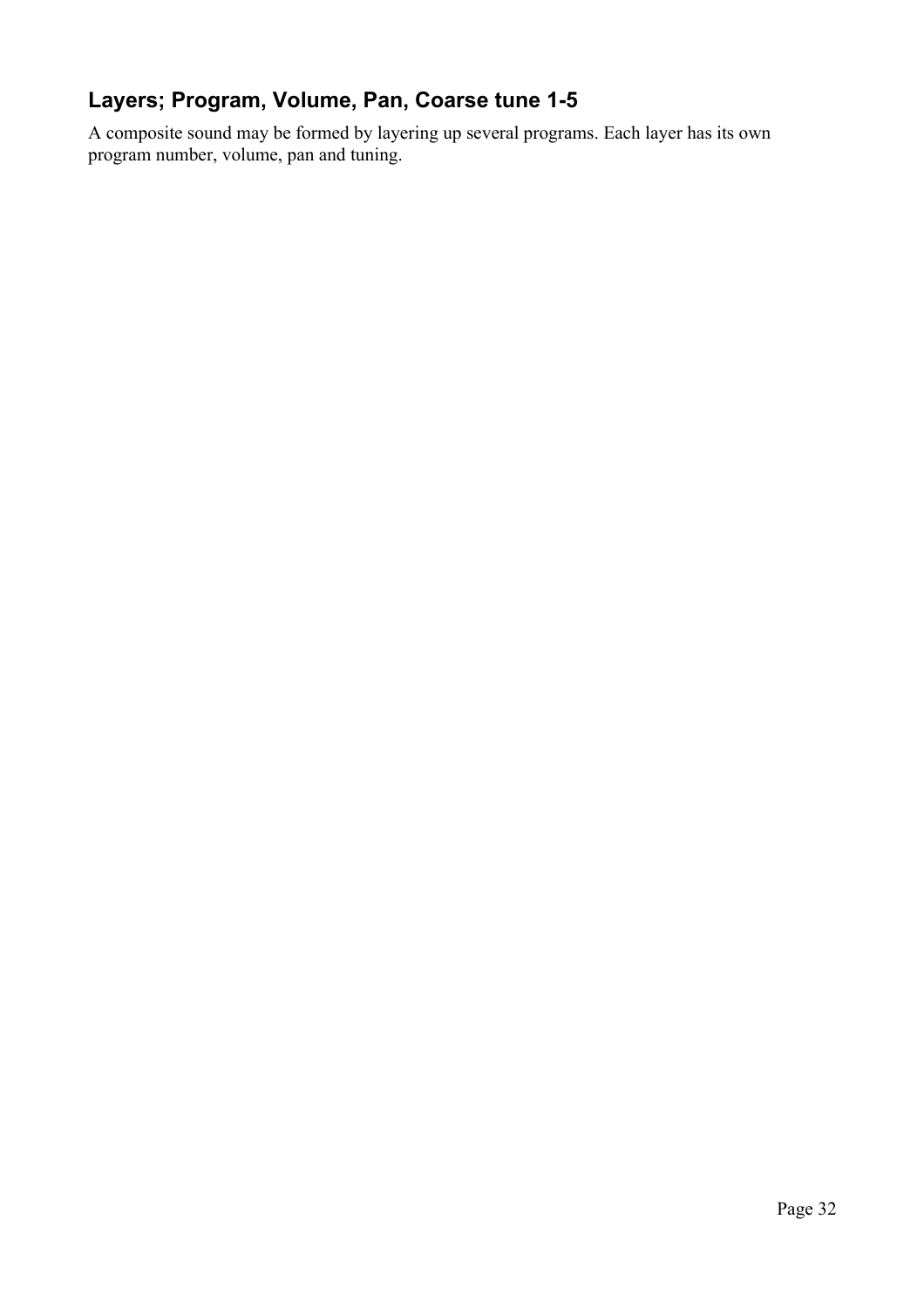# **Arpeggiator mode**

| <b>ARP</b> | <u>Program Scale –</u> |                   | Program                                                           |
|------------|------------------------|-------------------|-------------------------------------------------------------------|
|            |                        | 'Clock Piłch Key' |                                                                   |
|            | IA: Henu Reset -       | , Vel'ity Scale   |                                                                   |
|            |                        |                   |                                                                   |
|            |                        |                   | B: Page – – Rey – Shape<br><u>B: Rey ArpMode Shape – Inversny</u> |

# *CV Inputs*

| Input          | <b>Voltage Range</b> | <b>Function</b>   | <b>Parameter control</b> |
|----------------|----------------------|-------------------|--------------------------|
| X              |                      | Clock             |                          |
| Y              |                      | Reset (or Gate)   |                          |
| $\mathbf 1$    | $0-5V$               | Program           | $\mathbf{X}$             |
| $\overline{2}$ | $0-5V$               | Arp Mode          | X                        |
| 3              | $0-5V$               | Scale             | $\mathbf{X}$             |
| $\overline{4}$ | $\pm 5V$             | Pitch (1V/octave) |                          |
| 5              | $\pm 5V$             | Velocity          |                          |
| 6              | Semitone             | Key               | $\mathbf{X}$             |
| 7              | Semitone             | Shape             | X                        |

# *Parameters*

| <b>Number</b>  | <b>Name</b>          | Range      | <b>Default</b>   | Description                              |
|----------------|----------------------|------------|------------------|------------------------------------------|
| 1              | Program              | $0 - 127$  | $\theta$         | Program number                           |
| $\overline{2}$ | Key                  | $-60 - 60$ | $\boldsymbol{0}$ | Chord Key (e.g. $C, F\sharp$ )           |
| 3              | Scale                | $0 - 6$    | $\overline{0}$   | Chord Scale (e.g. major, minor)          |
| $\overline{4}$ | Chord Shape          | $0 - 8$    | 3                | Chord Shape (e.g. triad, seventh)        |
| 5              | Inversion            | $0 - 3$    | $\overline{0}$   | Chord Inversion                          |
| 6              | Reverb               | $0 - 127$  | $\overline{0}$   | Reverb send amount                       |
| 7              | Chorus               | $0 - 127$  | $\theta$         | Chorus send amount                       |
| 8              | Gate Length          | $0 - 127$  | 64               | Gate length, as a fraction of clock time |
| 9              | Sustain              | $0 - 1$    | $\theta$         | Sustain pedal                            |
| 10             | Transpose            | $-36 - 36$ | $\overline{0}$   | Pitch transpose                          |
| 11             | Arp Mode             | $0 - 4$    | $\theta$         | Arpeggiator mode                         |
| 12             | Arp Range            | $1-3$      | 1                | Arpeggiator range (octaves)              |
| 13             | <b>Clock Divisor</b> | $1 - 64$   | 1                | Clock divisor                            |
| 14             | Clock Multiplier     | $1-64$     | 1                | Clock multiplier                         |
| 15             | Gated not Reset      | $0 - 1$    | $\overline{0}$   | Whether input 'Y' is reset or gate       |
| 16             | <b>Cutoff Scale</b>  | $0 - 127$  | 64               | Scales the sound's filter envelope       |
| 17             | Resonance Scale      | $0 - 127$  | 64               | Scales the sound's filter resonance      |
| 18             | <b>Attack Scale</b>  | $0 - 127$  | 64               | Scales the sound's envelope attack       |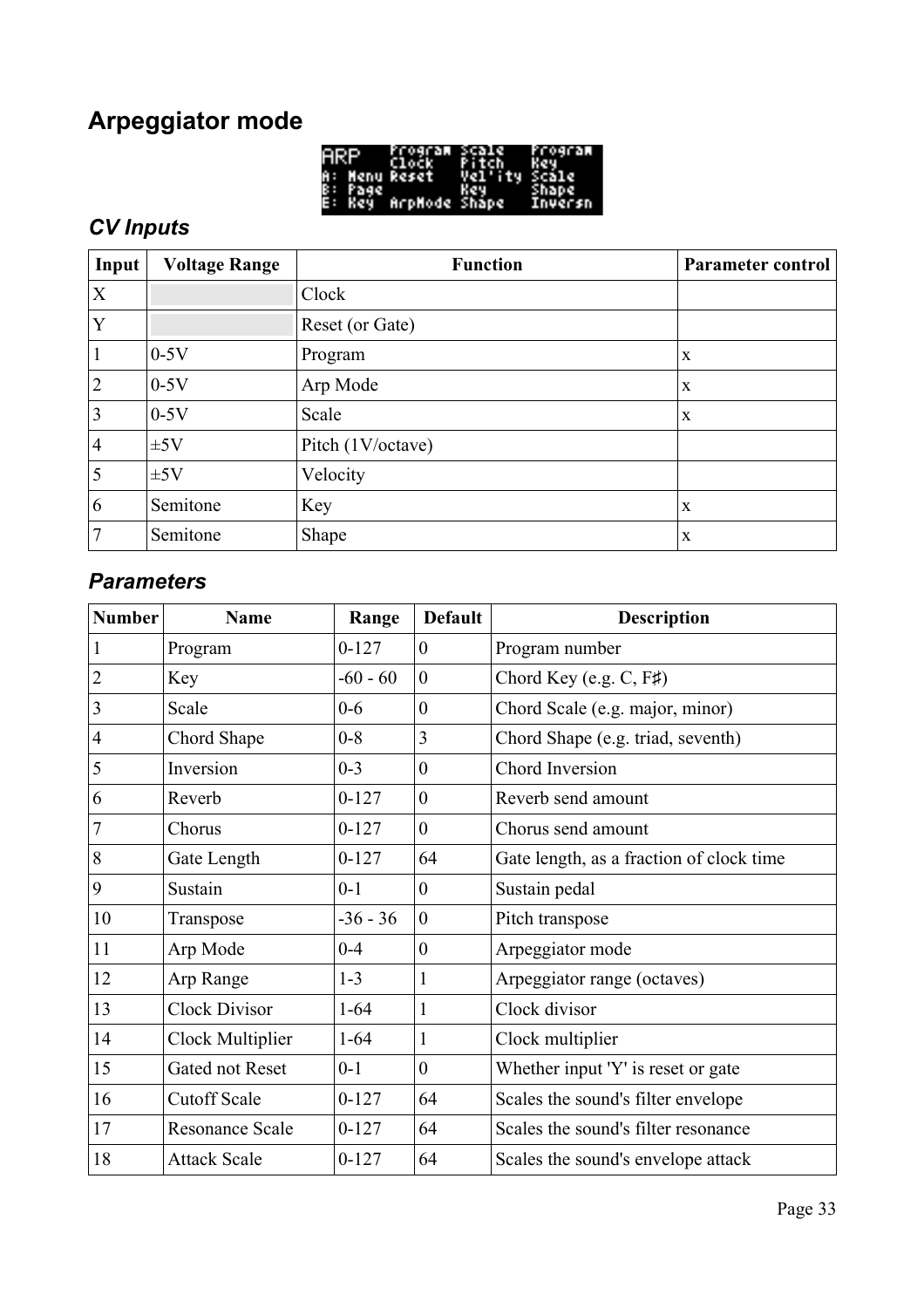| Number | <b>Name</b>   | Range   | <b>Default</b> | <b>Description</b>                  |
|--------|---------------|---------|----------------|-------------------------------------|
| .19    | Decay Scale   | $0-127$ | 64             | Scales the sound's envelope decay   |
| 20     | Release Scale | $0-127$ | 64             | Scales the sound's envelope release |

### *Mode description*

This mode, like the Chord mode (above), takes a pitch CV and uses it to build a chord. However rather than playing the notes as a chord, it uses them to play a continuous arpeggio, in time with the provided clock.

The clock is provided at input 'X'.

Input 'Y' is either a reset input, in which case a pulse here resets the arpeggiator to the start of its pattern, or a gate input, in which case the arpeggiator only runs when the gate is high.

The velocity CV is applied to each note. At 0V input (equivalently, with nothing connected) the velocity value is 64. Negative voltages reduce the velocity (down to a minimum of 1); positive voltages increase the velocity (up to 127).

# *Mode-specific display*



Pressing 'D' activates a mode-specific display. This shows the notes in the current arpeggio, as note names above their octave number. The currently sounding note is highlighted.

# *Parameters*

### **Program**

The Program parameter chooses the sound to play; see 'List of Programs' above.

# **Key, Scale, Chord Shape, Inversion, Transpose**

Please refer to the corresponding parameter descriptions for the Chord mode.

# **Reverb & Chorus**

These parameters simply control the amount of signal sent to the effects processors.

# **Gate Length**

Each note in the arpeggio is held for a fraction of the clock period. This parameter controls that fraction. At 64 the note is held for half the clock period.

# **Sustain**

This parameter controls the MIDI sustain pedal. If the sustain pedal is on, notes continue to play even after a note off, until the pedal is lifted.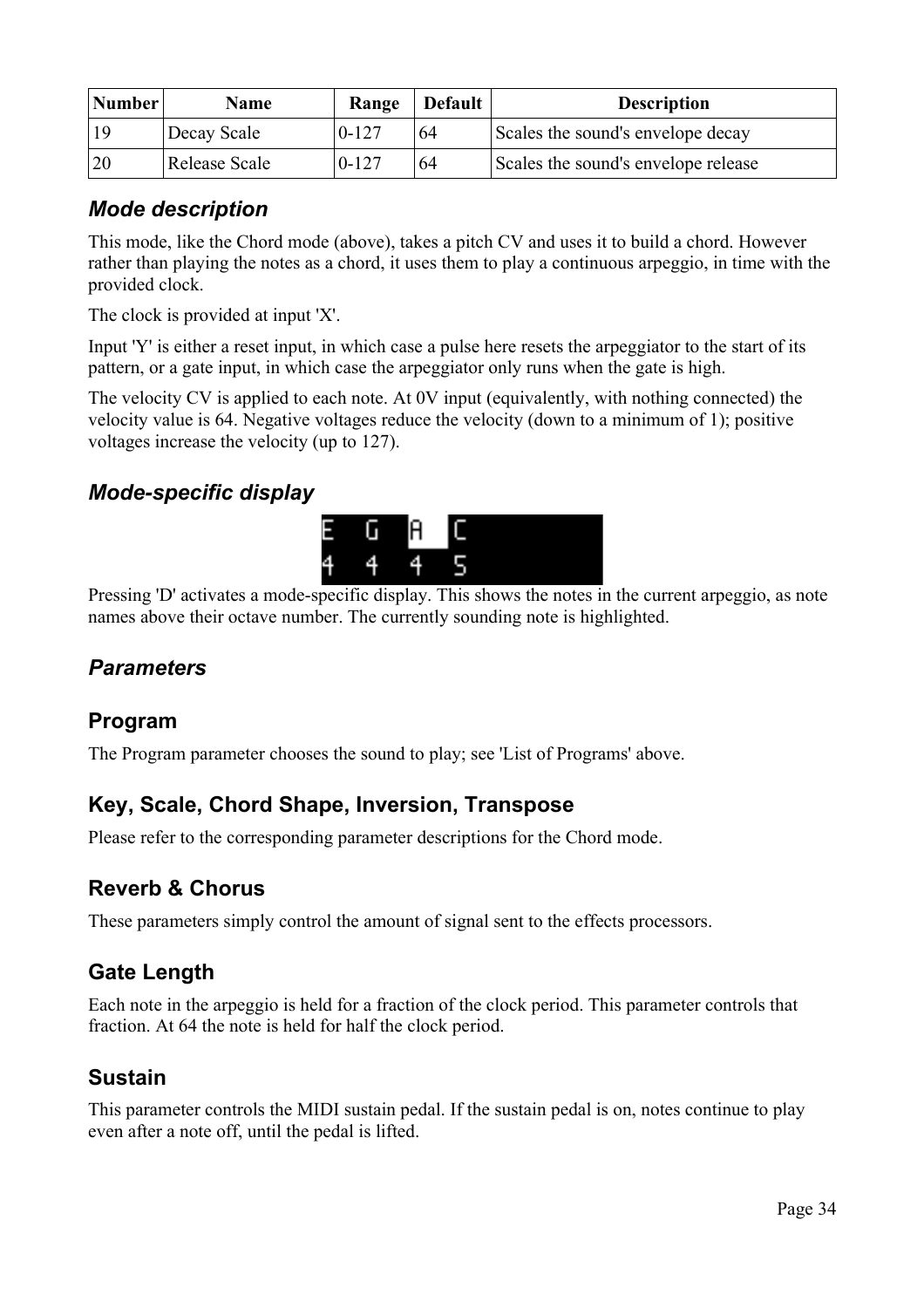# **Arp Range**

When set to 1, the arpeggio is simply the notes formed by the chord. When set to 2 or 3, a copy of the chord is appended to the pattern, one or two octaves higher, creating a longer pattern that spans multiple octaves.

# **Arp Mode**

Specifies the way in which the notes from the chord are played to create an arpeggio. The options are as follows:

| <b>Name</b>              | <b>Behaviour</b>                                                                 | <b>Example (on C major triad)</b> |
|--------------------------|----------------------------------------------------------------------------------|-----------------------------------|
| Up                       | Notes are played from lowest to<br>highest.                                      | CEGCEG                            |
| Down                     | Notes are played from highest to<br>lowest.                                      | GECGEC                            |
| Alt                      | Notes are played alternately up and<br>down.                                     | CEGECEG                           |
| Alt <sub>2</sub>         | Notes are played alternately up and<br>down, repeating the top $&$ bottom notes. | $CEGGECCEG$                       |
| $Up -8ve$                | See below.                                                                       |                                   |
| Down -8ve See below.     |                                                                                  |                                   |
| Alt -8ve                 | See below.                                                                       |                                   |
| Alt <sub>2</sub> -8 $ve$ | See below.                                                                       |                                   |
| Random                   | Notes are played in a random order.                                              |                                   |

The "-8ve" modes differ from the basic modes in how they treat the Range parameter (above), for shapes which end in "+8ve". As an example, consider the Triad+8ve shape in C major, which contains the notes:

### C E G C(8ve)

If Range is set to 2, this pattern is repeated an octave higher, so modes Up/Down/Alt/Alt2 will arpeggiate the notes:

C E G C(8ve) C(8ve) E(8ve) G(8ve) C(15ma)

Note how C(8ve) is repeated. The "-8ve" modes skip this repeated note, so for example the Up-8ve mode will play:

C E G C(8ve) E(8ve) G(8ve) C(15ma) C E G ...

# **Clock Divisor & Multiplier**

The incoming clock can be divided (slower) or multiplied (faster). A combination of the two can produce some useful fractional timings.

# **Gated not Reset**

Controls whether input 'Y' is a reset input (value 0) or gate input (value 1).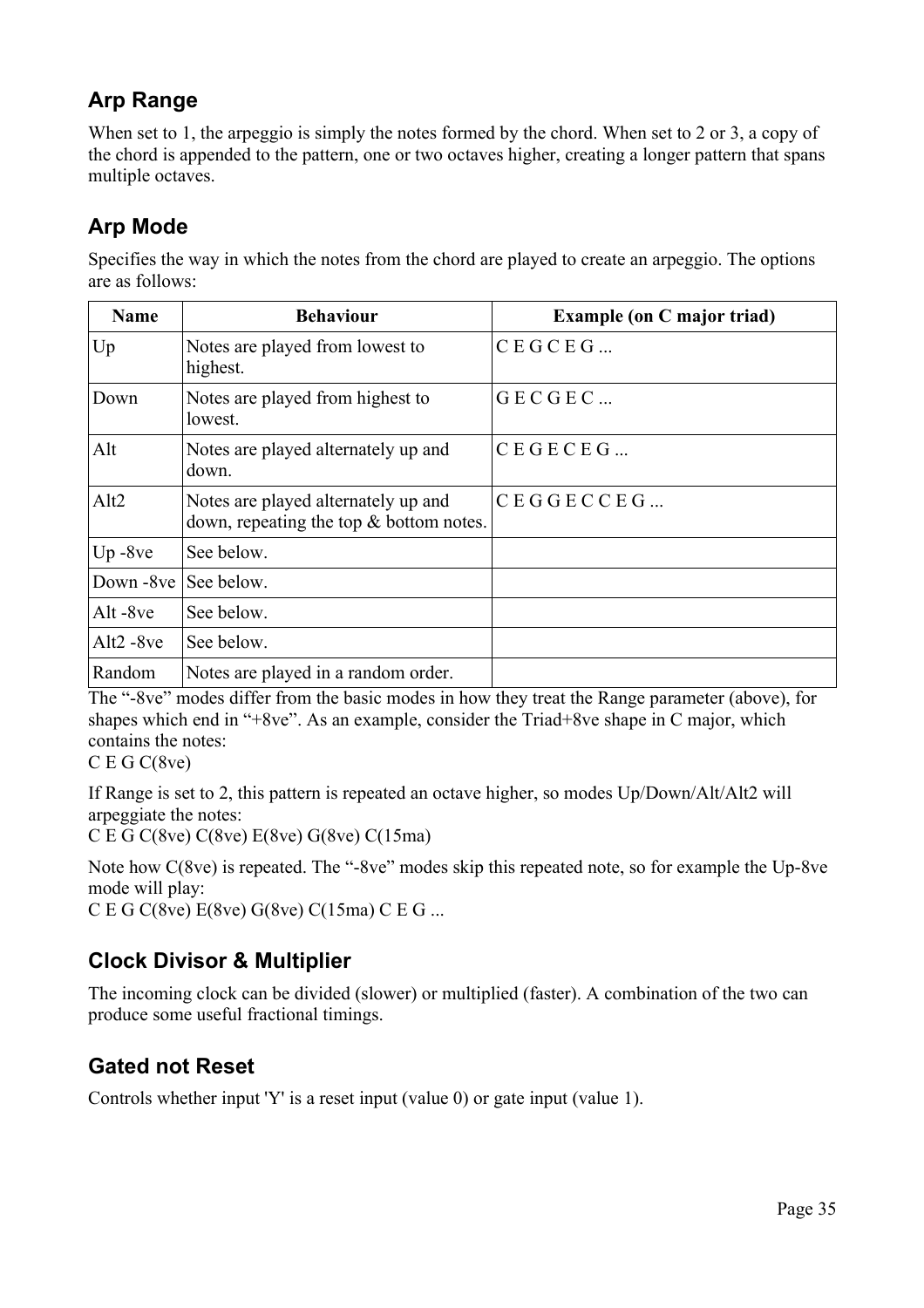# **Cutoff & Resonance Scale**

These parameters scale the sound's time-variant filter's cutoff and resonance (Q). At a value of 64 the sound is as-programmed.

# **Attack, Decay & Release Scale**

These parameters scale the sound's amplitude envelope's attack, decay and release times. At a value of 64 the sound is as-programmed.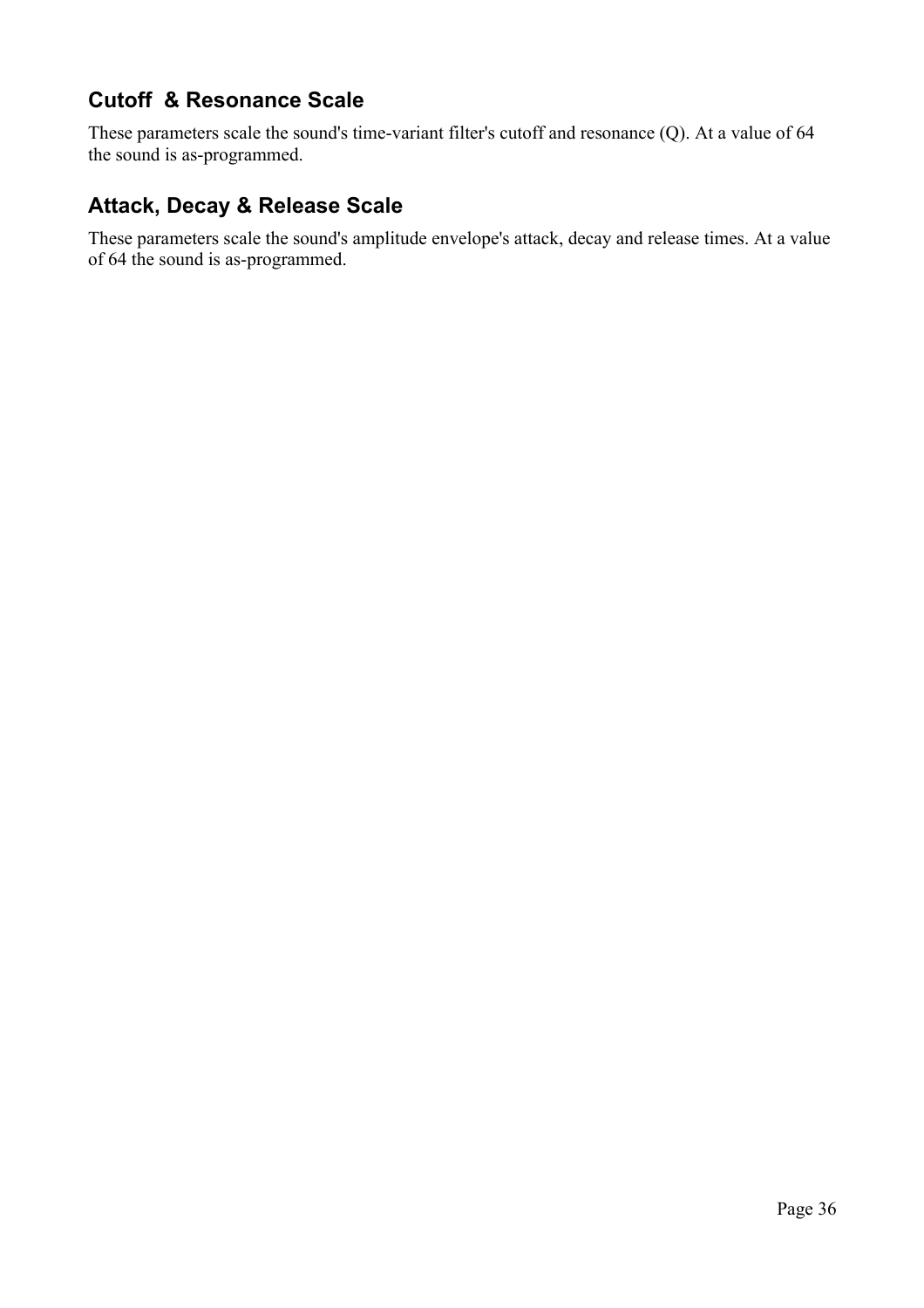# **MIDI file organisation**

MIDI files for use in the Clocked Playback and Free Playback modes need to be arranged on an SD card in a particular way, which is detailed here.

Files should be organised in to Sets. Each set is a folder at the root level of the card. The name of the folder must be 31 characters or less, but there are no restrictions on what characters may be used in folder names.

Each set folder holds a number of MIDI files. MIDI files can be named however you like. Other files can exist in the same folder; they will be ignored.

At the top level of the card, there must be a 'set list' file, which lists the sets in the order you want them to appear in the module's list. The filename of this file must be exactly 'setlist.txt', and it should be a plain text file (not a rich text file, a Word document, etc.). The contents of the file will look something like this:

```
generalcv setlist v1
096 Lowdown
135 Swing Beat
00 World Beats
GM songs
```
That is, the first line is 'generalcv setlist v1', and the following lines are the folder names.

In each set folder, you also need a 'playlist' file, which lists the MIDI files in the order you want them to appear. The filename of this file must be exactly 'playlist.txt', and it should be a plain text file (not a rich text file, a Word document, etc.). The contents of the file will look something like this:

```
generalcv playlist v1
funkytwn.mid
BossDrum.mid
africa.mid
bladerunner.mid
orinflow.mid
```
That is, the first line is 'generalcv playlist v1', and the following lines are the file names.

Each file may also have settings. Settings appear as lines beginning with '-', for example

```
096 Lowdown Crash.mid
-launchQuantize=1
096 Lowdown Outro.mid
-loop=0
```
If a setting appears at the top of a playlist, before any MIDI file, it applies as a default for all files in the list, for example

```
generalcv playlist v1
-launchQuantize=8
096 Lowdown 8-Bar.mid
```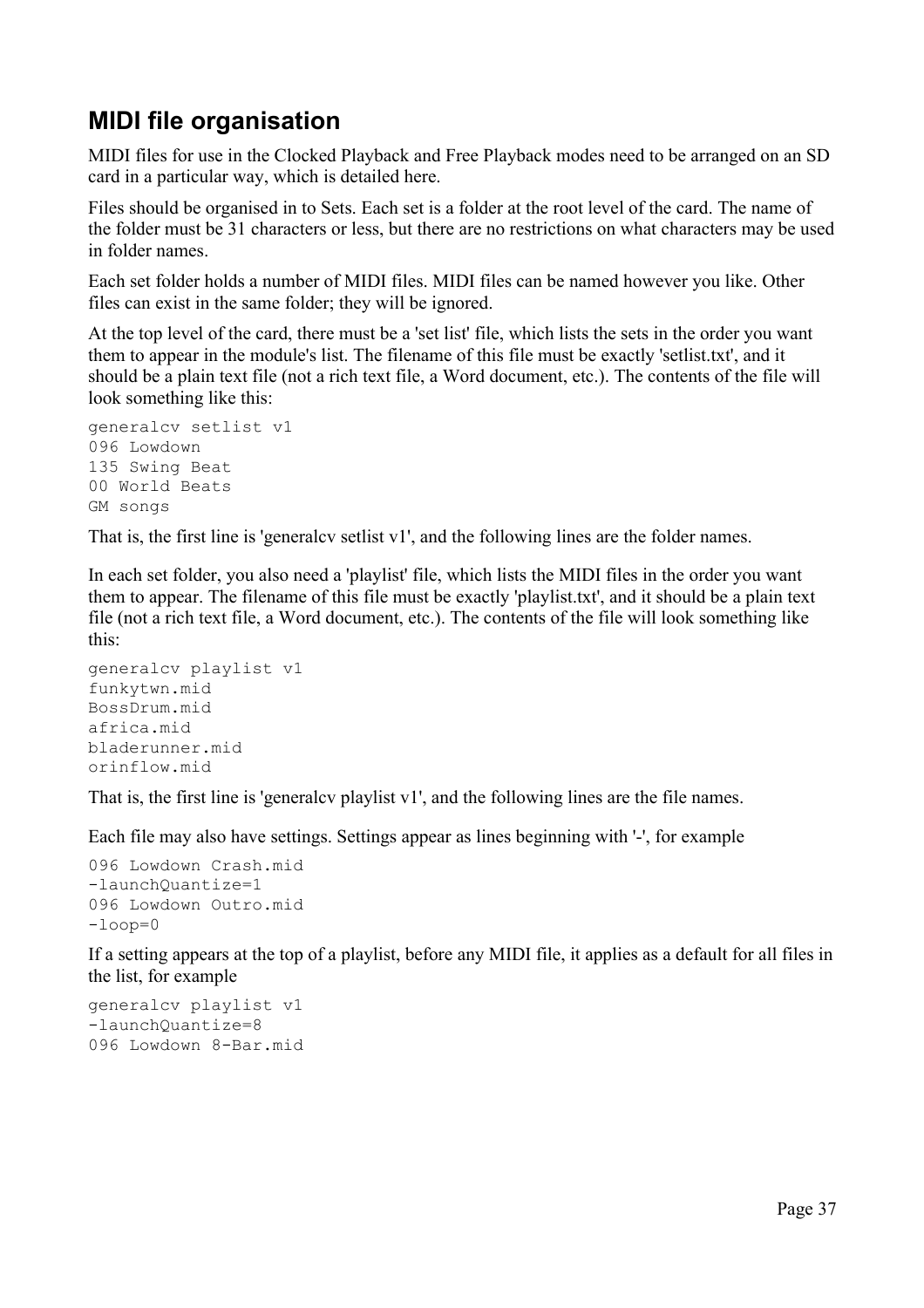The possible settings are as follows:

| <b>Setting</b>  | <b>Default</b> | <b>Description</b>                                                                    |
|-----------------|----------------|---------------------------------------------------------------------------------------|
| $-I$ oop        |                | Sets whether the file loops.                                                          |
| -launchQuantize |                | Sets the launch quantization in quarter notes.<br>Used only in Clocked Playback mode. |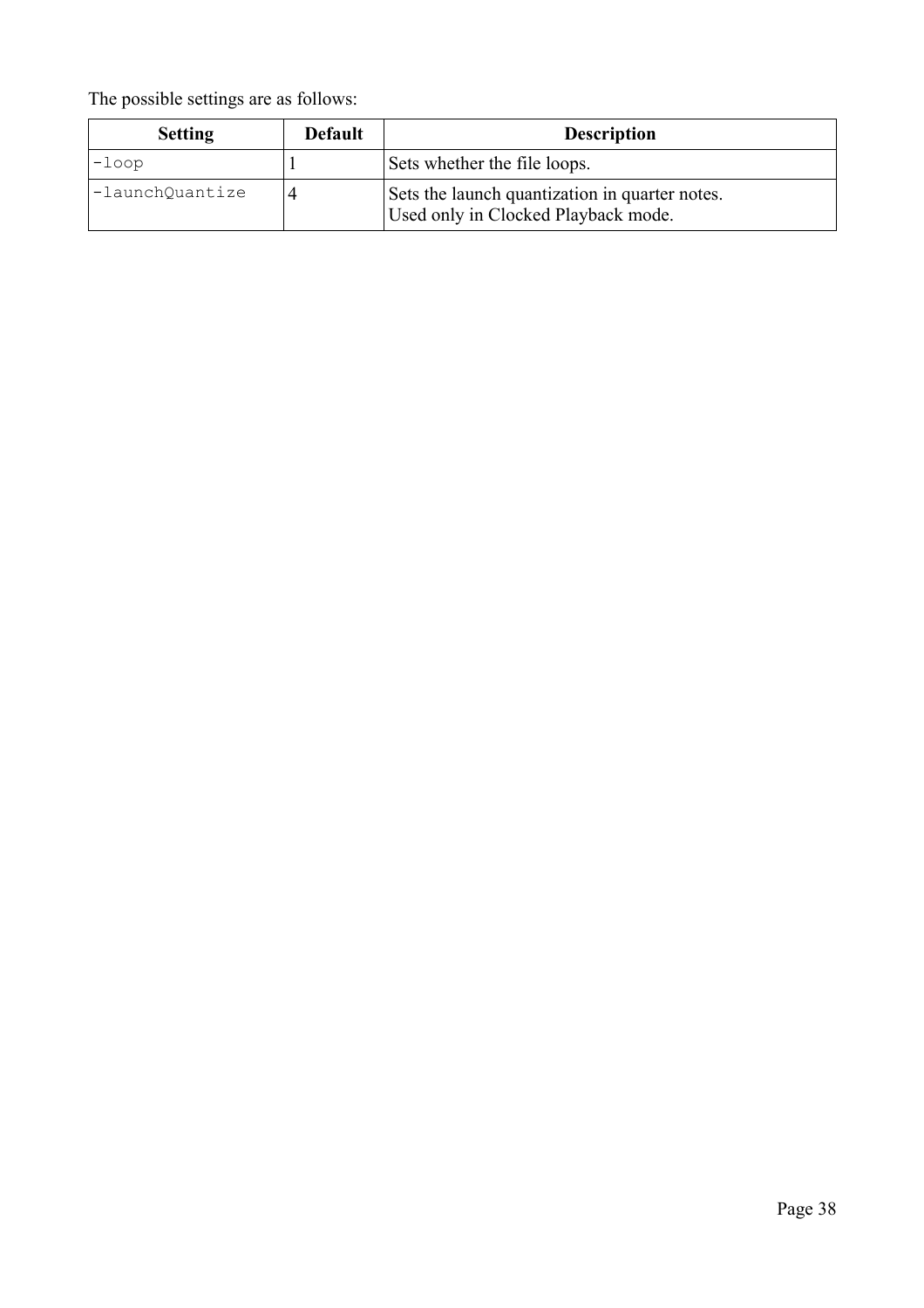# **Effects**



All modes offer two global audio effects, Reverb and Chorus, though both can in fact offer a wider range of effects than the name suggests. The synthesizer voices have independent effects sends to these two effects processes, and indeed the drum parts have per-drum settings for reverb and chorus depth.

The effects settings are accessed from the top-level menu, and are presented as three multi-edit pages. Reverb is on the first page, and Chorus takes up the next two. Turn 'A' to switch between pages; turn 'B' through 'E' to edit the four parameters on the current page.

Note that any change to the effects settings restarts the effects processor; you will hear for example the reverb go silent and then start again. Also, changing the reverb type sets the other reverb settings to defaults appropriate to that type; likewise for the chorus type and chorus settings.

The available reverb modes are:

Room 1, Room 2, Room 3, Hall 1, Hall 2, Plate, Delay, Pan Delay

The reverb feedback setting is only relevant for Delay and Pan Delay.

The available chorus modes are:

Chorus 1, Chorus 2, Chorus 3, Chorus 4, FB Chorus, Flanger, Short Del, FB Delay

A fourth page under 'Effects' is entitled 'Gains', and currently offers one control, which is over the module's output gain. This is the gain of the DAC stage, after the digital synthesizer output, and is variable in 1dB steps. A value of 57 corresponds to 0dB; 63, the maximum, is +6dB. Note that high gains could result in clipping if the synthesizer output itself is very loud, as could happen for example with playback of a full multi-channel MIDI file.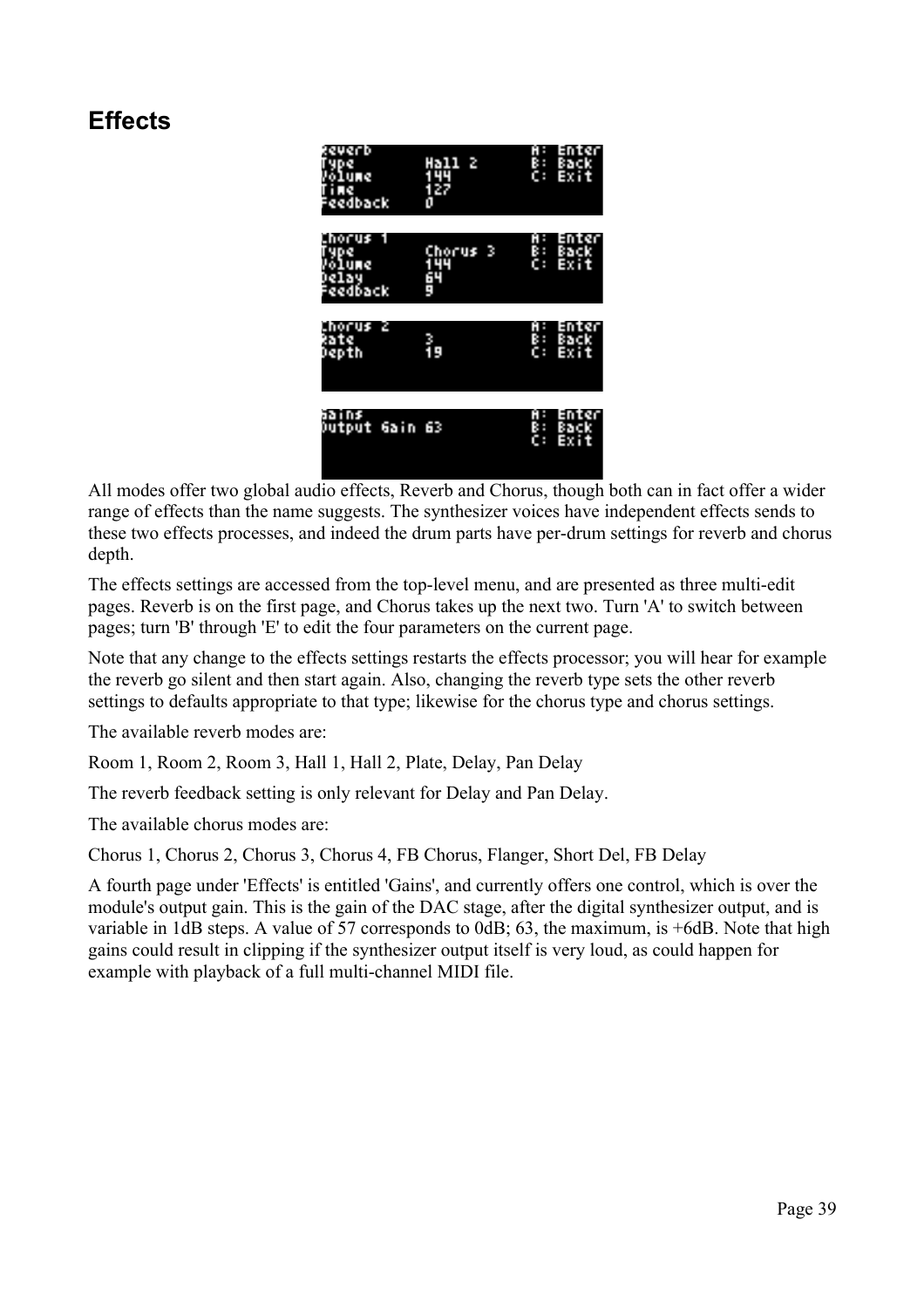# **Equalisation (EQ)**



All modes offer global EQ settings. The left and right audio channels have independent EQ cut/boost controls, which can be linked (which they are by default).

There are four bands of EQ: Low, Low Mid, High Mid, High

Each band's level is a number from 0 to 127, corresponding to a range of  $\pm$ 12dB cut/boost (64, the centre value, is 0dB).

The frequency at which each band operates can also be controlled.

A final submenu item offers a reset function, which resets the EQ to its default state.

# **Input Attenuators**

| ttenuators 1<br>ī<br>'i am<br>P.<br>Мī<br>- 3<br>it In | нg 3<br>ÞП<br>۶I<br>P.<br>21<br>۲ì | F<br>Ŧ,<br>к.<br>H     | C.<br>97<br>ÆП<br>l sm<br>m |
|--------------------------------------------------------|------------------------------------|------------------------|-----------------------------|
| ilianuators I<br>Ч<br>6 T T<br>П<br>DU N<br>F          | ИT.<br>œ                           | T<br>P.<br>Я<br>н<br>H | n Bra<br>H<br>-m            |

Each of the seven CV inputs has an attenuator control, which can be used to lower the range of strong input CVs to one more appropriate to the controlled parameter.

Note though that since these are software attenuators, there is a loss of resolution as compared to attenuating the signal in analogue hardware before it hits the module.

Each attenuator has a value from 0 to 128. At 128, the input is unattenuated.

# **Settings**

The Settings menu provides access to some global settings which are not part of a preset. These settings are stored and reapplied when the module powers up.

After editing the setting value, pressing 'A' stores the new value to flash memory. Leaving the menu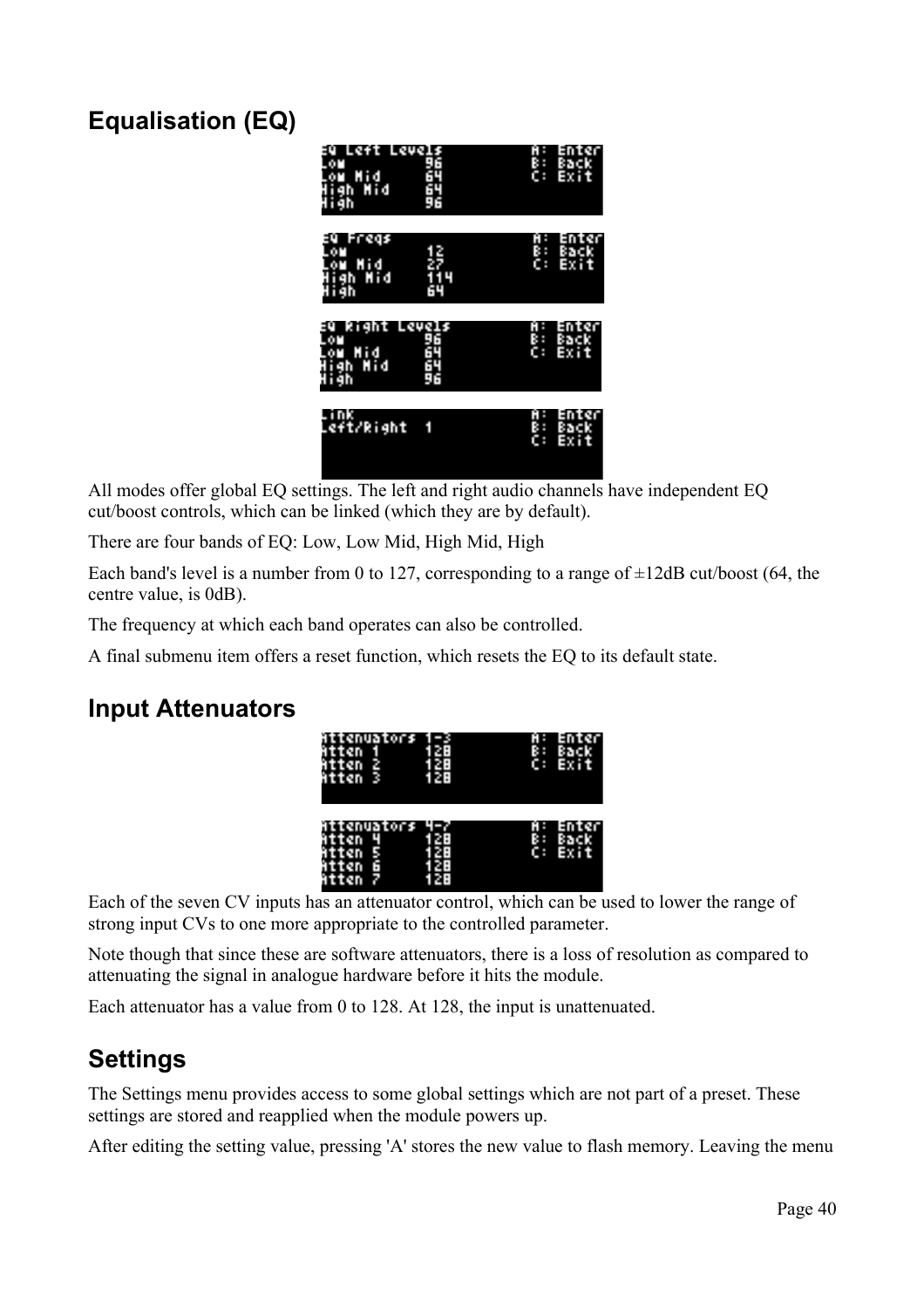via 'B' or 'C' abandons the change without saving.

| <b>Setting</b> | Value range | <b>Function</b>                                                                                                                                                 |
|----------------|-------------|-----------------------------------------------------------------------------------------------------------------------------------------------------------------|
| Contrast       | $0 - 255$   | Sets the display contrast/brightness.                                                                                                                           |
| Recall enable  | $0 - 1$     | Enables the Recall Bus if set to 1.                                                                                                                             |
| Forward MIDI   | $0 - 1$     | If set to 1, incoming MIDI from the expansion<br>header will be sent directly to the synthesizer<br>engine, instead of being processed by the module<br>itself. |
| Disable jingle | $0 - 1$     | Prevents the module playing its startup jingle.                                                                                                                 |
| Display blank  | $1 - 30$    | Sets the time (in minutes) before the display<br>blanks.                                                                                                        |

The available settings are as follows.

# **Miscellaneous**

The top level menu item 'Misc' provides access to some miscellaneous functions that don't fit anywhere else.

| Misc menu item        | <b>Function</b>                                                                                                                                                                                        |
|-----------------------|--------------------------------------------------------------------------------------------------------------------------------------------------------------------------------------------------------|
| Show firmware version | Displays the current firmware version.                                                                                                                                                                 |
| Show MicroSD info     | Displays information about the inserted MicroSD card.<br>The card format is displayed, followed by its contents. Press 'E' to<br>resume normal operation.                                              |
| Panic – All Notes Off | Sends MIDI 'All Notes Off' messages to the internal synthesizer on<br>every MIDI channel.                                                                                                              |
| Panic – All Sound Off | Sends MIDI 'All Sound Off' messages to the internal synthesizer on<br>every MIDI channel.                                                                                                              |
| Self-test             | Runs the synthesizer engine's self-test procedure. A sequence of three<br>simple audio tones will be output if all is well.                                                                            |
| Reboot                | Causes the module to reboot.                                                                                                                                                                           |
| Zero offsets          | Measures and stores any DC offsets on the inputs, which are then<br>subtracted out in normal operation. Be sure no patch cables are<br>connected to the module's inputs before invoking this function. |
| Show inputs           | Shows the raw values at the inputs. Intended for factory use only.                                                                                                                                     |
| Test inputs           | Enters a mode which displays an oscilloscope-like view of the inputs.<br>Intended for factory use only.                                                                                                |

# **Select Bus**

If enabled in the settings, the General CV will respond to save/recall messages on the Select Bus.

The Select Bus is a means of inter-module communication currently supported by a handful of modules from various manufacturers, including the [Malekko Varigate 8+,](https://malekkoheavyindustry.com/product/varigate-8/) Macro Machines Storage [Strip](http://macromachines.net/products/storage-strip/) and the [Make Noise Tempi.](http://www.makenoisemusic.com/modules/tempi)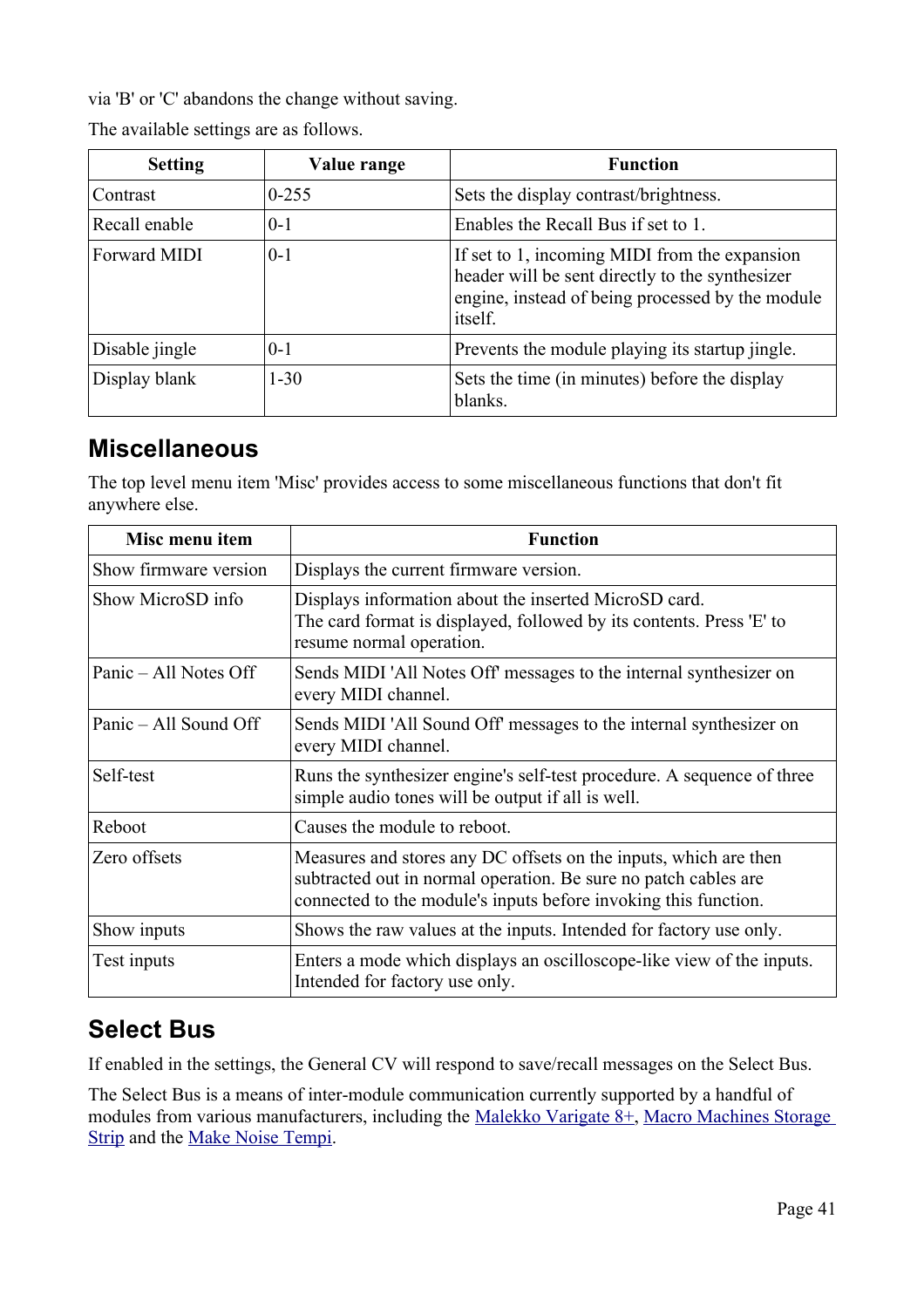Note that the General CV only responds to save/recall messages. It does not initiate them.

# **MIDI I/O**

The General CV has an expansion header on the PCB which can be used to add a pair of traditional 5-pin DIN MIDI ports to the module (one input/one output). This is compatible with the Expert Sleepers [disting mk4 MIDI breakout.](http://expert-sleepers.co.uk/dm4midibreakout.html)

# *Connections*

The MIDI ports are exposed on a 4-pin expansion header (labelled GT2) at the top of the PCB. All of the necessary electronics are on the PCB; all that needs to be added is the actual sockets.

The header pin-out is as follows:

| Pin | <b>Function</b> |
|-----|-----------------|
|     | OUT pin 4       |
|     | OUT pin 5       |
|     | IN pin $5$      |
|     | IN pin $4$      |

Pin numbers refer to the 5-pin DIN socket as in the [MIDI standard.](https://www.midi.org/specifications/item/midi-din-electrical-specification)

The header is a standard 0.1" pitch header compatible with e.g. typical IDC cable sockets.

# *MIDI "Low-Voltage Signaling"*

When MIDI was first conceived, standard logic circuits ran at 5V, and the initial hardware reference designs worked on this assumption. However, there is nothing in the MIDI standard that actually requires a specific voltage, since it operates as a current loop via an opto-isolator.

Nowadays it is much more common for logic to run at 3.3V or lower. The MIDI Manufacturers Association has now released a reference hardware design based on 3.3V, which they call the "Low-Voltage Signaling" standard, and it is this that the General CV uses.

The General CV is therefore fully compatible with any device that adheres strictly to the MIDI specification, but may not be with devices that play fast and loose with the spec and assume 5V.

Download the full MIDI electrical specification [here.](https://www.midi.org/specifications/item/midi-din-electrical-specification)

# *MIDI Implementation*

# **MIDI input**

Currently the General CV does not receive any MIDI (though it will forward incoming MIDI directly to the synthesizer engine, if this is enabled in the settings), with the exception of the following SysEx messages.

| Message                     | <b>Function</b>                                                           |
|-----------------------------|---------------------------------------------------------------------------|
| F0h 00h 21h 27h 1Ch 01h F7h | Causes the General CV to take a screenshot and<br>save it to the SD card. |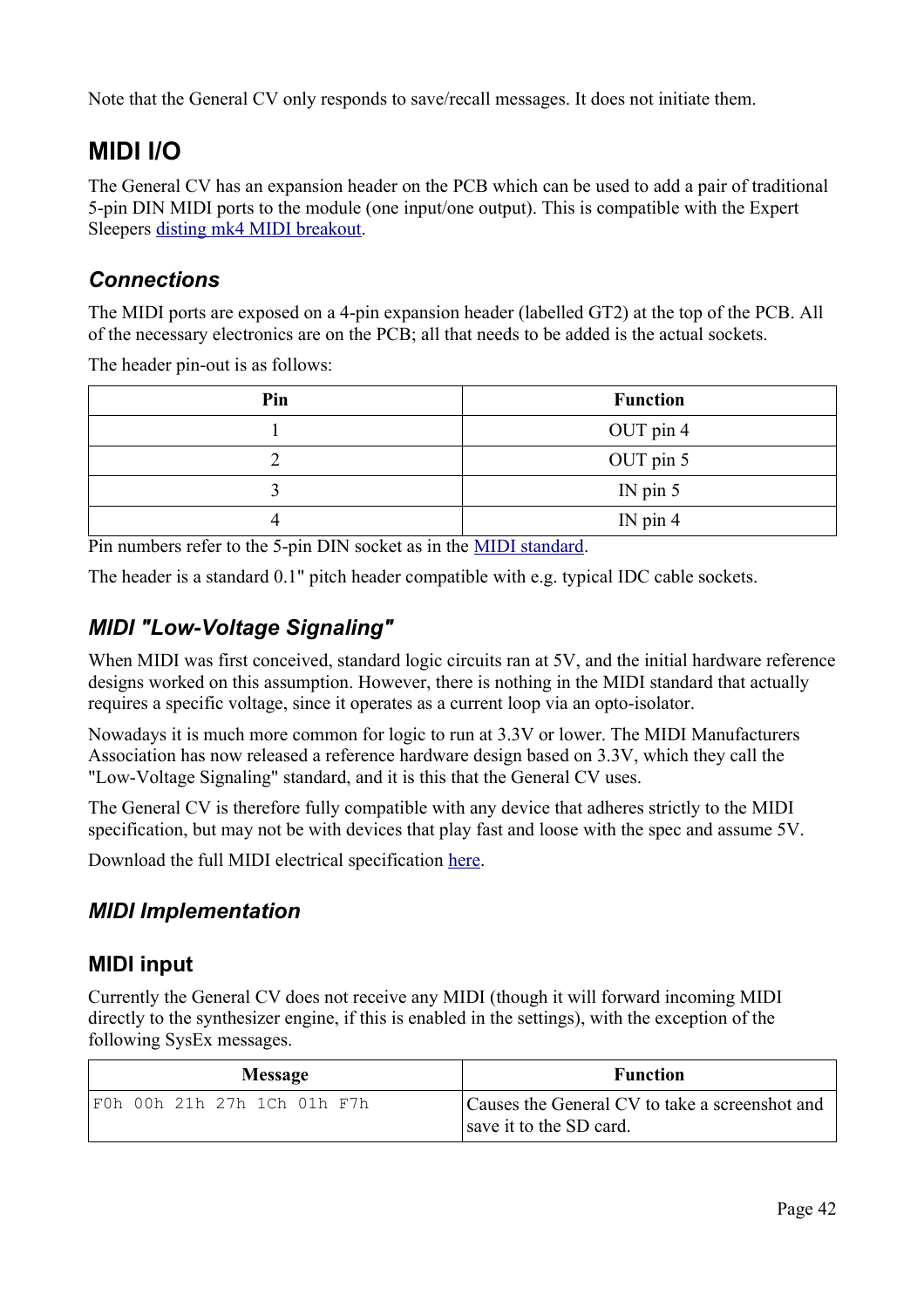# **MIDI output**

Currently the General CV does not send any MIDI.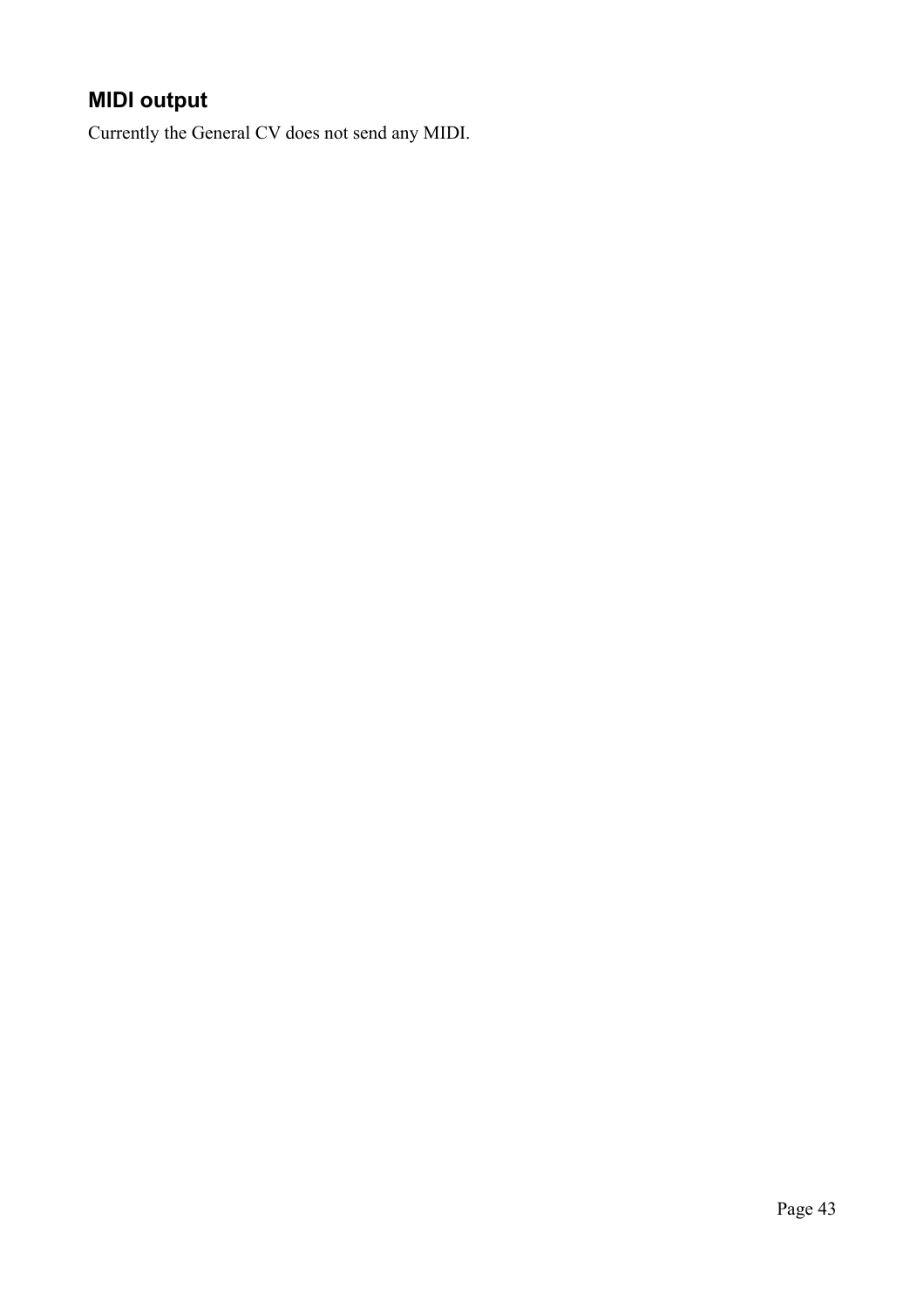# **Firmware Updates**

The General CV's firmware can be updated using a Micro SD card. The process is as follows:

- Download the firmware from the Expert Sleepers website.
- Unzip the download.
- Copy the file 'image.hex' from the unzipped download to the root folder of a Micro SD card.
- Insert the Micro SD card into the General CV's socket.
	- The exposed contacts of the card should face to the left; the angled side of the card itself points down.
	- **You are advised to observe basic ESD (electrostatic discharge) precautions** see for example [here.](http://www.computerhope.com/esd.htm) Don't be wearing a nylon sweater in an air conditioned room.
- Restart the General CV with the 'A' knob pressed. (You can do this by power cycling it, or by rebooting from the Misc menu.) It will go through the first stage of its startup sequence, showing the bootloader version number.
- Keep the 'A' knob pressed until the message "Release encoder to begin flashing..." is shown.
	- If at this point the General CV shows the message "Firmware not found on card", no firmware file could be found on the card. Remove the card and check its contents and formatting.
- Release the knob to begin the flashing process. (If you change your mind and don't want to proceed, simply turn the power off.)
- When the flashing process starts, the display updates to indicate progress. Do not remove the card or turn off the power during the update.
- When the flashing process is complete, the General CV will show the message "Success" if successful, or "Error:" plus an error code if there was a problem.
- Press 'E' to reboot the General CV and resume normal operation.